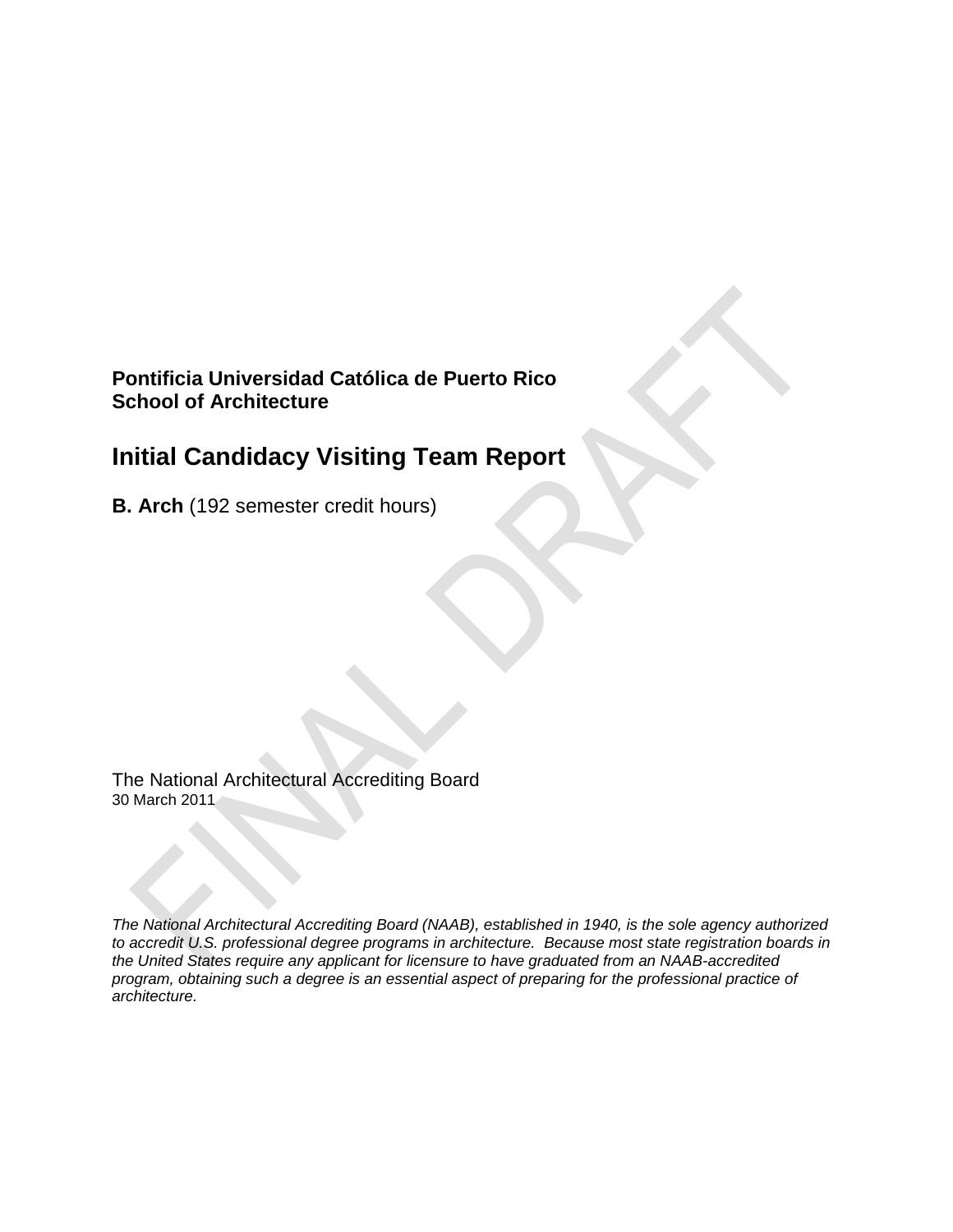# **Table of Contents**

### **Section Page**

- I. Summary of Team Findings
	- 1. Team Comments
	- 2. Conditions Not Met
	- 3. Causes of Concern
	- 4. Progress Since the Previous Site Visit
- II. Compliance with the 2009 Conditions for Accreditation
	- 1. Institutional Support and Commitment to Continuous Improvement
	- 2. Educational Outcomes and Curriculum
- III. Appendices:
	- 1. Program Information
	- 2. Conditions Met with Distinction
	- 3. Visiting Team
- IV. Report Signatures
- V. Confidential Recommendation and Signatures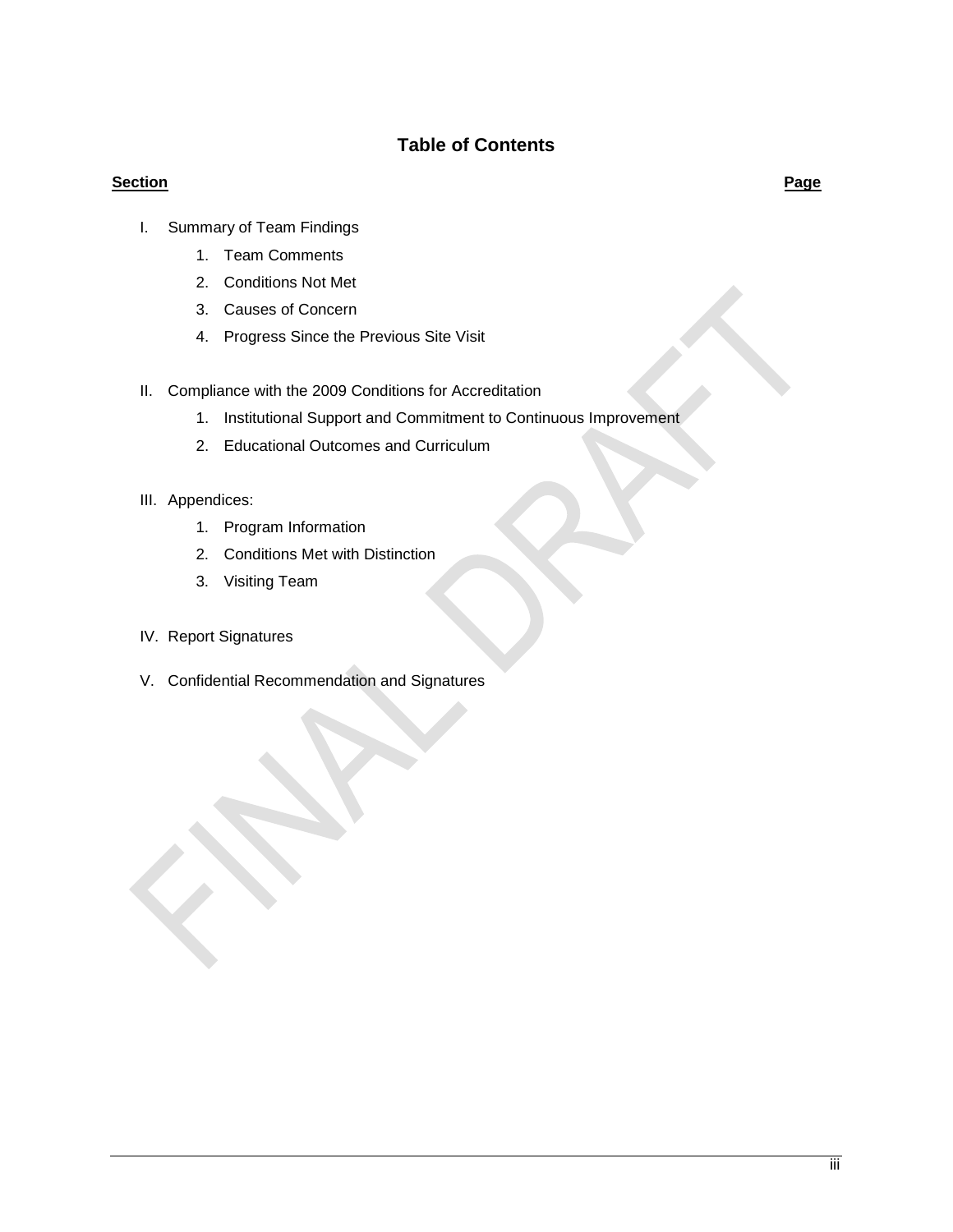### **I. Summary of Team Findings**

### **1. Team Comments & Visit Summary**

This is an extremely invigorating and vibrant team of administrators, faculty and students. There is very strong support for this school from local and state government, the business community, the architectural community, and the larger creative community. The Catholic University also exhibits unusually strong interest and support in the school, and is committed to the success of the program. The school's intentions and ambitions are to become the preeminent architecture program in the Caribbean, and then internationally is a dream realized through hard work and ingenuity.

The student body is both enthusiastic and energetic in their support, and confidence in the program and their futures in the profession.

The revitalization of the historic downtown Ponce has taken a strong upswing since the School opened, where only hollow facades once filled the environment. The downtown School has added life and richness to the central plaza that will only grow stronger as the School continues to fulfill its mission.

The University is now looking forward to the School of Architecture's leadership in continuing the revitalization of the area through the formation of the planned programs in fashion, graphic design, and film.

It is noted that there has been no change since NAAB's July, 2010 letter commenting on the excessive number of credit hours. The Board noted, "… that the total credit-hour requirement for the B.Arch. is far in excess of the minimum requirement for the B.Arch. The program is encouraged to look carefully at this matter in preparation for its visit for initial candidacy."

### **2. Conditions Not Yet Met**

1) I.2.2. Governance

2) Part two (II): Section 1-Student Performance- Educational Realms & Student Performance Criteria (all SPC's are not-yet-met)

### **3. Causes of Concern**

### **A. Gender Equity**

Faculty and student gender balance is not on the level of architecture programs elsewhere in the multitude of schools across North America. On the other hand, it is interesting that this imbalance is not reflected in the volunteer student government in the school. The school is encouraged to explore opportunities for improving gender balance, including reconsideration of studio evening schedules, which may be discouraging to potential female faculty.

### **B. Student/Teacher Ratio**

The current ratio of 17:1 is higher than the student/professor ratios at most North American institutions, particularly for upper level studio instruction.

### **C. Fab Lab**

It is recognized that the workshop is adequate in space and equipment for the current student population. However, as the school grows to 100% student and faculty population and curriculum delivery, adjustments will have to be made.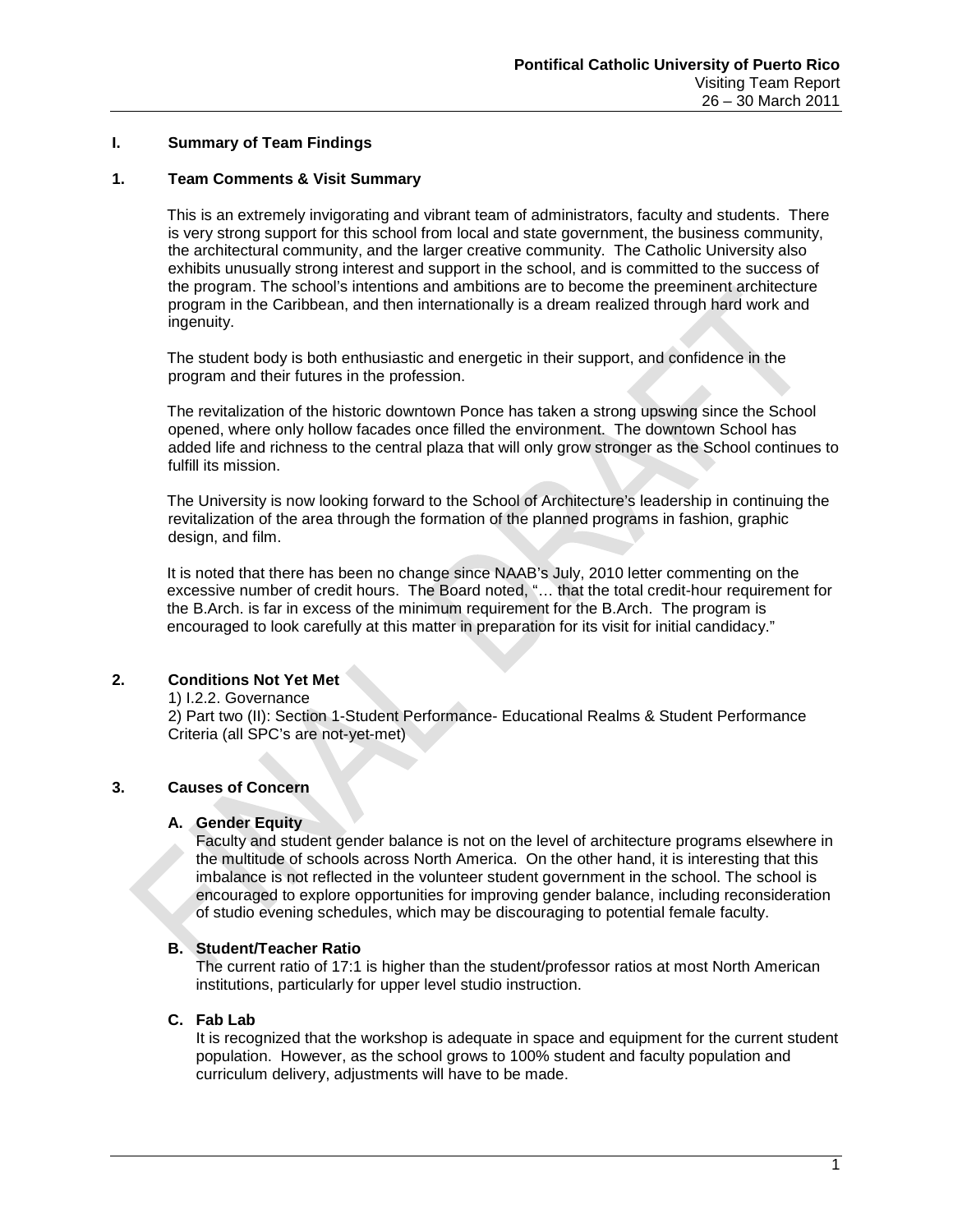# **4. Progress Since the Previous Site Visit**

This category is not applicable to this visit.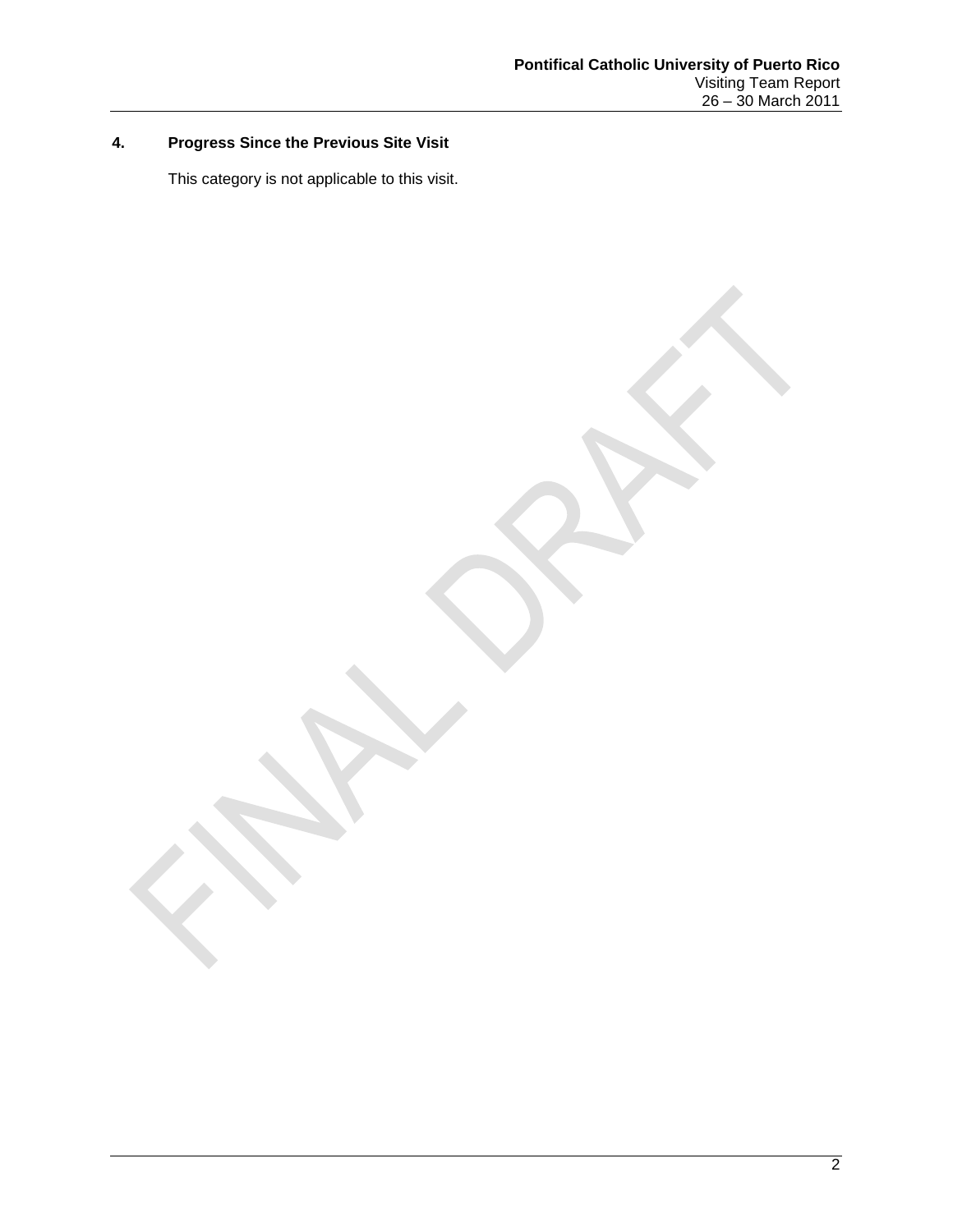### **II. Compliance with the Conditions for Accreditation**

### **Part One (I): Section 1. Identity and Self-Assessment**

*I.1.1 History and Mission: The program must describe its history, mission and culture and how that history, mission, and culture is expressed in contemporary context. Programs that exist within a larger educational institution must also describe the history and mission of the institution and how that history, mission, and culture is expressed in contemporary context.*

*The accredited degree program must describe and then provide evidence of the relationship between the program, the administrative unit that supports it (e.g., school or college) and the institution. This includes an explanation of the program's benefits to the institutional setting, how the institution benefits from the program, any unique synergies, events, or activities occurring as a result, etc.* 

*Finally, the program must describe and then demonstrate how the course of study and learning experiences encourage the holistic, practical and liberal arts-based education of architects.* 

### **[X] The program has fulfilled this requirement for narrative and evidence**

**2011 Team Assessment:** This new architectural program that is only now offering its fourth semester is a part of, and strongly supported by the Pontifical Catholic University of Puerto Rico (PCUPR). The PCUPR has a history of 65 years of higher education in Ponce, Puerto Rico and is proud of its new college. The Escuela de Arquitectura is innovative, well financed with aspirations of becoming one of the most important architectural programs in the Caribbean and the world. This program is perfectly suited to the contemporary context of this country where engineers lawfully produce most of the architecture. With the engineer's argument that there are not enough architects to fill the void in the practice of architecture if they were to limit themselves to only practice engineering is soon hoped to be abated. The synergy of this program starts with a traditional architectural degree plan that expands to different specialty studies as a student advances. The institution of architecture in Puerto Rico benefits from this creative endeavor by providing tools needed for architects to advance to a level of practice architecture than is currently practiced in Puerto Rico and throughout the region.

### *I.1.2 Learning Culture and Social Equity:*

• *Learning Culture: The program must demonstrate that it provides a positive and respectful learning environment that encourages the fundamental values of optimism, respect, sharing, engagement, and innovation between and among the members of its faculty, student body, administration, and staff in all learning environments both traditional and non-traditional.* 

*Further, the program must demonstrate that it encourages students and faculty to appreciate these values as guiding principles of professional conduct throughout their careers, and it addresses health-related issues, such as time management.*

*Finally, the program must document, through narrative and artifacts, its efforts to ensure that all members of the learning community: faculty, staff, and students are aware of these objectives and are advised as to the expectations for ensuring they are met in all elements of the learning culture.*

• *Social Equity: The accredited degree program must provide faculty, students, and staff irrespective of race, ethnicity, creed, national origin, gender, age, physical ability, or sexual orientation—with a culturally rich educational environment in which each person is equitably able*  to learn, teach, and work. This includes provisions for students with mobility or learning *disabilities. The program must have a clear policy on diversity that is communicated to current and prospective faculty, students, and staff and that is reflected in the distribution of the program's human, physical, and financial resources. Finally, the program must demonstrate that it*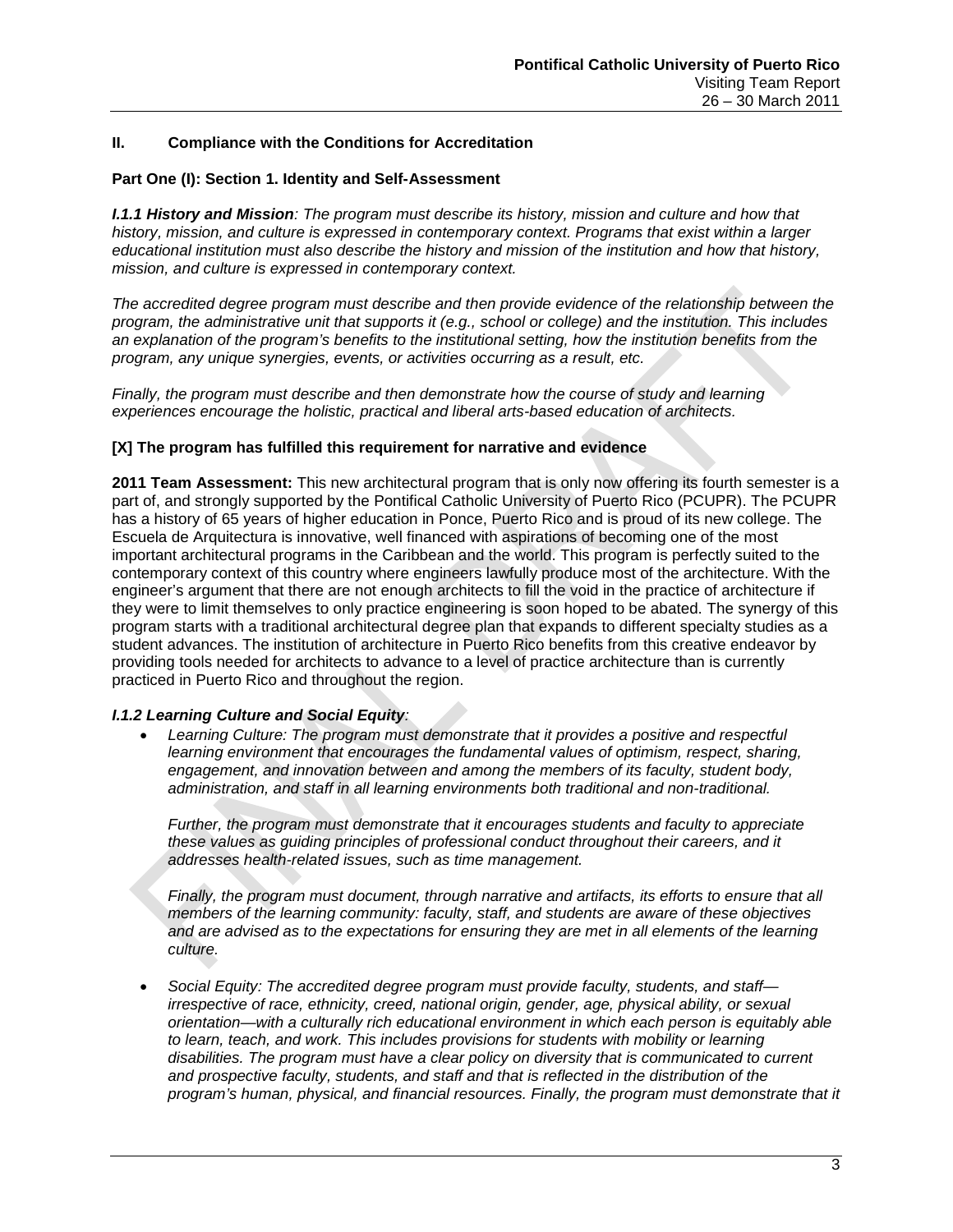has a plan in place to maintain or increase the diversity of its faculty, staff, and students when *compared with diversity of the institution during the term of the next two accreditation cycles.*

### **[X] The program has demonstrated that it provides a positive and respectful learning environment.**

### **[X] The program has demonstrated that it provides a culturally rich environment in which in each person is equitably able to learn, teach, and work.**

**2011 Team Assessment:** It is evident from school materials that the student's experience is of foremost concern and interest to the school. This is first evidenced in the school's pedagogical approach to architectural education, which seeks to provide students with a 'complete' education premised on active engagement, facilitated by a technological/digital framework. In addition to concern and care towards the academic context, the school has actively worked towards creating a learning environment that encourages students to participate actively in their education. This is clearly evident in the School's support for the creation of a student body government, for which the school hired a consultant to assist with, and support this effort.

The description of the school's Studio Culture, contained within the Official School Catalogue, lists10 precepts: respect; dignity towards work; prudence; solidarity; leadership and social commitment; equality; tolerance towards differences and participatory governing; promotion and dissemination; stimulate the creative process and the cultivation of imagination; and, cooperation and collaboration. Students reported a highly positive learning environment, referencing a climate of faculty and peer support, constructive and healthy competitiveness, and helpful teamwork. They also cited a positive attitude towards their workloads and hours, and that they feel valued in the school. These attitudes are also reflected in the official Studio Culture document, which was drafted by the students, with support from School Administration.

*I.1.3 Response to the Five Perspectives: Programs must demonstrate through narrative and artifacts, how they respond to the following perspectives on architecture education. Each program is expected to address these perspectives consistently within the context of its history, mission, and culture and to further identify as part of its long-range planning activities how these perspectives will continue to be addressed in the future.*

**A. Architectural Education and the Academic Community**. That the faculty, staff, and students in the accredited degree program make unique contributions to the institution in the areas of scholarship, community engagement, service, and teaching.<sup>[1](#page-5-0)</sup> In addition, the program must describe its commitment to the holistic, practical and liberal arts-based education of architects and to providing opportunities for all members of the learning community to engage in the development of new knowledge.

### **[X] The program is responsive to this perspective.**

**2011 Team Assessment:** Owing to the recent start-up of the program, it is too early in its history to assess its contribution to scholarship. However, this is more than offset by the intensity of community engagement at all levels of the program. The choice of a former department store in the highly visible urban center, opposite a civic plaza, is being viewed by the community as a catalyst for new development and the preservation of the urban historic inventory. Close associations with the mayor and the former governor, along with the commitment of the university, are leading to broader visions for a design district anchored by the architecture program. Numerous members of the community spoke to the team testifying of the genuine excitement surrounding this impending revitalization of the urban core.

<span id="page-5-0"></span> <sup>1</sup> See Boyer, Ernest L. *Scholarship Reconsidered: Priorities of the Professoriate*. Carnegie Foundation for the Advancement of Teaching. 1990.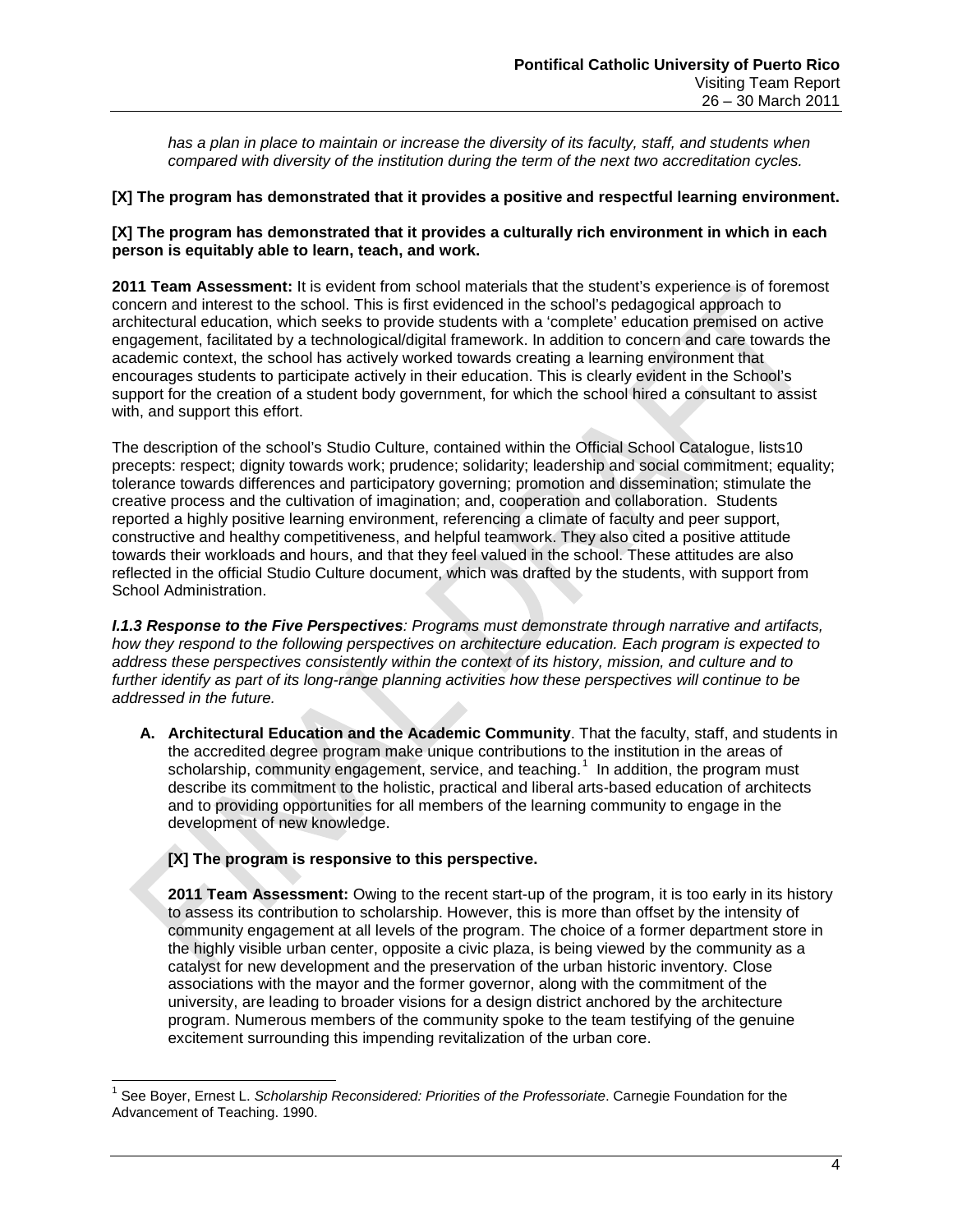**B. Architectural Education and Students**. That students enrolled in the accredited degree program are prepared: to live and work in a global world where diversity, distinctiveness, selfworth, and dignity are nurtured and respected; to emerge as leaders in the academic setting and the profession; to understand the breadth of professional opportunities; to make thoughtful, deliberate, informed choices and; to develop the habit of lifelong learning.

### **[X] The program is responsive to this perspective.**

**2011 Team Assessment:** The students demonstrate an excitement about the program that is, at the least, contagious. The abilities learned, married to an urban situation, will yield life skills to be universally transportable.

**C. Architectural Education and the Regulatory Environment**. That students enrolled in the accredited degree program are provided with: a sound preparation for the transition to internship and licensure within the context of international, national, and state regulatory environments; an understanding of the role of the registration board for the jurisdiction in which it is located, and; prior to the earliest point of eligibility, the information needed to enroll in the Intern Development Program (IDP).

### **[X] The program is responsive to this perspective.**

**2011 Team Assessment:** At this stage in the development of the school (first and second-year students), the students are keenly aware of the necessity for an accredited degree. To date however, there seems to be little evidence of any student understanding of what IDP is and when enrollment can take place.

**D. Architectural Education and the Profession**. That students enrolled in the accredited degree program are prepared: to practice in a global economy; to recognize the impact of design on the environment; to understand the diverse and collaborative roles assumed by architects in practice; to understand the diverse and collaborative roles and responsibilities of related disciplines; to respect client expectations; to advocate for design-based solutions that respond to the multiple needs of a diversity of clients and diverse populations, as well as the needs of communities and; to contribute to the growth and development of the profession.

### **[X] The program is responsive to this perspective.**

**2011 Team Assessment:** All of the above goals are clearly stated in the schools mission and vision statements, catalogue, promotional video, and to a very limited extent, the website. It is premature to judge whether these intentions will become reality but the establishment of these goals provides a clear direction.

**E. Architectural Education and the Public Good**. That students enrolled in the accredited degree program are prepared: to be active, engaged citizens; to be responsive to the needs of a changing world; to acquire the knowledge needed to address pressing environmental, social, and economic challenges through design, conservation and responsible professional practice; to understand the ethical implications of their decisions; to reconcile differences between the architect's obligation to his/her client and the public; and to nurture a climate of civic engagement, including a commitment to professional and public service and leadership.

### **[X] The program is responsive to this perspective.**

**2011 Team Assessment:** As in D. above, the values and objectives of this perspective form a basis for the goals of the program. The desire to move from a port to a network of global access,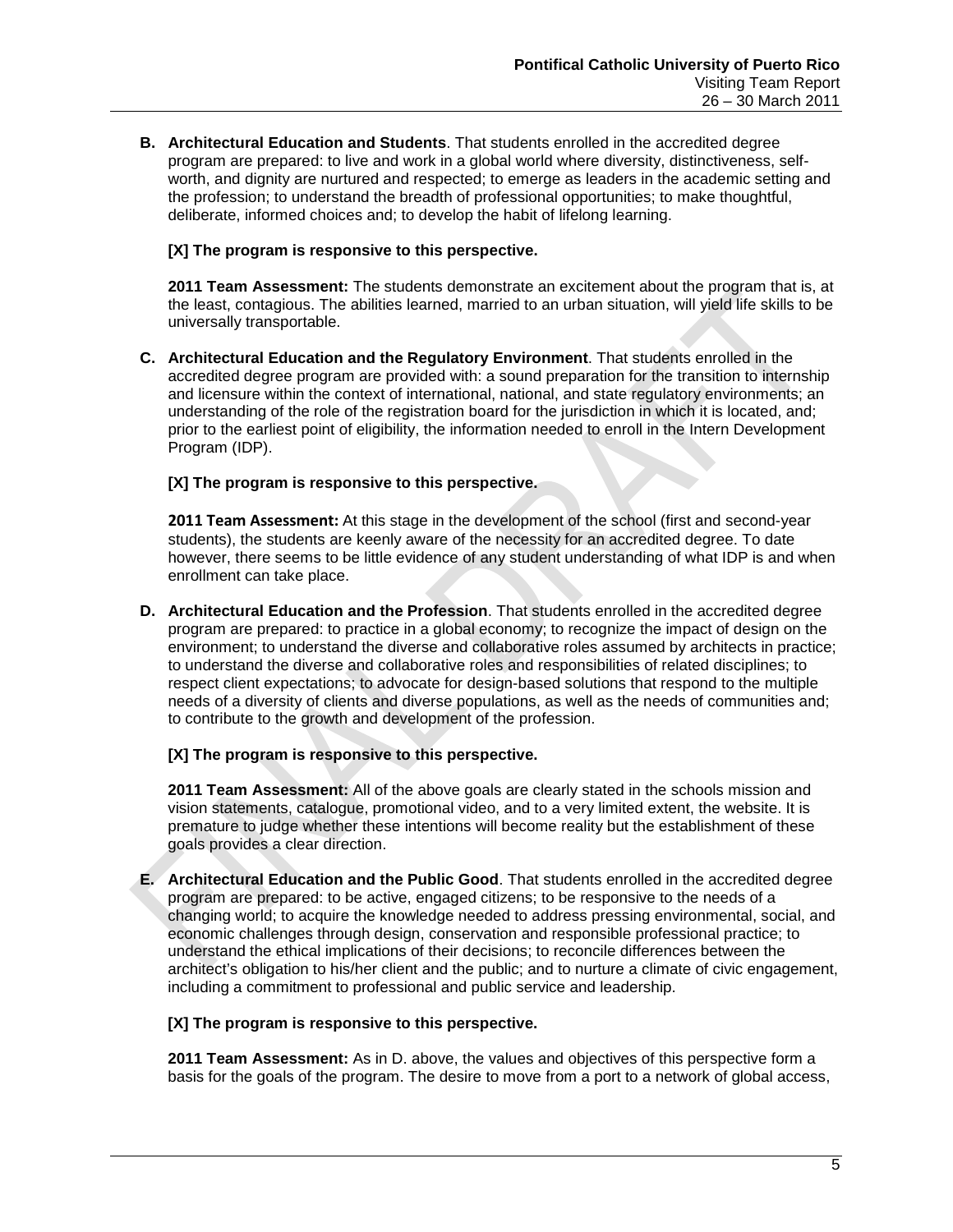grounded in the laboratory of the urban condition, aims to position its graduates as civic and professional leaders.

*I.1.4 Long-Range Planning: An accredited degree program must demonstrate that it has identified multiyear objectives for continuous improvement within the context of its mission and culture, the mission and culture of the institution, and, where appropriate, the five perspectives. In addition, the program must demonstrate that data is collected routinely and from multiple sources to inform its future planning and strategic decision-making.*

### **[X] The program's processes meet the standards as set by the NAAB.**

**2011 Team Assessment:** As the School is currently at the 30% point in the delivery of their program, long-range planning at this time is in the form of the planning for the first complete delivery of the program. Documents that were made available to the Accreditation Team within the APR include "Integral Strategic Plan – SEEDS Experimental Units" (Appendix 8), and, "Strategic Plan of Academy Platform: Development and Feasibility." These plans lay out objectives, strategies, resources and timeframes for the complete rollout of the program. The University is monitoring the development of the School through the formation of a University constituted Implementation Committee, which measures progress against objectives and stated deliverables.

*I.1.5 Self-Assessment Procedures: The program must demonstrate that it regularly assesses the following:*

- *How the program is progressing towards its mission.*
- *Progress against its defined multi-year objectives (see above) since the objectives were identified and since the last visit.*
- *Strengths, challenges and opportunities faced by the program while developing learning opportunities in support of its mission and culture, the mission and culture of the institution, and the five perspectives.*
- *Self-assessment procedures shall include, but are not limited to:*
	- o *Solicitation of faculty, students', and graduates' views on the teaching, learning and achievement opportunities provided by the curriculum.*
	- o *Individual course evaluations.*
	- o *Review and assessment of the focus and pedagogy of the program.*
	- o *Institutional self-assessment, as determined by the institution.*

*The program must also demonstrate that results of self-assessments are regularly used to advise and encourage changes and adjustments to promote student success as well as the continued maturation and development of the program.*

### **[X] The program's processes meet the standards as set by the NAAB.**

**2011 Team Assessment:** Self-Assessment procedures for the School are numerous and extensive, as governed by the University's Institutional Assessment Office (OAI), and listed in the APR.

The School is progressing well and quickly towards its mission, as evidenced by the APR, School Catalog, University materials, and key informant interviews with School and University administrators, as well as with students and staff. The School is acutely aware of the need to fulfill the University's high expectations of this new program, and is vigorously and rigorously ensuring that it meets these expectations at all levels, particularly those related to academic innovation and excellence, and fiscal responsibility and sustainability. Entwined with the University's expectations are those of the community, given the School's bold initiative of urban revitalization in the historic city core. In return, this is a School that is embraced by the community, and so success and/or failure are not likely to occur in the usual obscurity afforded by a large academic institution. In response to this relationship, the School is working closely with the University and the community to ensure success; part of this exercise is a rigorous and ongoing process of self-assessment.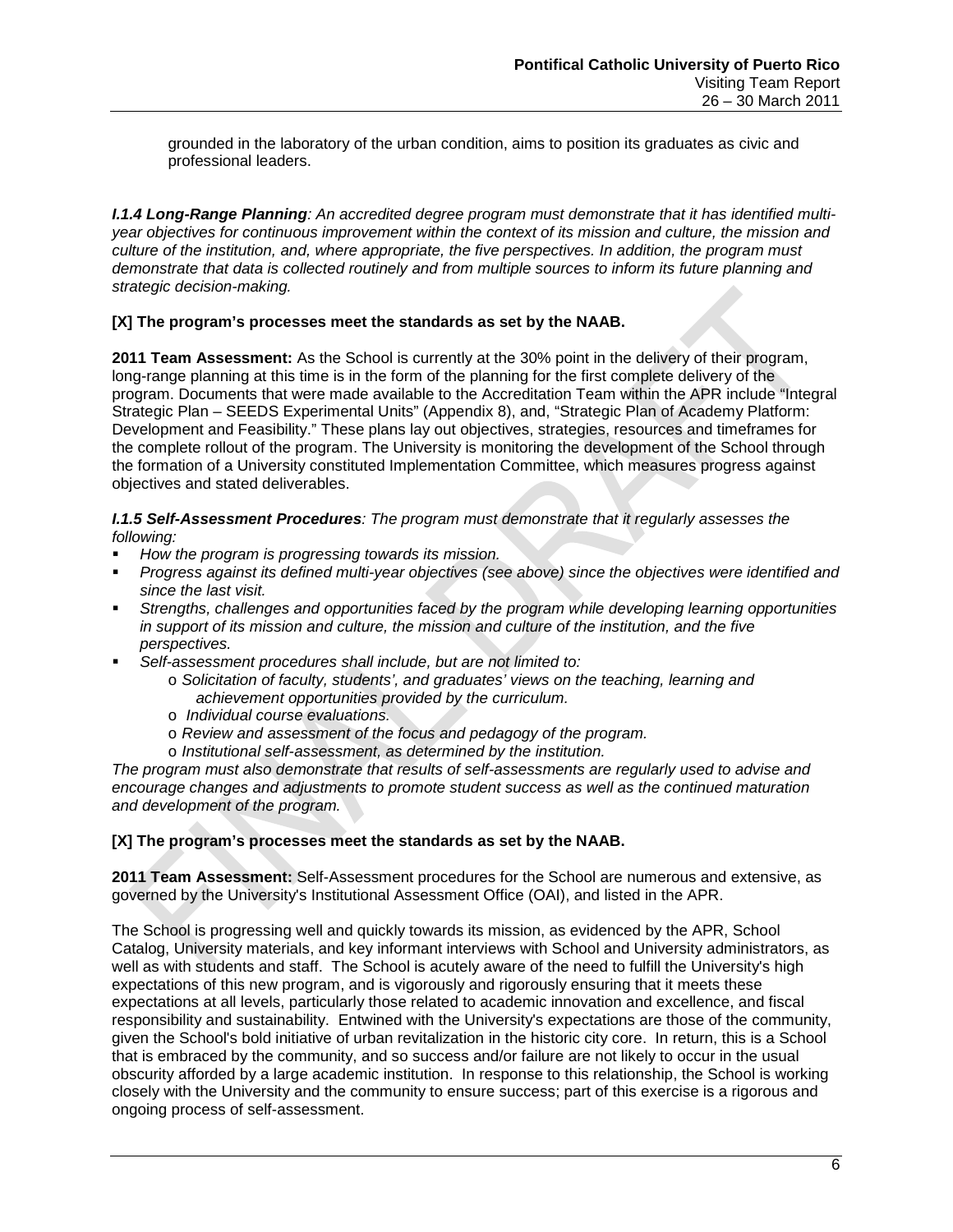### **PART ONE (I): SECTION 2 – RESOURCES**

### **I.2.1 Human Resources & Human Resource Development**:

### *Faculty & Staff:*

- o *An accredited degree program must have appropriate human resources to support student learning and achievement. This includes full and part-time instructional faculty, administrative leadership, and technical, administrative, and other support staff. Programs are required to document personnel policies which may include but are not limited to faculty and staff position descriptions[2](#page-8-0) .*
- o *Accredited programs must document the policies they have in place to further Equal Employment Opportunity/Affirmative Action (EEO/AA) and other diversity initiatives.*
- o *An accredited degree program must demonstrate that it balances the workloads of all faculty and staff to support a tutorial exchange between the student and teacher that promotes student achievement.*
- o *An accredited degree program must demonstrate that an IDP Education Coordinator has been appointed within each accredited degree program, trained in the issues of IDP, and has regular communication with students and is fulfilling the requirements as outlined in the IDP Education Coordinator position description and regularly attends IDP Coordinator training and development programs.*
- o *An accredited degree program must demonstrate it is able to provide opportunities for all faculty and staff to pursue professional development that contributes to program improvement.*
- o *Accredited programs must document the criteria used for determining rank, reappointment, tenure and promotion as well as eligibility requirements for professional development resources.*

### **[X] Human Resources (Faculty & Staff) are adequate for the program**

**2011 Team Assessment:** Sources of information in this section includes the APR, Faculty Manual, additional material supplied in the Team Room, and conversations with staff and students.

At present, the School is adequately staffed for both academics and administration, although studio ratios are listed as 17:1, which is higher than NAAB's expectations. As the School continues to grow to 100% program delivery, additional administrative and academic staff will be required to meet the demands of a full program. This includes workshop and digital technical support staff, given the heavy emphasis in the School on digital design and fabrication.

The School and the University adhere to policies of Equal Employment Opportunity/Affirmative Action, as outlined by the University and the Faculty Manual. However, the male/female ratio of academic staff is far below ratios elsewhere. The School is encouraged to explore opportunities for improving gender balance, including reconsideration of studio evening schedules, which may be discouraging to potential female faculty (source: discussions with faculty).

With regard to IDP, the School reports (source: APR) that an IDP orientation session is provided once a year to architects and students. However, assigning a staff member as IDP coordinator would be highly beneficial to students.

With regard to professional development for faculty, the School has begun initiatives which begin to provide a supportive environment for faculty development, including the School's Lecture Series, which, by arrangement with CAAPPR (Colegio de Arquitectos y Arquitectos Paisajistas de Puerto Rico), contributes to continued education credits for faculty. Also, the School covers expenses related to license examination review courses. However, the School is encouraged to seek further professional development opportunities and support for faculty.

<span id="page-8-0"></span> $2$  A list of the policies and other documents to be made available in the team room during an accreditation visit is in Appendix 3.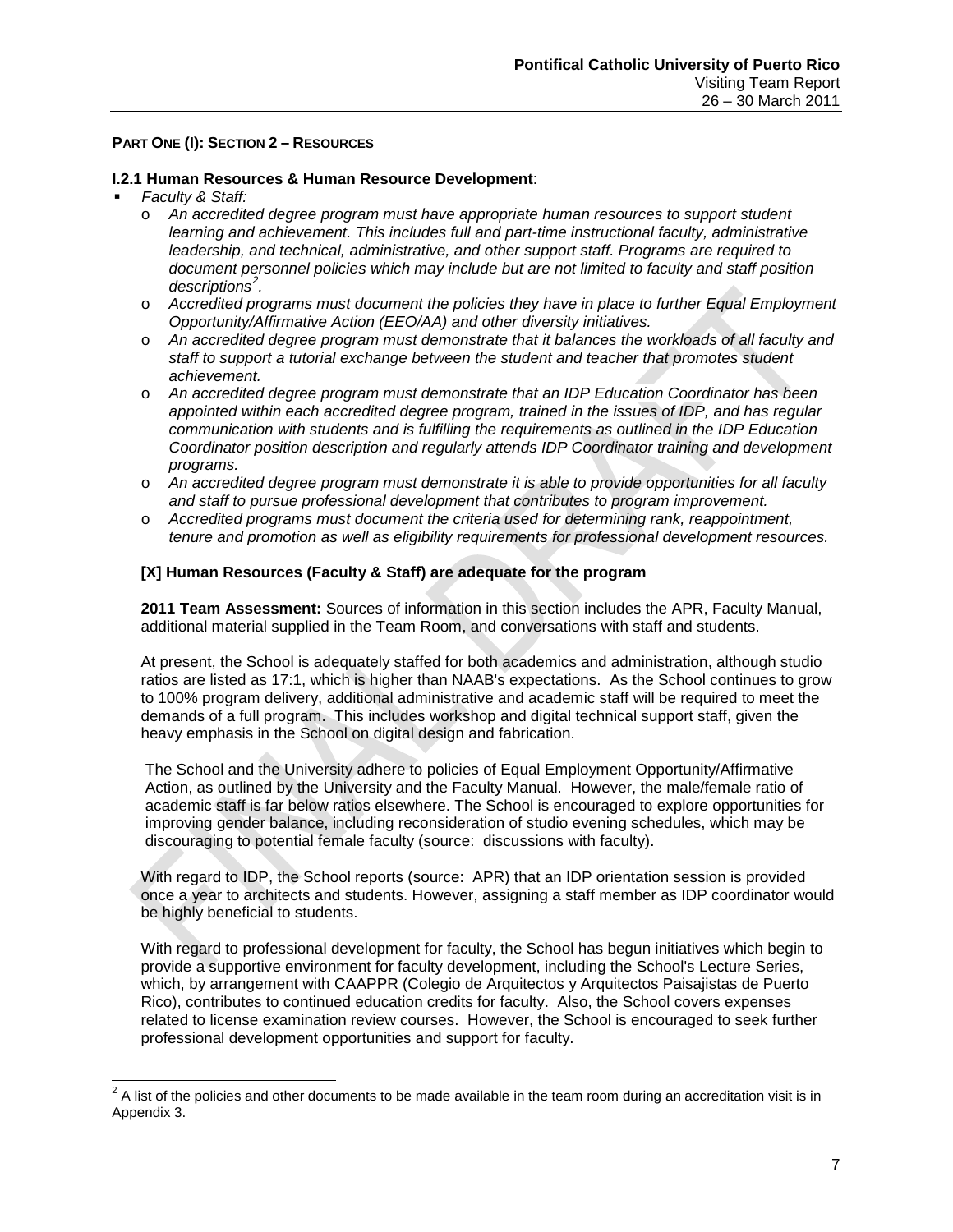- *Students:*
	- o *An accredited program must document its student admissions policies and procedures. This documentation may include, but is not limited to application forms and instructions, admissions requirements, admissions decisions procedures, financial aid and scholarships procedures, and student diversity initiatives. These procedures should include first-time freshman, as well as transfers within and outside of the university.*
	- o *An accredited degree program must demonstrate its commitment to student achievement both inside and outside the classroom through individual and collective learning opportunities.*

### **[X] Human Resources (Students) are adequate for the program**

**2011 Team Assessment:** Sources of information in this section includes the APR, School Catalog, the School's website, and conversations with staff and students.

The documentation related to student admissions requirements and procedures is clear and easily available to prospective students.

Individual and collective learning opportunities for students include the Lecture Series, exhibitions of work at the School, community events created in conjunction with the School, and publications of School work. There are additional activities offered by the School and the University, including sporting activities, choir, and a theater workshop. The School has also actively worked with students to create a student government, which contributes positively to student life at the School, as well. The School's commitment to this has included hiring a staff member to work directly with the student body on developing the student government.

### *I.2.2 Administrative Structure & Governance:*

 **Administrative Structure:** An accredited degree program must demonstrate it has a measure of administrative autonomy that is sufficient to affirm the program's ability to conform to the conditions for accreditation. Accredited programs are required to maintain an organizational chart describing the administrative structure of the program and position descriptions describing the responsibilities of the administrative staff.

### **[X] Administrative Structure is adequate for the program**

**2011 Team Assessment:** The University's academic programs are structured within the framework of six colleges, in addition to the School of Architecture. The School of Architecture operates autonomously within the University, as the School is an academic unit implicitly equal to the University's Colleges (front page, website, Pontificia Universidad Catolica de Puerto Rico, <http://www.pucpr.edu/>). The Dean of the School also reports that he is accountable directly to the President of the University. The School of Architecture's Official School Catalogue identifies the Administration Team itself page 39), and includes description of the Administration's ethics and values (pages 37-38). The organizational chart and position descriptions for the Administration Team are found in the "Estructura Administratavia" binder, as part of the materials in the Accreditation Team Room. The number and types of administrative staff appears to be sufficient for the size of the School at this time. However, as the School continues to grow to a full student body by 2014, it is possible that additional staff will be required to provide sufficient support for the full student body and associated faculty.

 **Governance:** The program must demonstrate that all faculty, staff, and students have equitable opportunities to participate in program and institutional governance.

### **[X] Governance opportunities are inadequate for the program**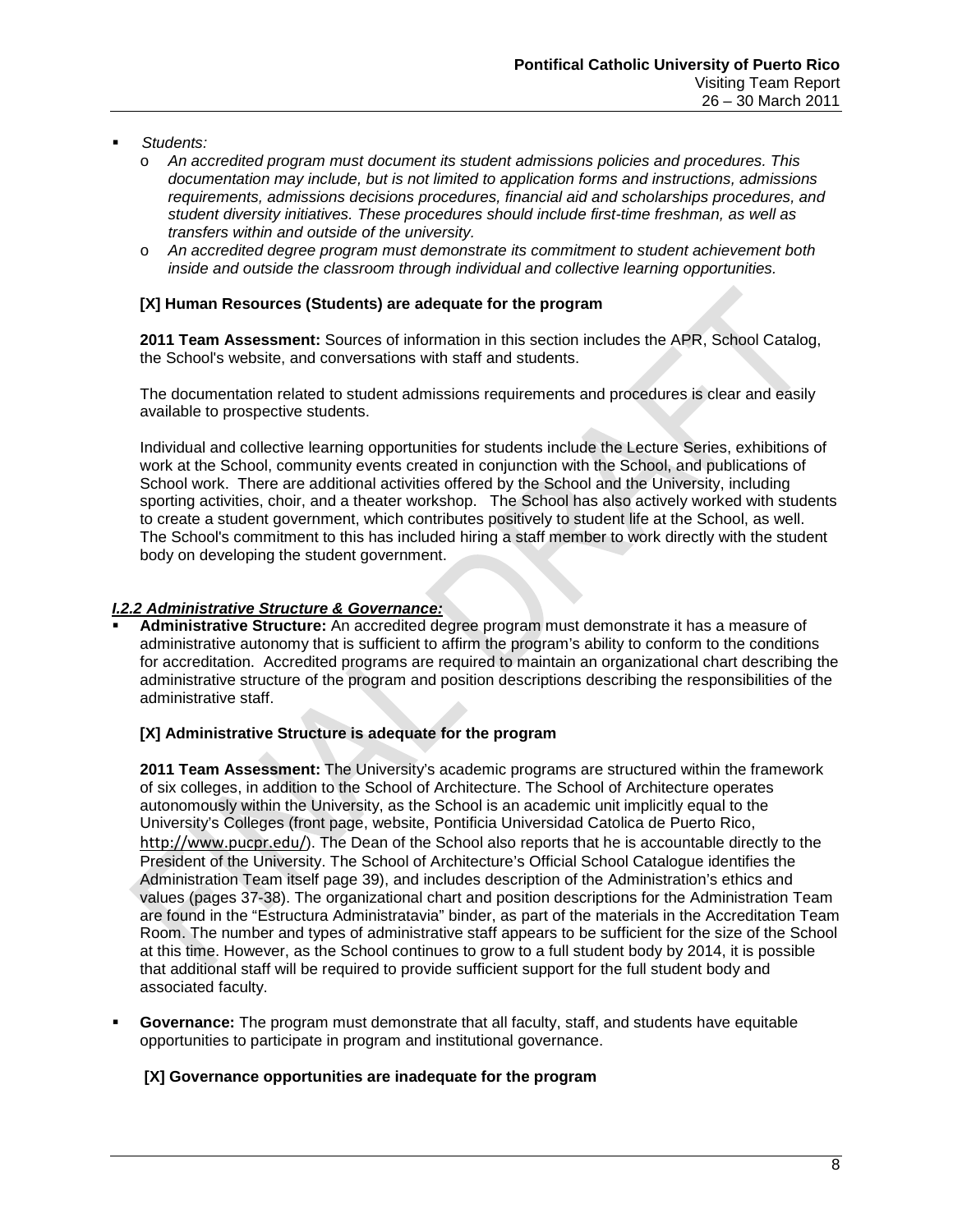**2011 Team Assessment:** At this time in the School's development, governance opportunities for faculty and students are not yet in evidence. However, discussions with Administration, students and faculty indicate that these opportunities are currently under development. While the Experimental Unit Directors are involved in the development of School curriculum, they are not currently included in the administrative governance of the School. Likewise, the emerging Student government body has not yet been formalized as participatory to the governance structure of the School. The School is encouraged to continue to evolve ways in which faculty and students can participate in, and contribute to the administrative decision-making of the School through participation in committees, and other meaningful forms of School governance**.**

*I.2.3 Physical Resources: The program must demonstrate that it provides physical resources that promote student learning and achievement in a professional degree program in architecture. This includes, but is not limited to the following:*

- *Space to support and encourage studio-based learning*
- *Space to support and encourage didactic and interactive learning.*
- *Space to support and encourage the full range of faculty roles and responsibilities including preparation for teaching, research, mentoring, and student advising.*

### **[X] Physical Resources are adequate for the program**

**2011 Team Assessment:** The source material for this assessment includes building drawings; verbal student feedback; and, firsthand observations.

The School of Architecture occupies a newly renovated three-storey structure in the historic part of Ponce, across the street from a major square in the downtown of the city. The entrance to the School is designed as an open, fully glazed storefront, accessed at street level. The School is equipped with state of the art Teknion furnishings and digital design/fabrication equipment. The School's facilities include:

- 24 student studio spaces, across all three floors (425-590 sqf)
- library and reading area
- Fabrication Laboratory (workshop)
- Multimedia lab, equipped with 3 plotters, 1 photocopier, and 3-11x17 printers
- administration offices
- 9 shared office spaces for the Experimental Unit Directors (88 sqf each)
- 5 classrooms (425 sqf, 3x 520 sqf 638 sqf
- lecture room (1548 sqf; 130 seat capacity)
- gallery/review area

The studio spaces are designed as 'pods' assigned for each studio class containing fixed, built-in student workstations, which are ringed around a central, shared table. Each workstation consists of a chair and desk, equipped with a computer and dual screens. The size of each student space ranges between 27-31 sq. feet, which appears to be small, relative to the space needed for architectural study, i.e. there is little space for using or referring to books and other materials, nor for layout of drawings, and for model making.

Whereas there are nine shared offices for the Experimental Unit Directors, there are no other faculty offices at this time.

The Fabrication Lab (workshop) is equipped with both traditional wood working power and hand tools, as well as digital fabrication equipment. The latter includes:

- 1 laser cutter
- 4 3D printers
- 1 large CNC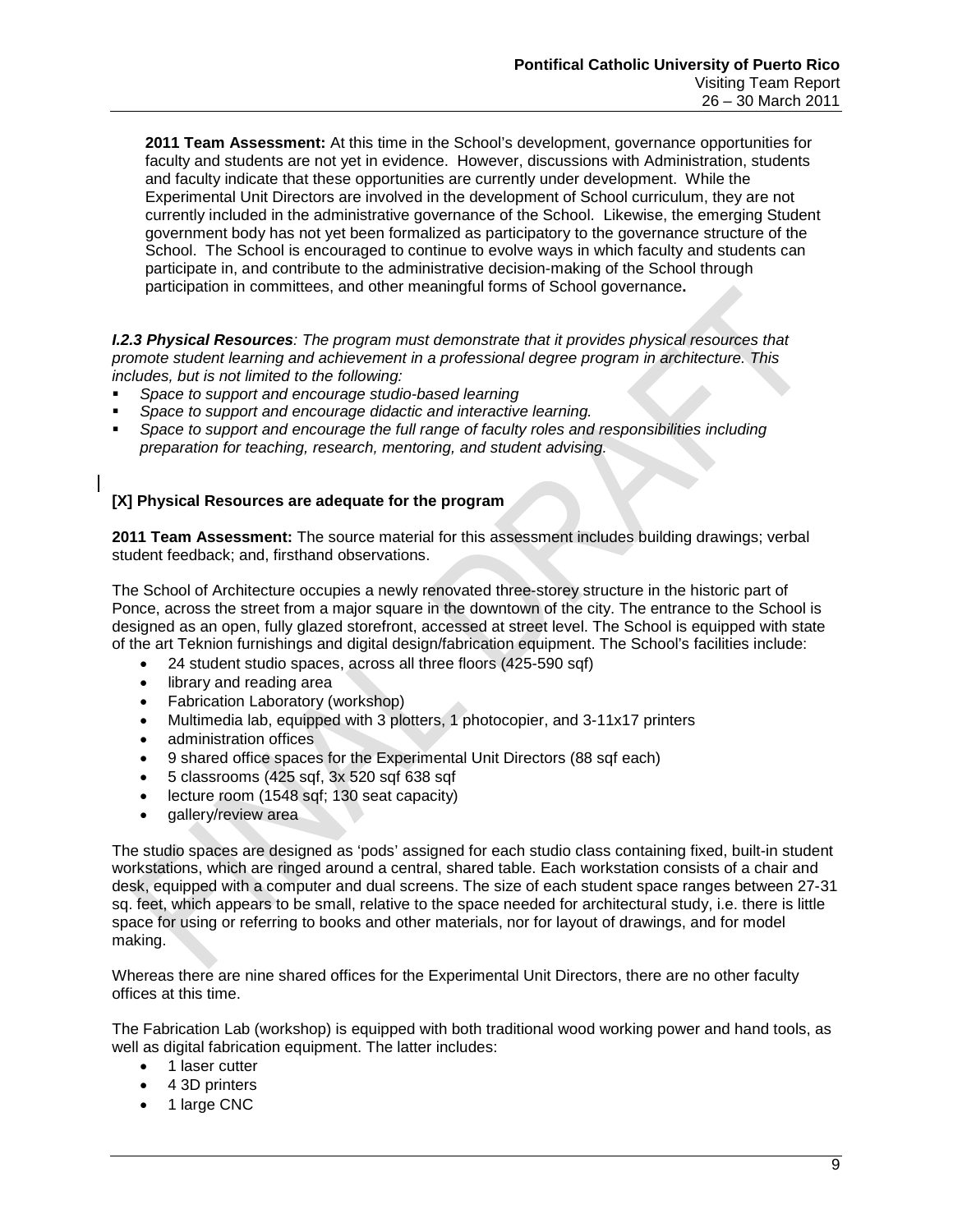### • 1 small CNC

There is minimal space for assembly (1 work table) in the FabLab, but students utilize additional space in their studio areas, as well as in the currently empty studios for assembly purposes. While the School's physical resources are adequate for the needs of students and faculty at this time, the program is currently only 30% complete, and will be growing substantially by 2014. This completion of School growth is likely to require additional space, particularly for workshop assembly and faculty offices. The Multimedia Lab and Fab Lab may also require additional equipment, given the intense focus of the School on digital design and fabrication. In particular, additional laser cutter(s) may be required in the Fab Lab.

*I.2.4 Financial Resources: An accredited degree program must demonstrate that it has access to appropriate institutional and financial resources to support student learning and achievement.* 

### **[X] Financial Resources are adequate for the program**

**2011 Team Assessment:** Discussions with the Dean and the President of the University indicate that the foundation of the School, including physical resources, was funded through a loan arrangement for \$10million with the University. Financial projections for the School indicate surpluses beginning in Year 2 (2010-11), which will be used in the short term to repay the University's initial funding.

Discussions with the President of the University and his senior Administrative team clearly indicate a strong commitment to support the School, financially and otherwise, as Architecture is viewed by the University as a very important program.

*I.2.5 Information Resources: The accredited program must demonstrate that all students, faculty, and staff have convenient access to literature, information, visual, and digital resources that support professional education in the field of architecture.*

*Further, the accredited program must demonstrate that all students, faculty, and staff have access to architecture librarians and visual resources professionals who provide information services that teach and develop research and evaluative skills, and critical thinking skills necessary for professional practice and lifelong learning.*

### **[X] Information Resources are adequate for the program**

**2011 Team Assessment:** The School library is housed in a spacious, naturally lit space on the main floor, and includes a comfortable reading area, in addition to 5 computer stations. The library has secured an initial collection of books, periodicals, and database memberships (such as the Horizon public catalogue and the Avery Index) with and \$100,000 expenditure, and is projecting additional expenditures of \$25,000 per year in support of the library. A program was recently initiated to solicit both offices and individuals to expand the holdings of older periodicals as well as out of print books and texts.

The library is staffed by the Information Systems Director, and two part-time assistants. In addition to the holdings in the School library, students and faculty have access to the University's main library system, which includes digital databases, as well as their collection. The University's library also enables access to the library collections of other Universities in Puerto Rico, and facilitates inter-library loans.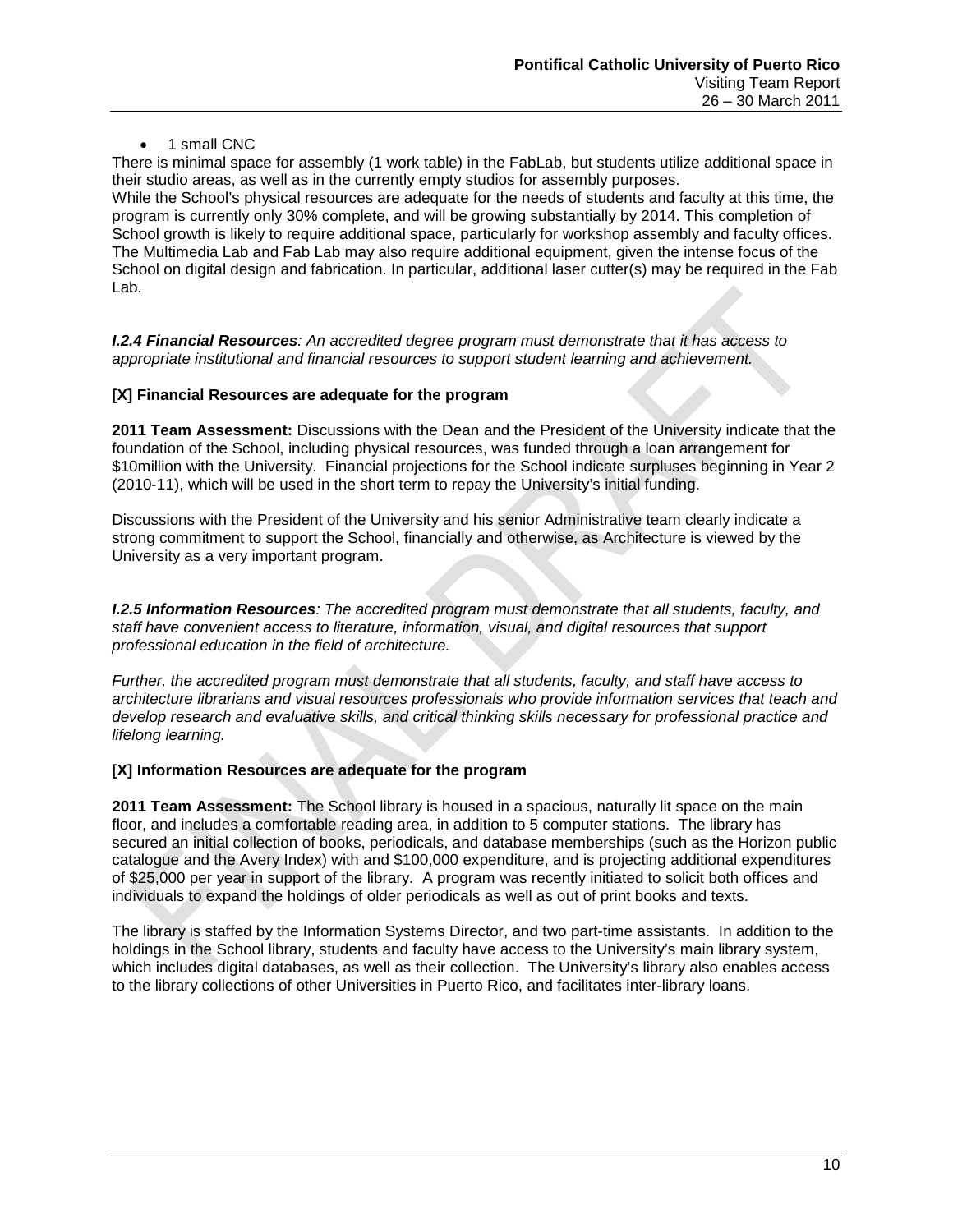### **PART I: SECTION 3 –REPORTS**

**I.[3](#page-12-0).1 Statistical Reports<sup>3</sup>.** Programs are required to provide statistical data in support of activities and policies that support social equity in the professional degree and program as well as other data points that *demonstrate student success and faculty development.*

- *Program student characteristics.* 
	- o *Demographics (race/ethnicity & gender) of all students enrolled in the accredited degree program(s).*
		- *Demographics compared to those recorded at the time of the previous visit.*
		- *Demographics compared to those of the student population for the institution overall.*
	- o *Qualifications of students admitted in the fiscal year prior to the visit.* 
		- *Qualifications of students admitted in the fiscal year prior to the upcoming visit compared to those admitted in the fiscal year prior to the last visit.*
	- o *Time to graduation.*
		- *Percentage of matriculating students who complete the accredited degree program within the "normal time to completion" for each academic year since the previous visit.*
		- *Percentage that complete the accredited degree program within 150% of the normal time to completion for each academic year since the previous visit.*
- *Program faculty characteristics*
	- o *Demographics (race/ethnicity & gender) for all full-time instructional faculty.*
		- *Demographics compared to those recorded at the time of the previous visit.*
		- *Demographics compared to those of the full-time instructional faculty at the institution overall.*
	- o *Number of faculty promoted each year since last visit.*
		- *Compare to number of faculty promoted each year across the institution during the same period.*
	- o *Number of faculty receiving tenure each year since last visit.*
		- *Compare to number of faculty receiving tenure at the institution during the same period.*
	- o *Number of faculty maintaining licenses from U.S. jurisdictions each year since the last visit, and where they are licensed.*

### **[X] Statistical reports were provided and contain the appropriate information**

**2011 Team Assessment:** Current gender statistical information for students, faculty and administration, during the initial three semesters of school operations, were provided to the team by the administration.

*I.3.2. Annual Reports: The program is required to submit annual reports in the format required by Section 10 of the 2009 NAAB Procedures. Beginning in 2008, these reports are submitted electronically to the NAAB. Beginning in the fall of 2010, the NAAB will provide to the visiting team all annual reports submitted since 2008. The NAAB will also provide the* NAAB Responses *to the annual reports.*

*The program must certify that all statistical data it submits to NAAB has been verified by the institution and is consistent with institutional reports to national and regional agencies, including the Integrated Postsecondary Education Data System of the National Center for Education Statistics.* 

*The program is required to provide all annual reports, including statistics and narratives that were submitted prior to 2008. The program is also required to provide all* NAAB Responses *to annual reports transmitted prior to 2008. In the event a program underwent a Focused Evaluation, the Focused* 

<span id="page-12-0"></span> $3$  In all cases, these statistics should be reported in the same format as they are reported in the Annual Report Submission system.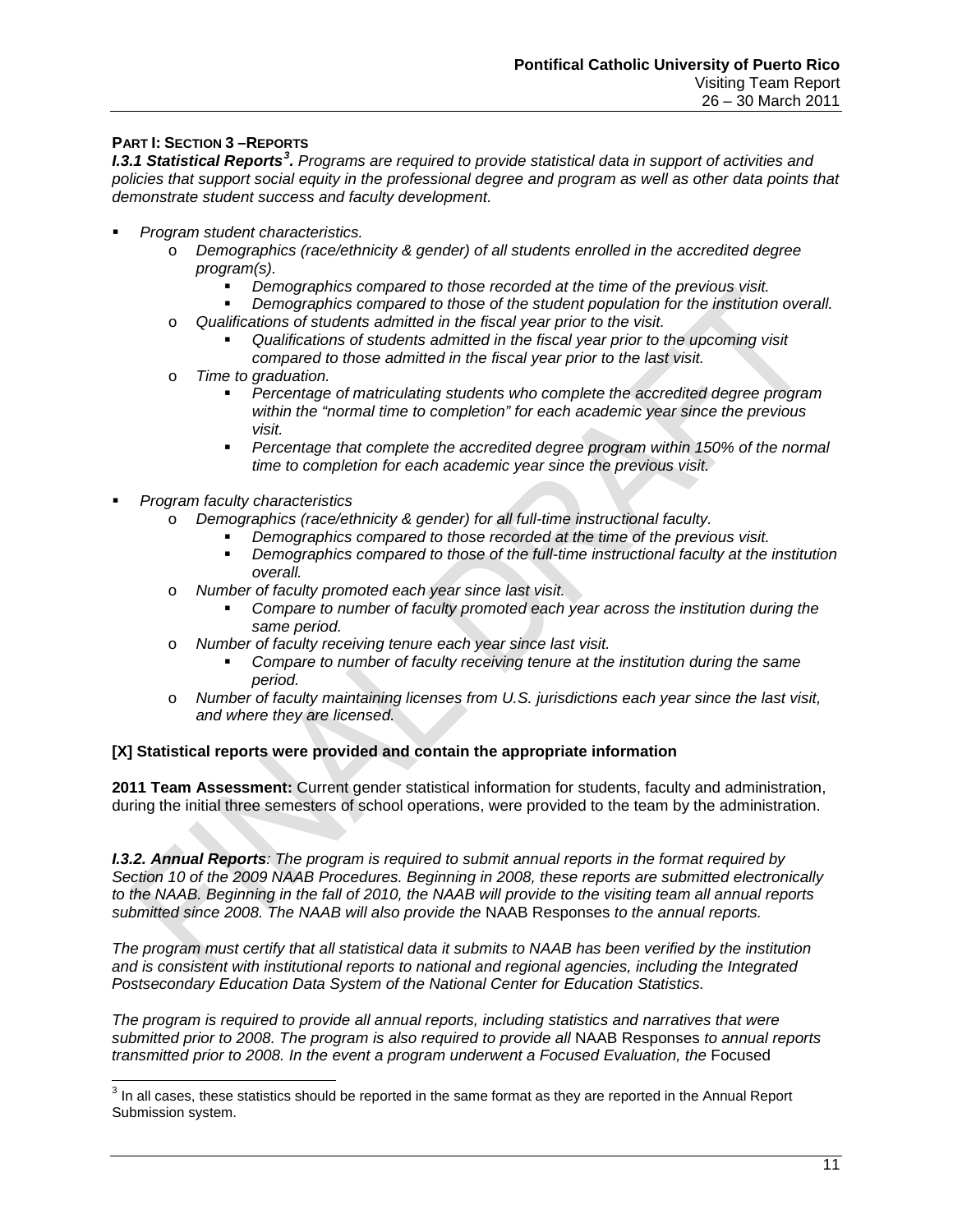Evaluation Program Report *and* Focused Evaluation Team Report*, including appendices and addenda should also be included.*

### **[X] Annual Reports and NAAB Responses were not provided**

**2011 Team Assessment:** Annual reporting is not required for eligibility status.

*I.3.3 Faculty Credentials: The program must demonstrate that the instructional faculty are adequately prepared to provide an architecture education within the mission, history and context of the institution.* 

*In addition, the program must provide evidence through a faculty exhibit[4](#page-13-0) that the faculty, taken as a whole, reflects the range of knowledge and experience necessary to promote student achievement as described in Part Two. This exhibit should include highlights of faculty professional development and achievement since the last accreditation visit.*

### **[X] Faculty credentials were provided and demonstrate the range of knowledge and experience necessary to promote student achievement.**

**2011 Team Assessment:** Currently, faculty members are entirely part-time, based on the first two years of student admissions to the program. From a review of the faculty exhibit containing their resumes, the mix of twenty-four master's degrees, sixteen bachelor's degrees and one PhD degree is adequate for the current student population. A larger population will require more advanced degreed faculty similar to other institutions' faculty cohorts. This may play out as more full-time faculty positions are filled and the part-time and adjunct pool decreases.

<span id="page-13-0"></span> $4$  The faculty exhibit should be set up near or in the team room. To the extent the exhibit is incorporated into the team room, it should not be presented in a manner that interferes with the team's ability to view and evaluate student work.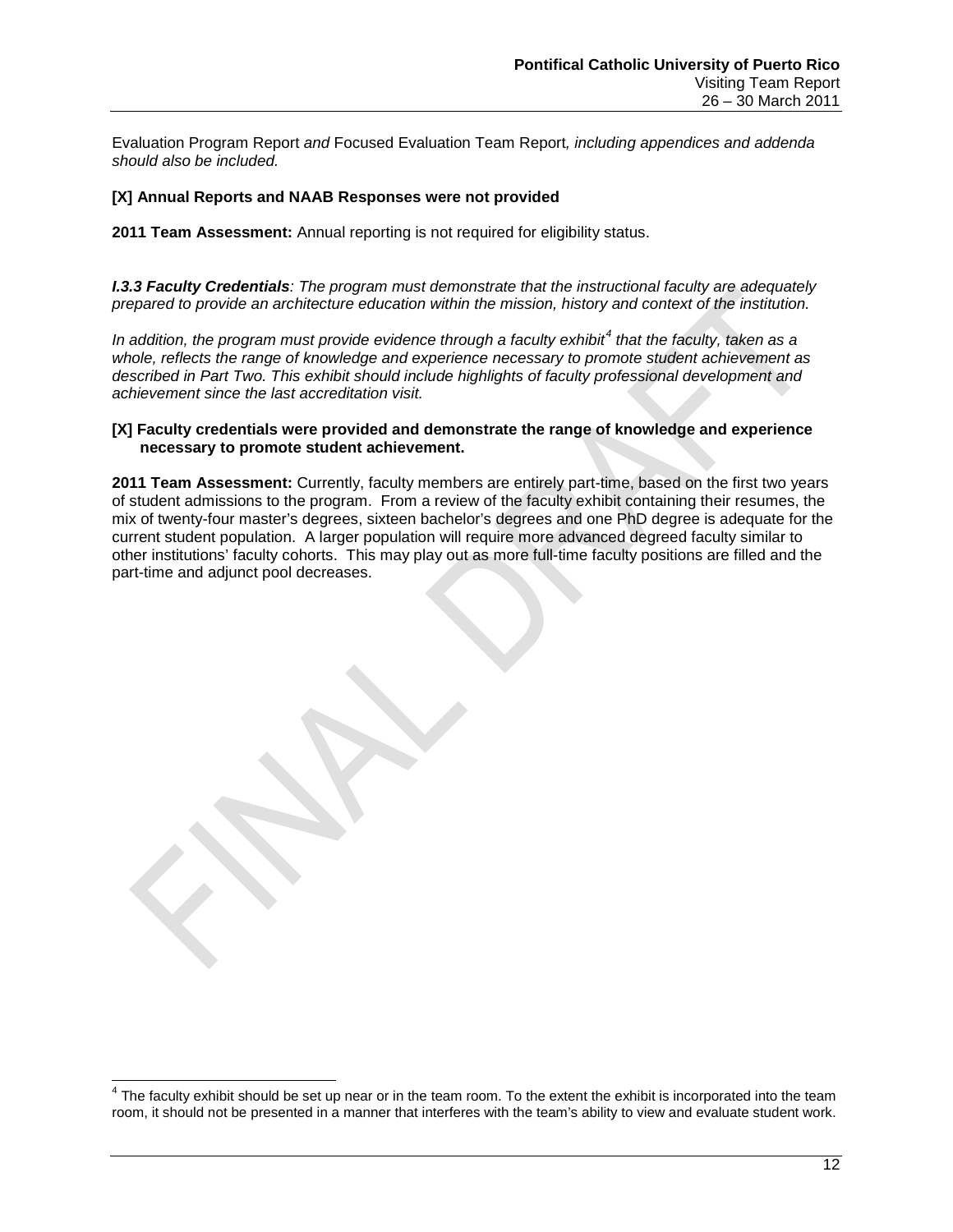### *PART ONE (I): SECTION 4 – POLICY REVIEW*

*The information required in the three sections described above is to be addressed in the APR. In addition, the program shall provide a number of documents for review by the visiting team. Rather than be appended to the APR, they are to be provided in the team room during the visit. The list is available in Appendix 3.*

### **[X] The policy documents in the team room met the requirements of Appendix 3**

**2011 Team Assessment:** Each document listed in Appendix 3 was found in the team room. Those written in Spanish were;

"Comité de Avalúo Institucional" = "Self-Assessment Policies and Objective" "Politicas Protocols" = "Personnel Policies"

"Centro Arquitectónico de Recursos de Informatión Bibliotecaria para la Enseñanza Tecnológica" = "Policies on library and information resources collection development and A description of the information literacy program and how it is integrated with the curriculum".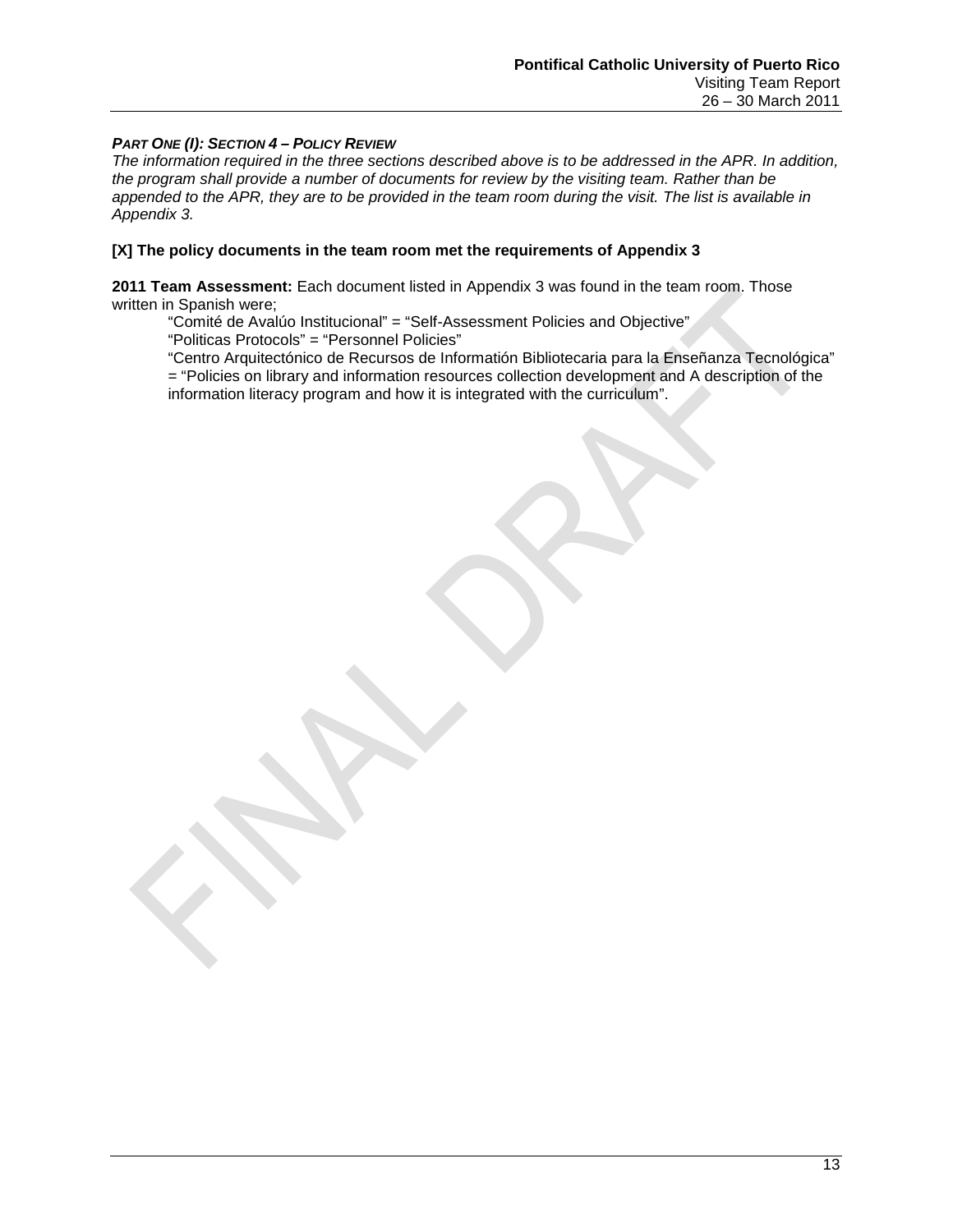### **PART TWO (II): EDUCATIONAL OUTCOMES AND CURRICULUM**

### **PART TWO (II): SECTION 1 – STUDENT PERFORMANCE -- EDUCATIONAL REALMS & STUDENT PERFORMANCE CRITERIA**

**II.1.1 Student Performance Criteria:** The SPC are organized into realms to more easily understand the relationships between individual criteria.

### **Realm A: Critical Thinking and Representation:**

Architects must have the ability to build abstract relationships and understand the impact of ideas based on research and analysis of multiple theoretical, social, political, economic, cultural and environmental contexts. This ability includes facility with the wider range of media used to think about architecture including writing, investigative skills, speaking, drawing and model making. Students' learning aspirations include:

- Being broadly educated.
- Valuing lifelong inquisitiveness.
- Communicating graphically in a range of media.
- Recognizing the assessment of evidence.
- Comprehending people, place, and context.
- Recognizing the disparate needs of client, community, and society.

### **A.1. Communication Skills:** *Ability to* **read, write, speak and listen effectively.**

### **Not Yet Met**

**[X]**

**2011 Team Assessment:** This SPC is not scheduled to be met until year 4.

**A. 2. Design Thinking Skills:** *Ability to* **raise clear and precise questions, use abstract ideas to interpret information, consider diverse points of view, reach well-reasoned conclusions, and test alternative outcomes against relevant criteria and standards.**

**Not Yet Met**

**[X]**

**2011 Team Assessment:** This SPC is not scheduled to be met until year 3.

**A. 3. Visual Communication Skills:** *Ability to* **use appropriate representational media, such as traditional graphic and digital technology skills, to convey essential formal elements at each stage of the programming and design process.**

**Not Yet Met [X]**

**2011 Team Assessment:** This SPC is not scheduled to be met until year 3.

**A.4. Technical Documentation:** *Ability* **to make technically clear drawings, write outline specifications, and prepare models illustrating and identifying the assembly of materials, systems, and components appropriate for a building design.**

**Not Yet Met [X]**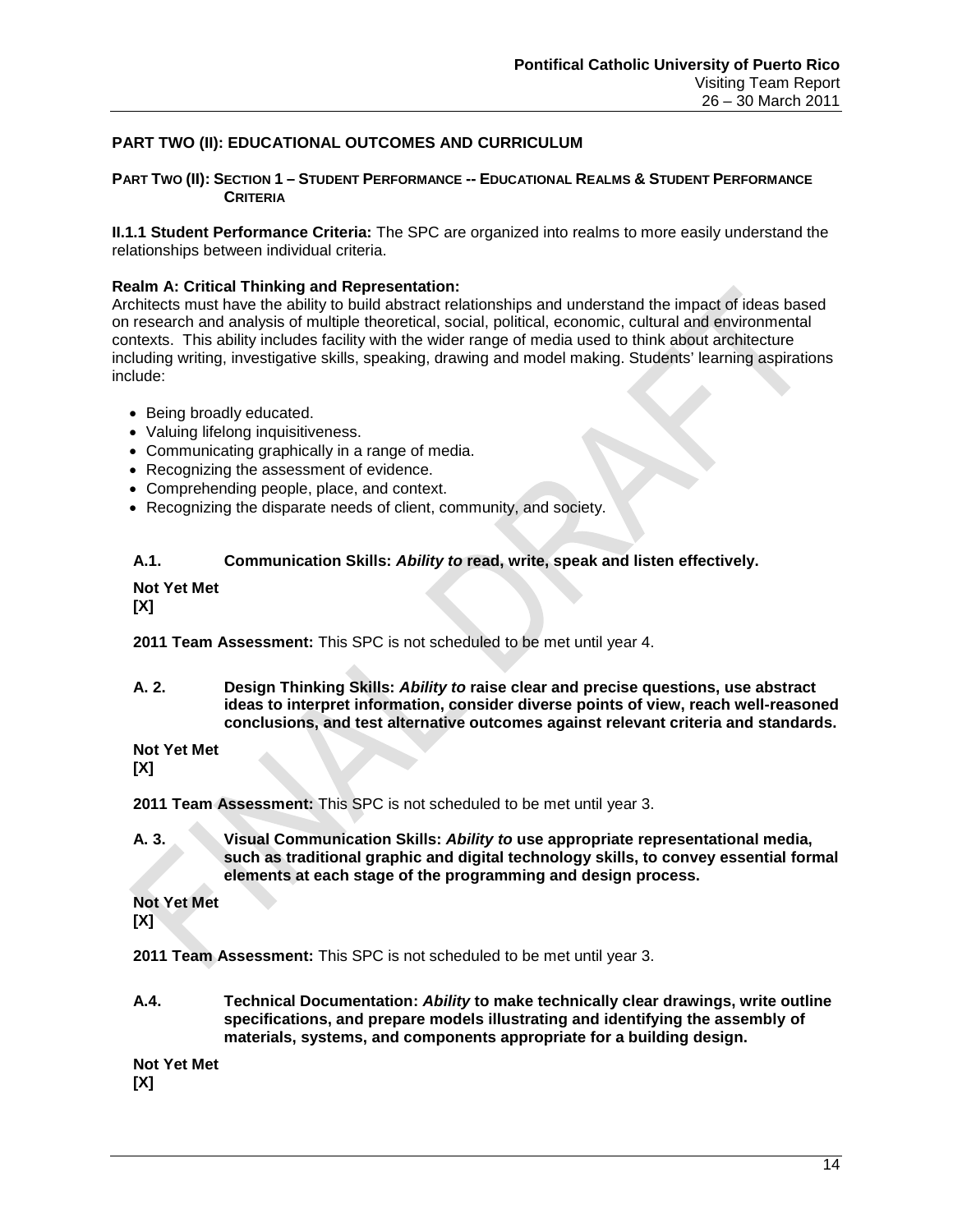**2011 Team Assessment:** This SPC is not scheduled to be met until year 4.

**A.5. Investigative Skills:** *Ability to* **gather, assess, record, apply, and comparatively evaluate relevant information within architectural coursework and design processes.**

**Not Yet Met**

**[X]**

**2011 Team Assessment:** This SPC is not scheduled to be met until year 4.

**A. 6. Fundamental Design Skills:** *Ability to* **effectively use basic architectural and environmental principles in design.**

**Not Yet Met**

**[X]**

**2011 Team Assessment:** This SPC is not scheduled to be met until year 3.

**A. 7. Use of Precedents:** *Ability* **to examine and comprehend the fundamental principles present in relevant precedents and to make choices regarding the incorporation of such principles into architecture and urban design projects.**

**Not Yet Met [X]**

- **2011 Team Assessment:** This SPC is not scheduled to be met until year 4.
- **A. 8. Ordering Systems Skills:** *Understanding* **of the fundamentals of both natural and formal ordering systems and the capacity of each to inform two- and threedimensional design.**

**Not Yet Met [X]**

**2011 Team Assessment:** This SPC is not scheduled to be met until years three 3 and 4.

**A. 9. Historical Traditions and Global Culture:** *Understanding* **of parallel and divergent canons and traditions of architecture, landscape and urban design including examples of indigenous, vernacular, local, regional, national settings from the Eastern, Western, Northern, and Southern hemispheres in terms of their climatic, ecological, technological, socioeconomic, public health, and cultural factors.**

# **Not Yet Met**

**[X]**

**2011 Team Assessment:** This SPC is not scheduled to be met until year 4.

**A. 10. Cultural Diversity***: Understanding* **of the diverse needs, values, behavioral norms, physical abilities, and social and spatial patterns that characterize different cultures and individuals and the implication of this diversity on the societal roles and responsibilities of architects.**

**Not Yet Met [X]**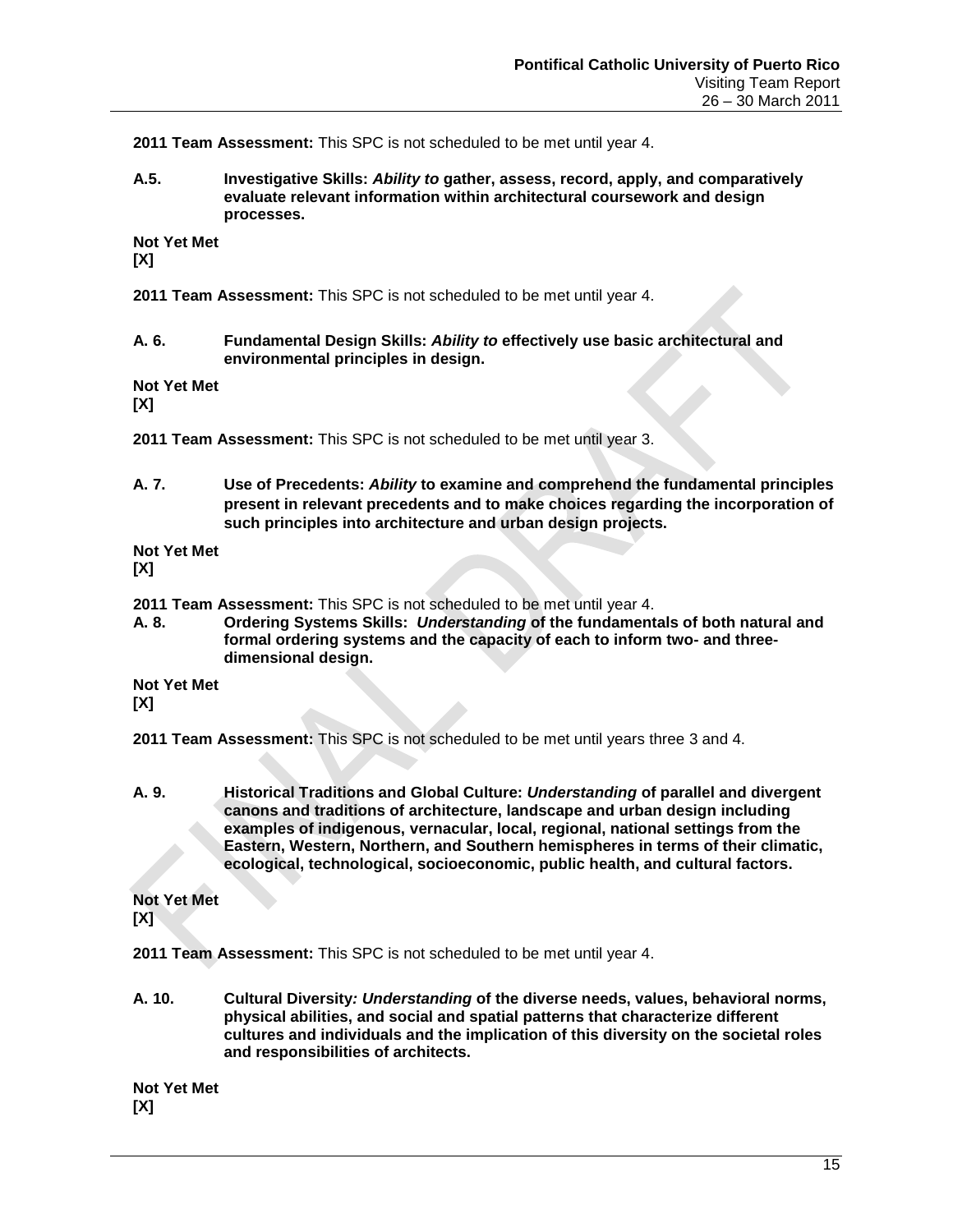**2011 Team Assessment:** This SPC is not scheduled to be met until year 4.

### **A.11. Applied Research:** *Understanding* **the role of applied research in determining function, form, and systems and their impact on human conditions and behavior.**

**Not Yet Met [X]**

**2011 Team Assessment:** This SPC is not scheduled to be met until year 3.

### **Realm A. General Team Commentary:**

Although theoretical precepts underlie the early studio sequence, the translation of theory into conceptual design is not yet clear.

The formulation of pattern and space are well developed, but the significance, or meaning of the resulting work is not participatory in the development of the design.

Therefore, the design exists in the abstract, devoid of placement within a larger cultural and/or societal context.

The development of conceptual design as outcome, as related to theory, is not yet evidenced. The framework & rationale for conceptual design decision-making is not clear.

Appropriateness and relevance are aspects of design decision-making that not clear in the work displayed, nor the supporting materials.

There is an absence of evidence of what is guiding the decision-making.

**Realm B: Integrated Building Practices, Technical Skills and Knowledge:** Architects are called upon to comprehend the technical aspects of design, systems and materials, and be able to apply that comprehension to their services. Additionally they must appreciate their role in the implementation of design decisions, and their impact of such decisions on the environment. Students learning aspirations include:

- Creating building designs with well-integrated systems.
- Comprehending constructability.
- Incorporating life safety systems.
- Integrating accessibility.
- Applying principles of sustainable design.
- **B. 1. Pre-Design:** *Ability* **to prepare a comprehensive program for an architectural project, such as preparing an assessment of client and user needs, an inventory of space and equipment requirements, an analysis of site conditions (including existing buildings), a review of the relevant laws and standards and assessment of their implications for the project, and a definition of site selection and design assessment criteria.**

**Not Yet Met [X]**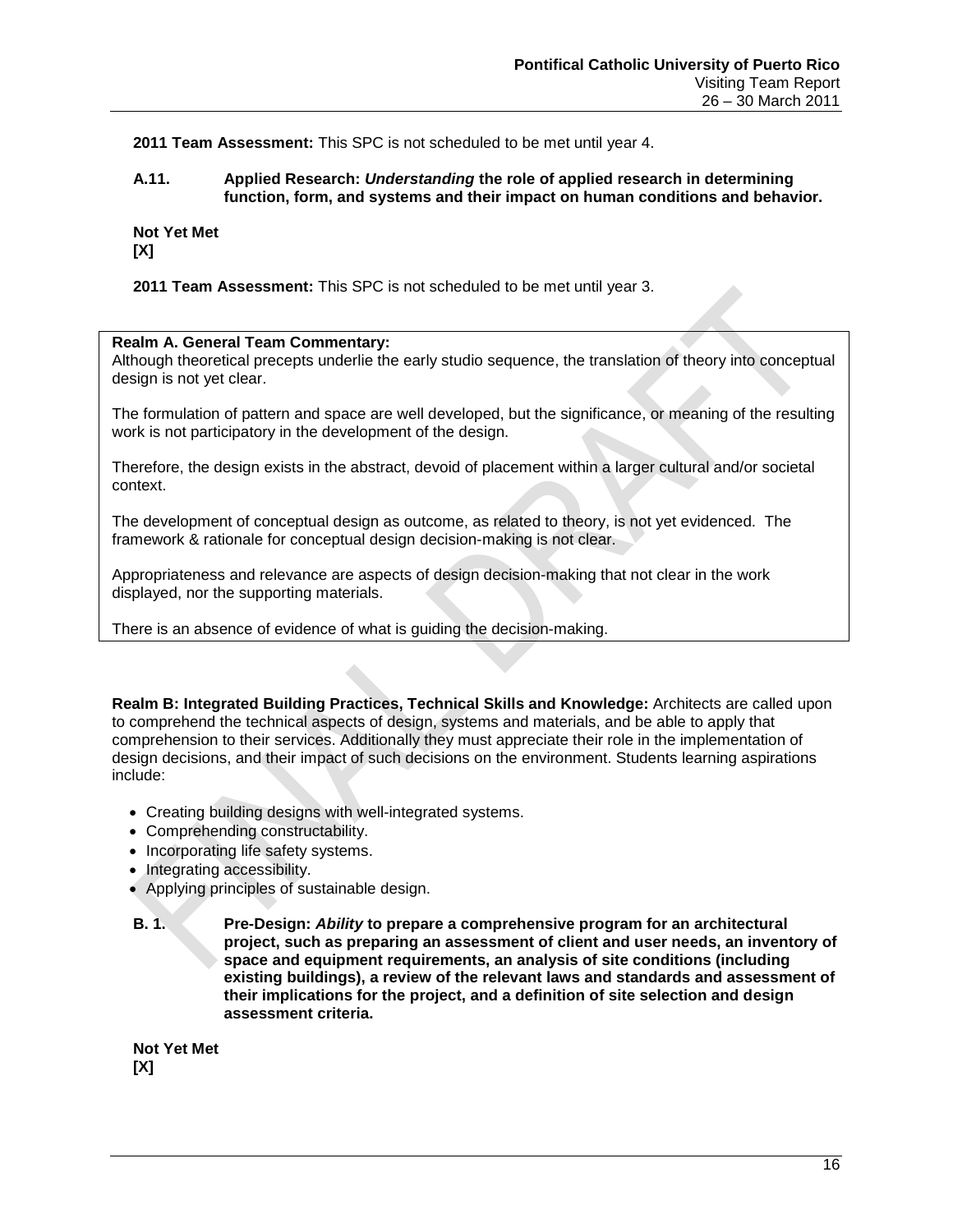**2011 Team Assessment:** This SPC is not scheduled to be met until year 4. Early indications, as evidenced in the student work, suggest that there is an understanding of the role of pre-design.

**B. 2. Accessibility:** *Ability* **to design sites, facilities, and systems to provide independent and integrated use by individuals with physical (including mobility), sensory, and cognitive disabilities**.

**Not Yet Met [X]**

- **2011 Team Assessment:** This SPC is not scheduled to be met until year 5.
- **B. 3. Sustainability:** *Ability* **to design projects that optimize, conserve, or reuse natural and built resources, provide healthful environments for occupants/users, and reduce the environmental impacts of building construction and operations on future generations through means such as carbon-neutral design, bioclimatic design, and energy efficiency.**

**Not Yet Met**

**[X]**

- **2011 Team Assessment:** This SPC is not scheduled to be met until year three 3.
- **B. 4. Site Design:** *Ability* **to respond to site characteristics such as soil, topography, vegetation, and watershed in the development of a project design.**

**Not Yet Met [X]**

- **2011 Team Assessment:** This SPC is not scheduled to be met until year 4.
- **B. 5. Life Safety:** *Ability* **to apply the basic principles of life-safety systems with an emphasis on egress.**
- **Not Yet Met [X]**

**2011 Team Assessment:** Some evidence of the basic understanding of this SPC was evident in the work provided in the Team Room. This SPC is not scheduled to be met by coursework until years 4 and 5.

**B. 6. Comprehensive Design:** *Ability* **to produce a comprehensive architectural project that demonstrates each student's capacity to make design decisions across scales while integrating the following SPC:**

| A.2. Design Thinking Skills         | A.9. Historical Traditions and<br><b>Global Culture</b><br><b>B.2. Accessibility</b> |
|-------------------------------------|--------------------------------------------------------------------------------------|
| <b>A.4. Technical Documentation</b> |                                                                                      |
| A.5. Investigative Skills           |                                                                                      |
| A.8. Ordering Systems               | <b>B.3. Sustainability</b>                                                           |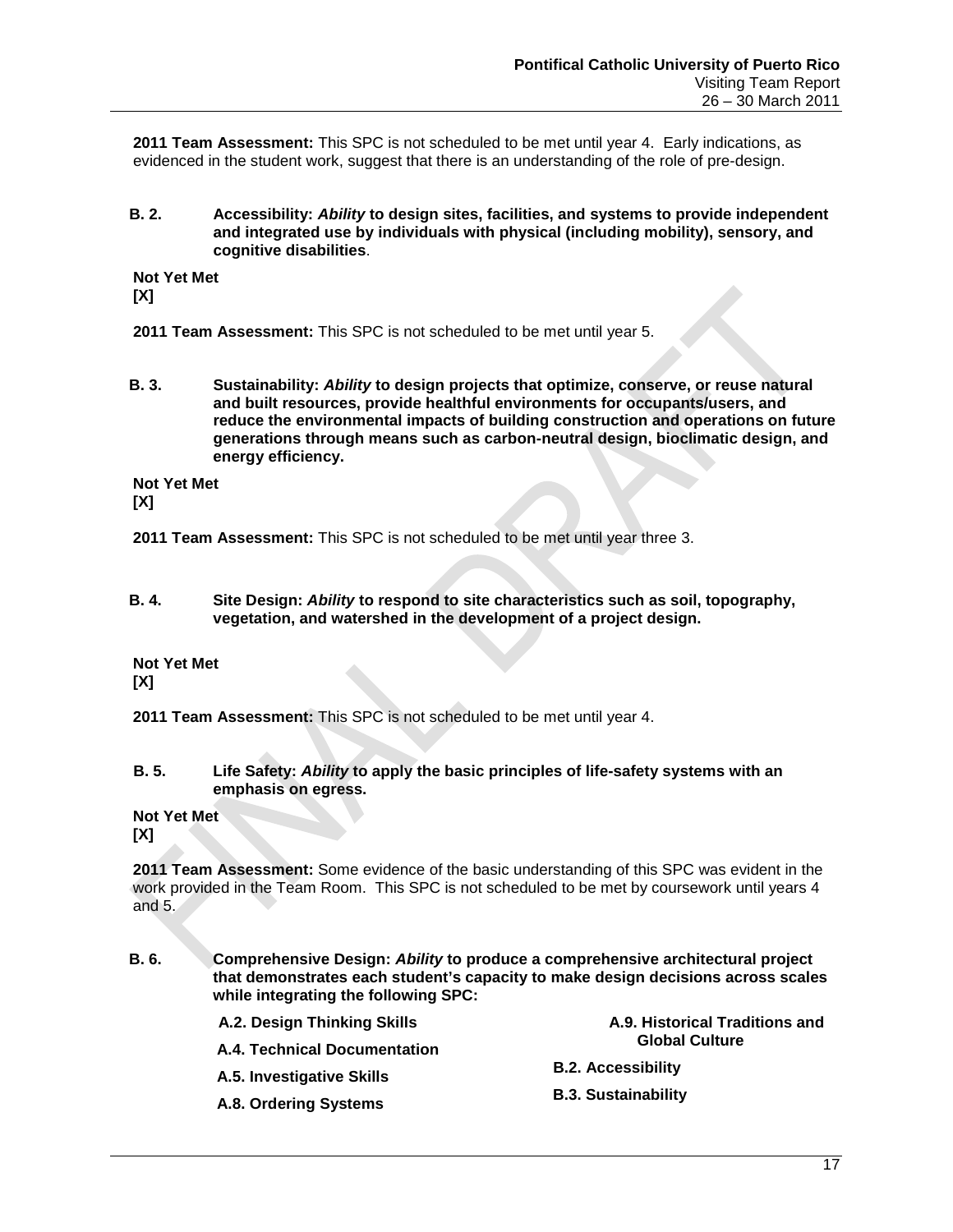**B.4. Site Design**

**B.5. Life Safety**

**B.7. Environmental Systems B.9.Structural Systems** 

**Not Yet Met [X]**

**2011 Team Assessment:** This SPC is not scheduled to be met until year 5.

**B. 7 Financial Considerations:** *Understanding* **of the fundamentals of building costs, such as acquisition costs, project financing and funding, financial feasibility, operational costs, and construction estimating with an emphasis on life-cycle cost accounting.**

**Not Yet Met**

**[X]**

- **2011 Team Assessment:** This SPC is not scheduled to be met until years 3 and 4.
- **B. 8. Environmental Systems:** *Understanding* **the principles of environmental systems' design such as embodied energy, active and passive heating and cooling, indoor air quality, solar orientation, daylighting and artificial illumination, and acoustics; including the use of appropriate performance assessment tools.**

**Not Yet Met**

**[X]**

- **2011 Team Assessment:** This SPC is not scheduled to be met until year 3.
- **B. 9. Structural Systems:** *Understanding* **of the basic principles of structural behavior in withstanding gravity and lateral forces and the evolution, range, and appropriate application of contemporary structural systems.**

**Not Yet Met**

**[X]**

**2011 Team Assessment:** This SPC is not scheduled to be met until year 3.

**B. 10. Building Envelope Systems:** *Understanding* **of the basic principles involved in the appropriate application of building envelope systems and associated assemblies relative to fundamental performance, aesthetics, moisture transfer, durability, and energy and material resources.**

**Not Yet Met [X]**

**2011 Team Assessment:** This SPC is not scheduled to be met until year 3.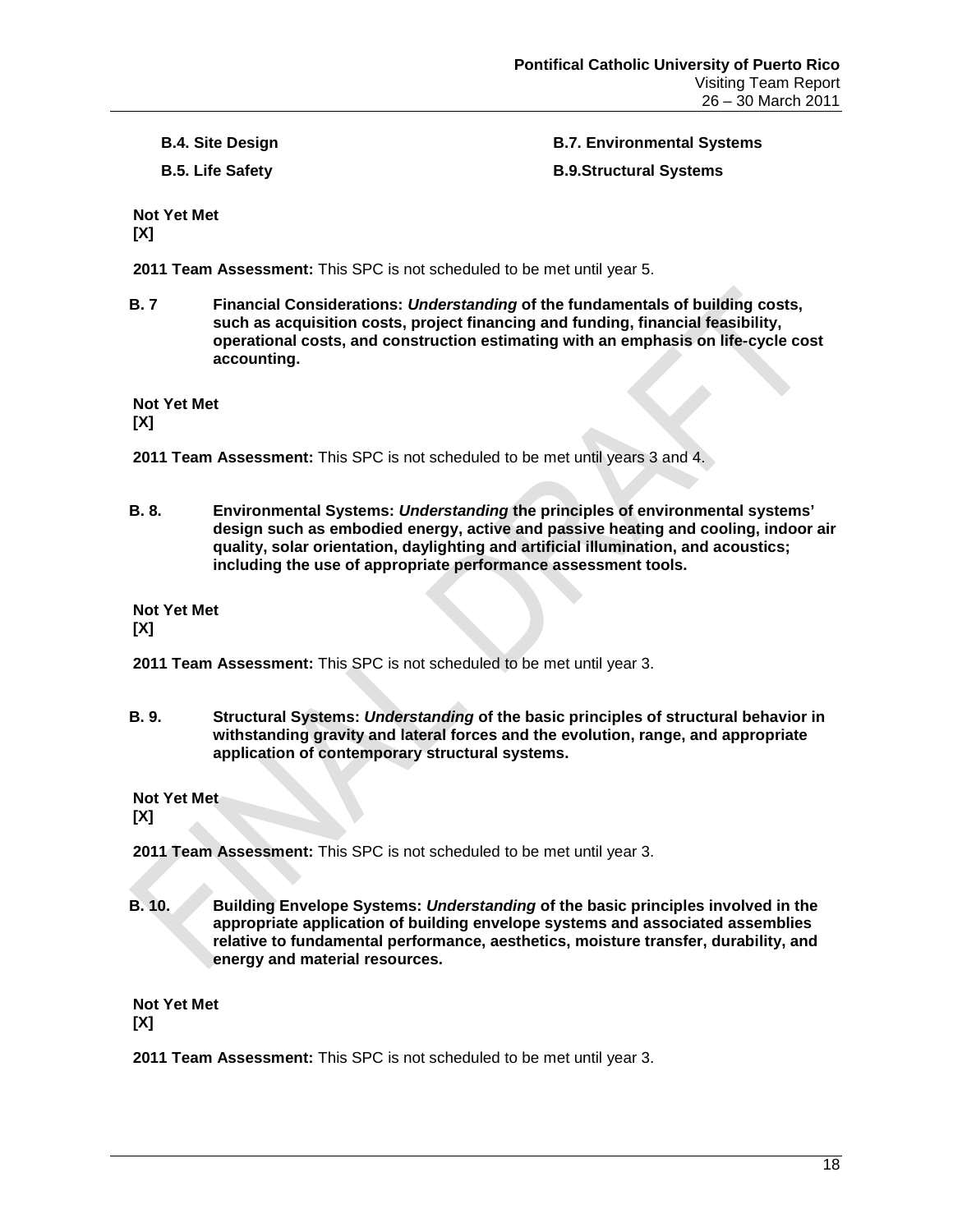**B. 11. Building Service Systems Integration:** *Understanding* **of the basic principles and appropriate application and performance of building service systems such as plumbing, electrical, vertical transportation, security, and fire protection systems**

**Not Yet Met [X]**

**2011 Team Assessment:** This SPC is not scheduled to be met until year 3.

**B. 12. Building Materials and Assemblies Integration:** *Understanding* **of the basic principles utilized in the appropriate selection of construction materials, products, components, and assemblies, based on their inherent characteristics and performance, including their environmental impact and reuse**.

**Not Yet Met [X]**

**2011 Team Assessment:** This SPC is not scheduled to be met until years 3 and 4.

## **Realm B. General Team Commentary:**

Generally, it is simply too soon to make any judgment on the elements of this realm based on the evidence provided by the work in the team room exhibit. The program appears to recognize the importance of the elements of this realm, as they relate to the practical application of these fundamental principles, in the program's desire to treat Ponce as a laboratory for urban investigation. The scheduled delivery of the curricular elements "SEEDS" (Spanish acronym for Experimental and Educational Sequence Disciplines and Solutions) places most of the understanding and ability in years four and five. The team feels that early introduction is key to the program's stated goal of an integrated approach to achieving at the "ability" level.

## **Realm C: Leadership and Practice:**

Architects need to manage, advocate, and act legally, ethically and critically for the good of the client, society and the public. This includes collaboration, business, and leadership skills. Student learning aspirations include:

- Knowing societal and professional responsibilities
- Comprehending the business of building.
- Collaborating and negotiating with clients and consultants in the design process.
- Discerning the diverse roles of architects and those in related disciplines.
- Integrating community service into the practice of architecture.

### **C. 1. Collaboration:** *Ability* **to work in collaboration with others and in multi-disciplinary teams to successfully complete design projects.**

**Not Yet Met [X]**

**2011 Team Assessment:** As in many projects within programs, the practice of individual groups analyzing various aspects of the pre-design criteria is present in the work presented. While intended as an introduction, this SPC is not scheduled to be met until year 4.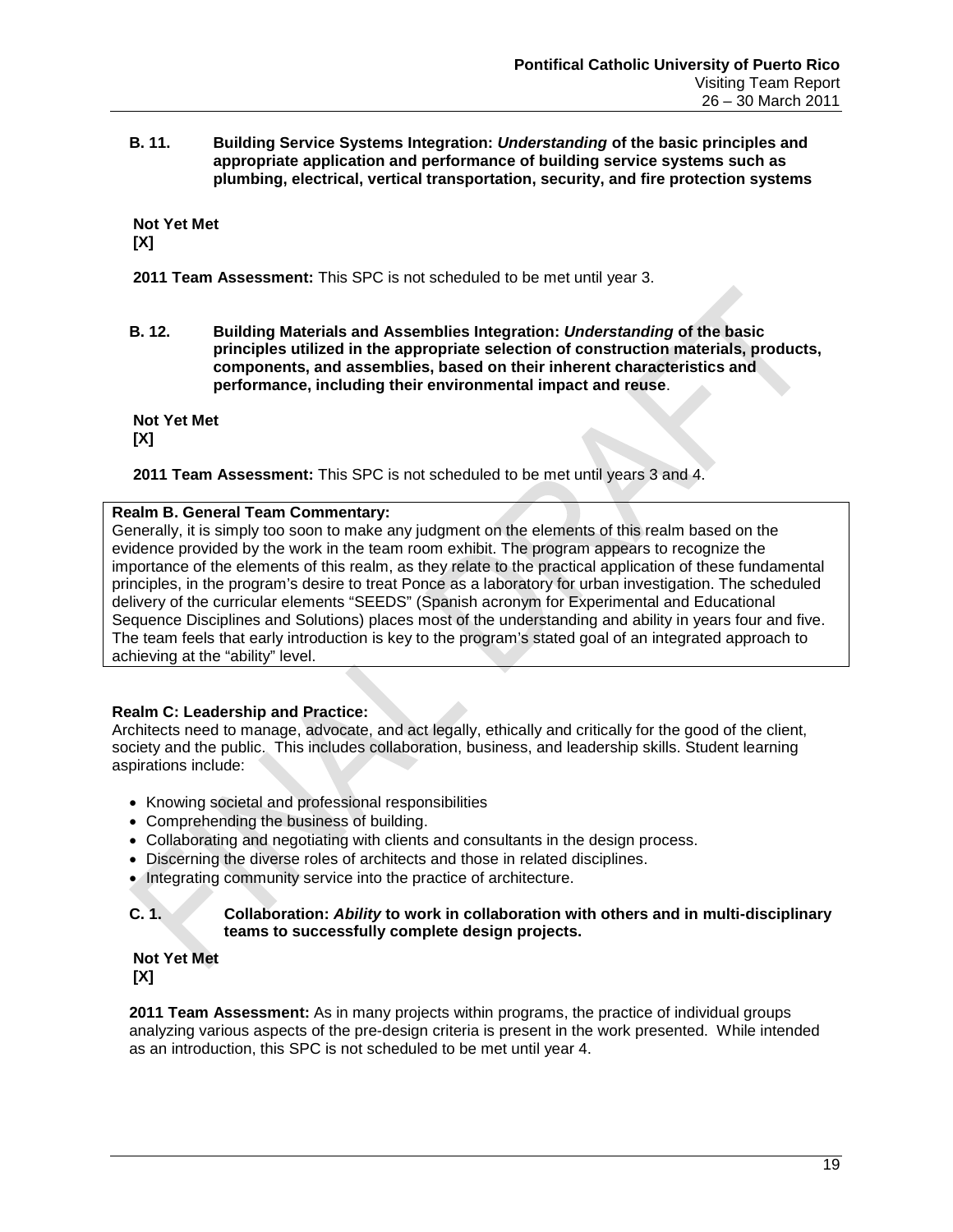### **C. 2. Human Behavior:** *Understanding* **of the relationship between human behavior, the natural environment and the design of the built environment.**

**Not Yet Met**

**[X]**

**2011 Team Assessment:** This SPC is not scheduled to be met until years 3 and 4.

**C. 3 Client Role in Architecture:** *Understanding* **of the responsibility of the architect to elicit, understand, and reconcile the needs of the client, owner, user groups, and the public and community domains.**

**Not Yet Met**

**[X]**

**2011 Team Assessment:** This SPC is not scheduled to be met until years 3 and 4.

**C. 4. Project Management:** *Understanding* **of the methods for competing for commissions, selecting consultants and assembling teams, and recommending project delivery methods**

**Not Yet Met [X]**

**2011 Team Assessment:** This SPC is not scheduled to be met until years 3 and 4.

**C. 5. Practice Management:** *Understanding* **of the basic principles of architectural practice management such as financial management and business planning, time management, risk management, mediation and arbitration, and recognizing trends that affect practice.**

**Not Yet Met**

**[X]**

**2011 Team Assessment:** This SPC is not scheduled to be met until year 3.

**C. 6. Leadership:** *Understanding* **of the techniques and skills architects use to work collaboratively in the building design and construction process and on environmental, social, and aesthetic issues in their communities**.

**Not Yet Met [X]**

**2011 Team Assessment:** This SPC is not scheduled to be met until year 4.

**C. 7. Legal Responsibilities:** *Understanding* **of the architect's responsibility to the public and the client as determined by registration law, building codes and regulations, professional service contracts, zoning and subdivision ordinances, environmental regulation, and historic preservation and accessibility laws.**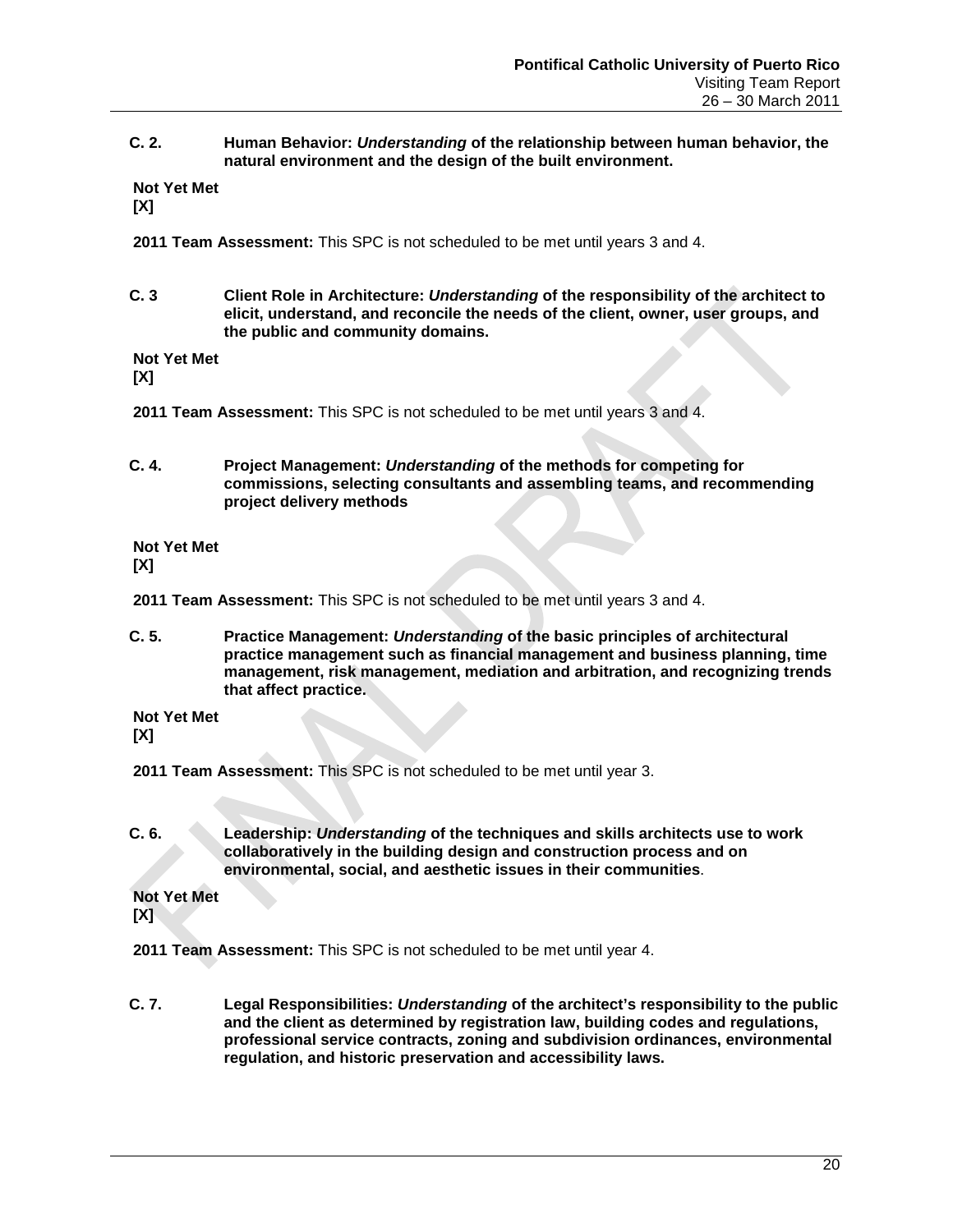**Not Yet Met [X]**

**2011 Team Assessment:** This SPC is not scheduled to be met until years 3 and 4.

**C. 8. Ethics and Professional Judgment:** *Understanding* **of the ethical issues involved in the formation of professional judgment regarding social, political and cultural issues, and responsibility in architectural design and practice.**

**Not Yet Met [X]**

**2011 Team Assessment:** This SPC is scheduled to be met in years 3 and 4. The team had some reservations, after viewing the student work, regarding the use of both digital representation and fabrication. The concern arises from the fact that the use of very advanced digital tools enables the student to create complex and unusual forms and fabrications without questioning either the intentions or the consequences of creating such constructs. Because one has the ability to create complex or unusual forms does not, in itself, make it a compelling argument to do so, nor does it necessarily represent an idea about the limits or appropriateness of architectural expression. Related to this is the ability to engage in an exercise of critical thinking as part of the design process, which was not evident in the studio work. Understanding of the complexities of this SPC is a long-term process and one which the team encourages an early beginning.

**C. 9. Community and Social Responsibility:** *Understanding* **of the architect's responsibility to work in the public interest, to respect historic resources, and to improve the quality of life for local and global neighbors.**

**Not Yet Met [X]**

**2011 Team Assessment:** This SPC is not scheduled to be met until years 4 and 5. However, if one accepts the program's stated educational purpose, these are the principles around which this entrepreneurial urban laboratory is conceived.

### **Realm C. General Team Commentary:**

The SPC requirements of Realm C are scheduled to be met in the years three through five. Information contained in both the matrix and catalogue suggests that the desired approach for meeting the criteria is to spread the responsibility across numerous academic and studio courses over the three-year period.<br>The team is in full agreement with the proposed approach pending the outcome of the first accreditation evaluation.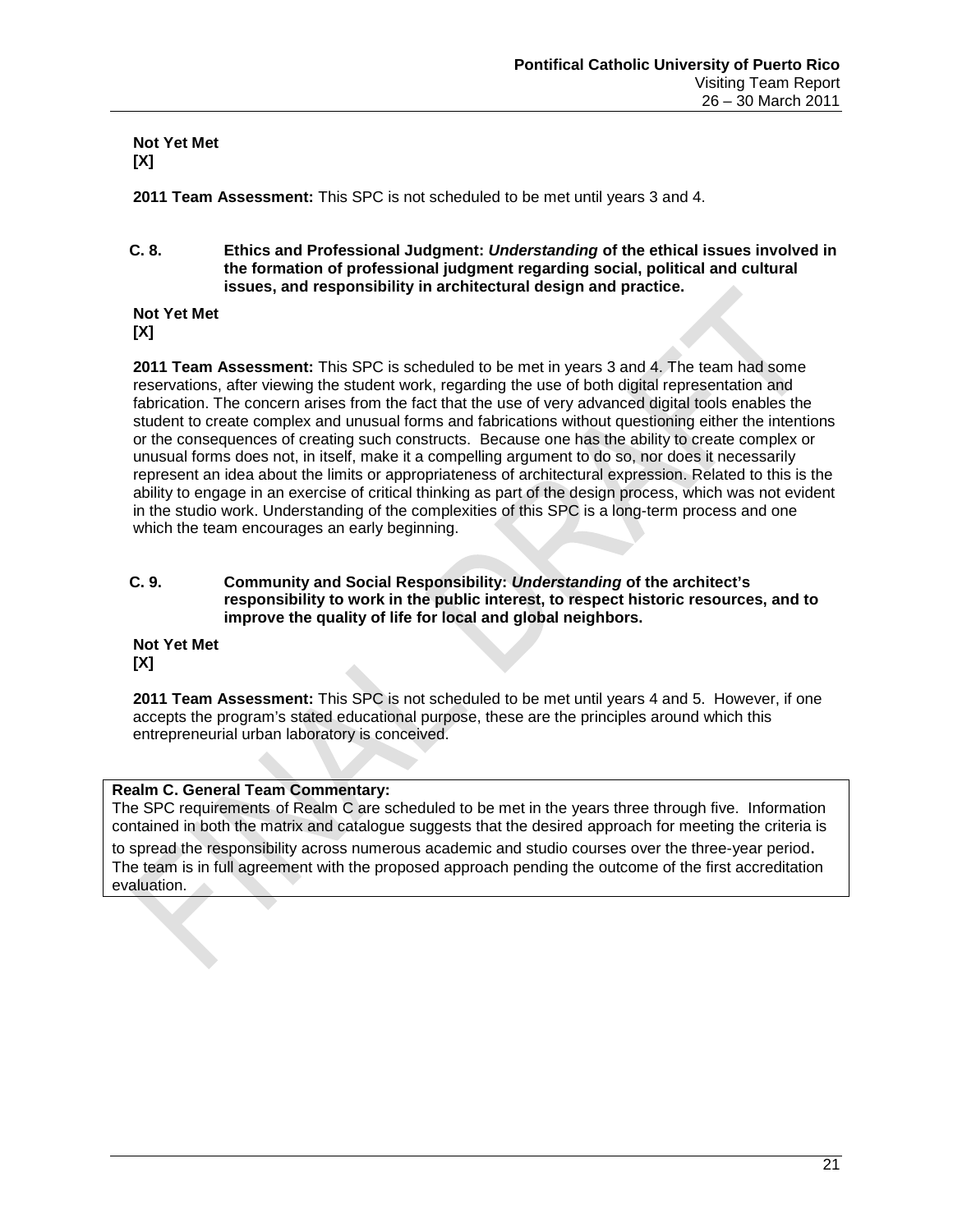### **PART TWO (II): SECTION 2 – CURRICULAR FRAMEWORK**

*II.2.1 Regional Accreditation: The institution offering the accredited degree program must be or be part of, an institution accredited by one of the following regional institutional accrediting agencies for higher*  education: the Southern Association of Colleges and Schools (SACS); the Middle States Association of *Colleges and Schools (MSACS); the New England Association of Schools and Colleges (NEASC); the North Central Association of Colleges and Schools (NCACS); the Northwest Commission on Colleges and Universities (NWCCU); and the Western Association of Schools and Colleges (WASC).*

### **[X] Met**

**2011 Team Assessment:** The Pontifical Catholic University of Puerto Rico Ponce is accredited by the Middle States Commission on Higher Education, and was last reaffirmed on November 19<sup>th</sup>, 2009. (source: APR Appendix 9, Letter, "Statement of Accreditation Status")

*II.2.2 Professional Degrees and Curriculum: The NAAB accredits the following professional degree programs: the Bachelor of Architecture (B. Arch.), the Master of Architecture (M. Arch.), and the Doctor of Architecture (D. Arch.). The curricular requirements for awarding these degrees must include professional studies, general studies, and electives. Schools offering the degrees B. Arch., M. Arch., and/or D. Arch. are strongly encouraged to use these degree titles exclusively with NAAB-accredited professional degree programs.*

### **[X] Met**

**2011 Team Assessment:** The program will bestow its first B Arch to the first cohort in four years.. The 192 credit Bachelor of Architecture degree program, with a minor specialization, breaks down in the following manner:

50 credits - Design and digital representation studio courses

10 credits – Digital representation and fabrication courses

- 69 credits Professional courses
- 9 credits elective courses in ONE of the experimental units (Minor degree requirement)
- 54 credits General education courses

According to the curriculum schedule, several of the general education course credits must be taken in physical education and religion courses. The team noted that due to the program's requirements for a minor, once a minor path was chosen within a "SEED", the alternatives for electives are closed.

### *II.2.3 Curriculum Review and Development*

*The program must describe the process by which the curriculum for the NAAB-accredited degree program is evaluated and how modifications (e.g., changes or additions) are identified, developed, approved, and implemented. Further, the NAAB expects that programs are evaluating curricula with a view toward the advancement of the discipline and toward ensuring that students are exposed to current issues in practice. Therefore, the program must demonstrate that licensed architects are included in the curriculum review and development process.* 

### **[X] Met**

**2011 Team Assessment:** The source of review and development information can be found in the APR and was substantiated by discussions with the faculty.

The program has initiated a rigorous multi-level course, faculty and program evaluation system including periodic Academic Progress Assessments, weekly meetings with the Dean, annual student evaluations of the program's performance as well as adherence to the NAAB perspectives. This is further reinforced by the institutions faculty, course and program assessment. It is important to note that the design of the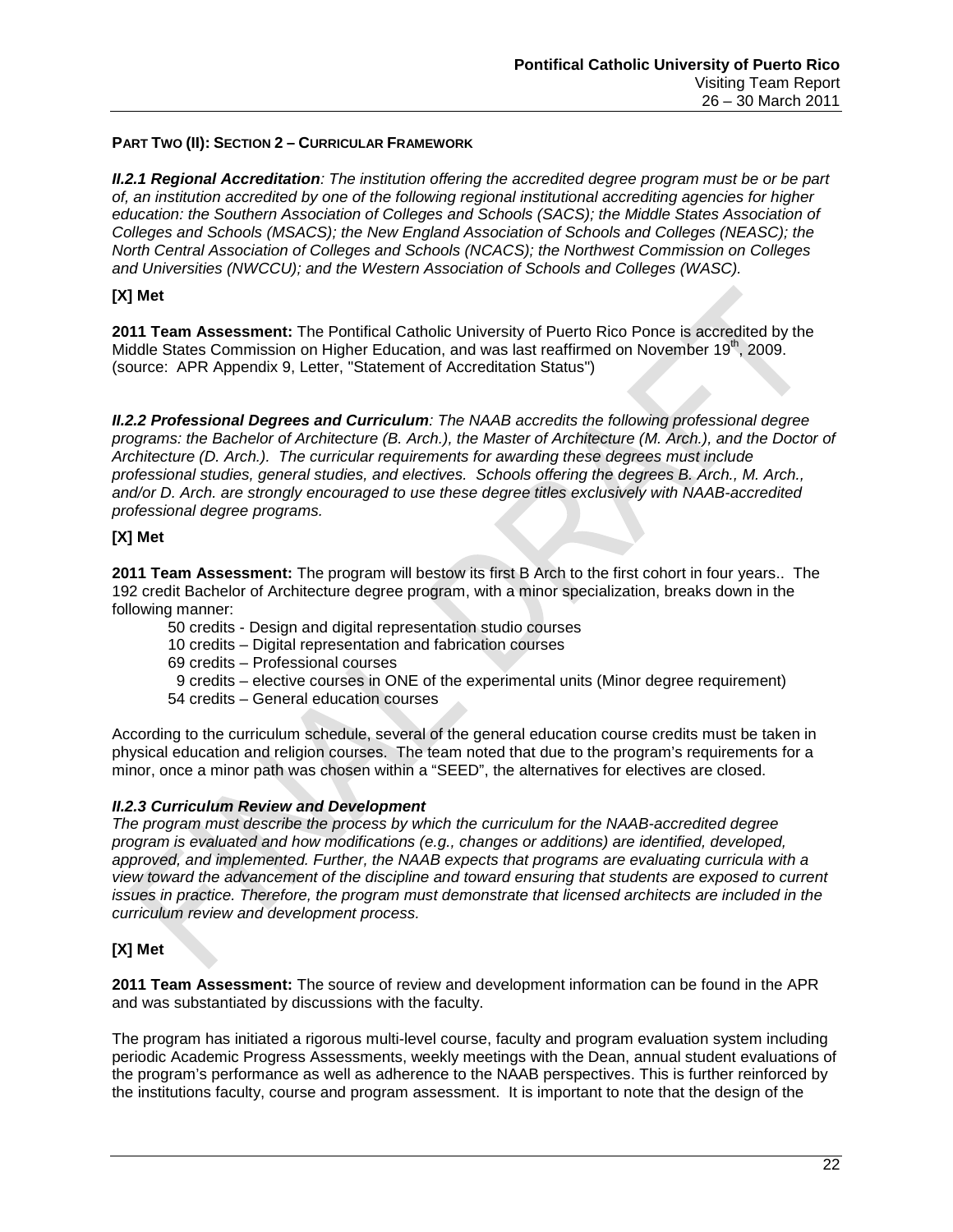program itself, based on the entrepreneurial nature of the endeavors, have a self-evaluation mechanism at its heart.

Currently, the entire faculty is part-time and most are licensed and practicing architects. So students appear to be very close to practice issues.

**PART TWO (II) : SECTION 3 – EVALUATION OF PREPARATORY/PRE-PROFESSIONAL EDUCATION** *Because of the expectation that all graduates meet the SPC (see Section 1 above), the program must demonstrate that it is thorough in the evaluation of the preparatory or pre-professional education of individuals admitted to the NAAB-accredited degree program.* 

*In the event a program relies on the preparatory/pre-professional educational experience to ensure that students have met certain SPC, the program must demonstrate it has established standards for ensuring these SPC are met and for determining whether any gaps exist. Likewise, the program must demonstrate it has determined how any gaps will be addressed during each student's progress through the accredited degree program. This assessment should be documented in a student's admission and advising files.*

### **[X] Met**

**2011 Team Assessment:** The program's offering is a five-year baccalaureate degree (B Arch). With only the first two cohorts currently admitted, there are relatively few students with advanced placement, since the vast majority of the students are experiencing their first collegiate education. The team met with several students that had previous undergraduate experience, but we are not aware that any of them were given advanced placement that would allow them to have met an SPC in some other institution.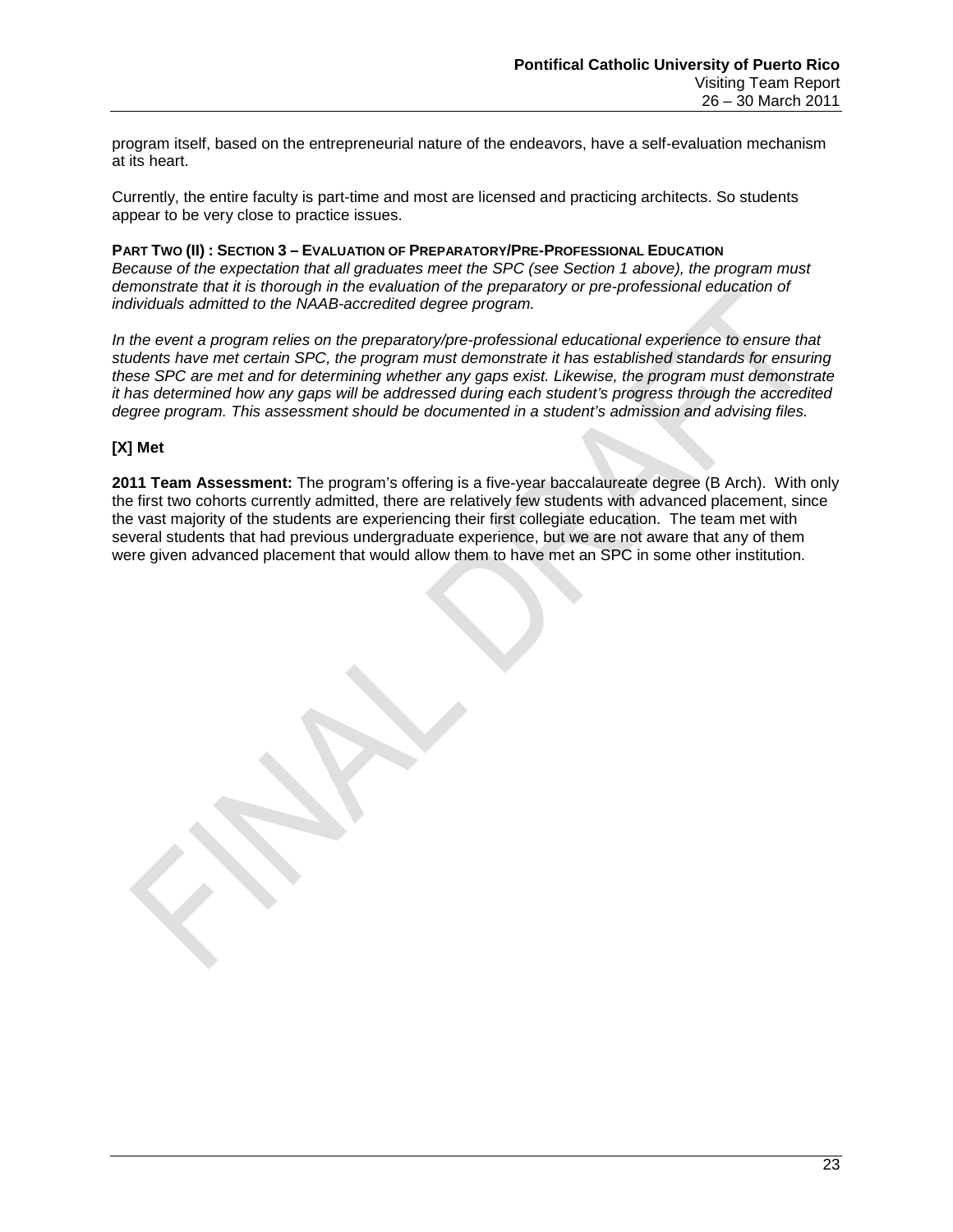### **PART TWO (II): SECTION 4 – PUBLIC INFORMATION**

### *II.4.1 Statement on NAAB-Accredited Degrees*

*In order to promote an understanding of the accredited professional degree by prospective students, parents, and the public, all schools offering an accredited degree program or any candidacy program must include in catalogs and promotional media the exact language found in the 2009 NAAB Conditions* for Accreditation, *Appendix 5.* 

### **[X] Met**

**2011 Team Assessment:** The statement was found in the School's website [http://ea-pucr.com/?page\\_id=1907](http://ea-pucr.com/?page_id=1907)

### *II.4.2 Access to NAAB Conditions and Procedures*

In order to assist parents, students, and others as they seek to develop an understanding of the body of *knowledge and skills that constitute a professional education in architecture, the school must make the following documents available to all students, parents and faculty:* 

*The 2009 NAAB Conditions for Accreditation*

*The NAAB Procedures for Accreditation (edition currently in effect)*

### **[X] Met**

**2011 Team Assessment:** These documents are found in the reserve section of the library as hard copy and in the School's website as downloadable PDF or links [http://ea-pucr.com/?page\\_id=1907](http://ea-pucr.com/?page_id=1907)

### *II.4.3 Access to Career Development Information*

*In order to assist students, parents, and others as they seek to develop an understanding of the larger context for architecture education and the career pathways available to graduates of accredited degree programs, the program must make the following resources available to all students, parents, staff, and faculty:*

*www.ARCHCareers.org The NCARB Handbook for Interns and Architects Toward an Evolution of Studio Culture The Emerging Professional's Companion [www.NCARB.org](http://www.ncarb.org/) [www.aia.org](http://www.aia.org/) [www.aias.org](http://www.aias.org/) [www.acsa-arch.org](http://www.acsa-arch.org/)*

### **[X] Met**

**2011 Team Assessment:** These documents are found in the reserve section of the library as hard copy and in the School's website as downloadable PDF or links [http://ea-pucr.com/?page\\_id=1907](http://ea-pucr.com/?page_id=1907)

### *II.4.4 Public Access to APRs and VTRs*

*In order to promote transparency in the process of accreditation in architecture education, the program is required to make the following documents available to the public:*

*All Annual Reports, including the narrative All NAAB responses to the Annual Report The final decision letter from the NAAB The most recent APR*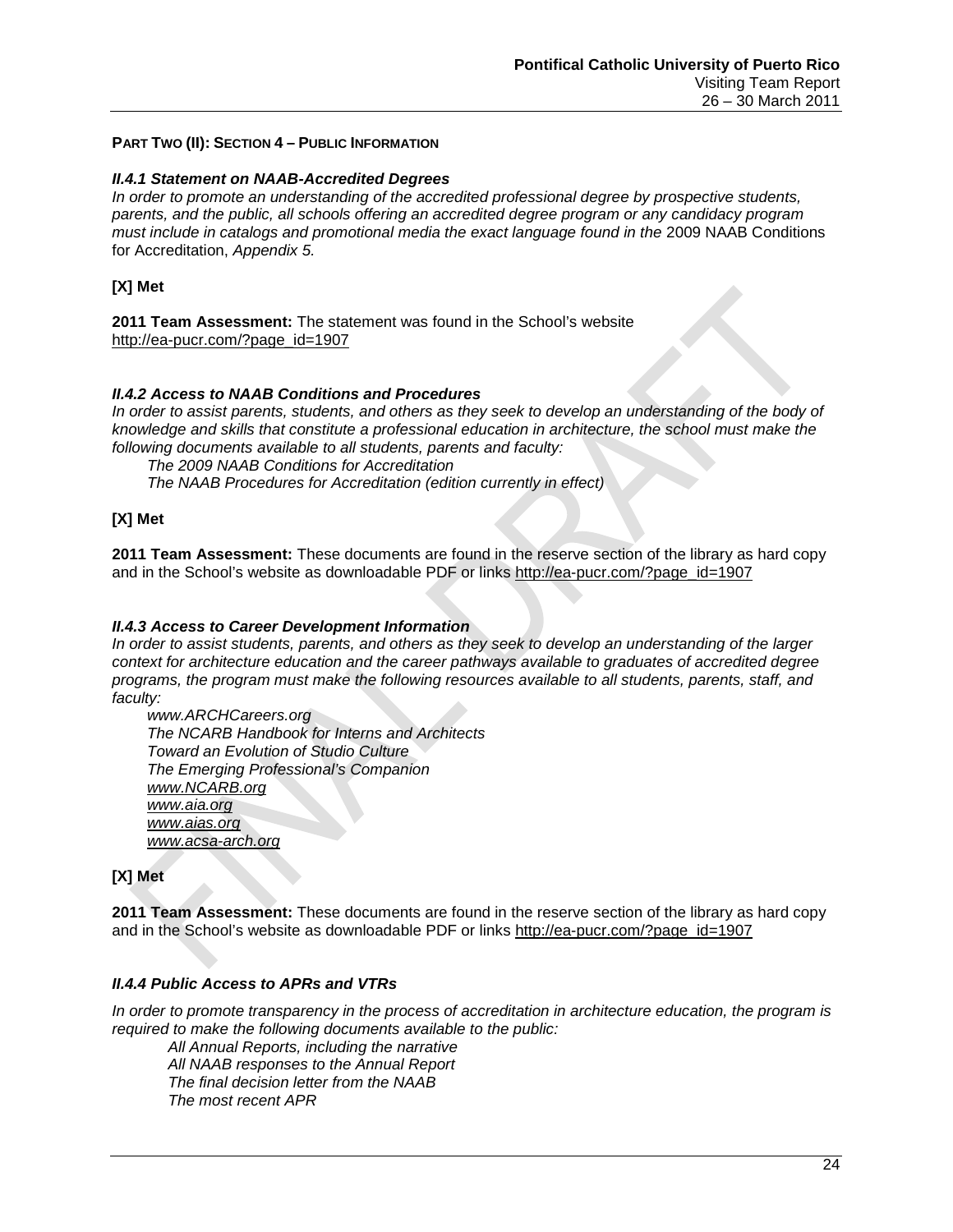*The final edition of the most recent Visiting Team Report, including attachments and addenda*

*These documents must be housed together and accessible to all. Programs are encouraged to make these documents available electronically from their websites.*

### **[X] Met**

**2011 Team Assessment:** These documents are found in the reserve section of the library as hard copy and in the School's website as downloadable PDF or links [http://ea-pucr.com/?page\\_id=1907](http://ea-pucr.com/?page_id=1907)

### *II.4.5 ARE Pass Rates*

*Annually, the National Council of Architectural Registration Boards publishes pass rates for each section of the Architect Registration Examination by institution. This information is considered to be useful to parents and prospective students as part of their planning for higher/post-secondary education. Therefore, programs are required to make this information available to current and prospective students and their parents either by publishing the annual results or by linking their website to the results.*

### **[X] Met**

**2011 Team Assessment:** These documents were found on the School's website [http://ea-pucr.com/?page\\_id=1907](http://ea-pucr.com/?page_id=1907). The team is aware that his institution will not have any records of its own for review until after the first cohorts take the Architect Registration Examination.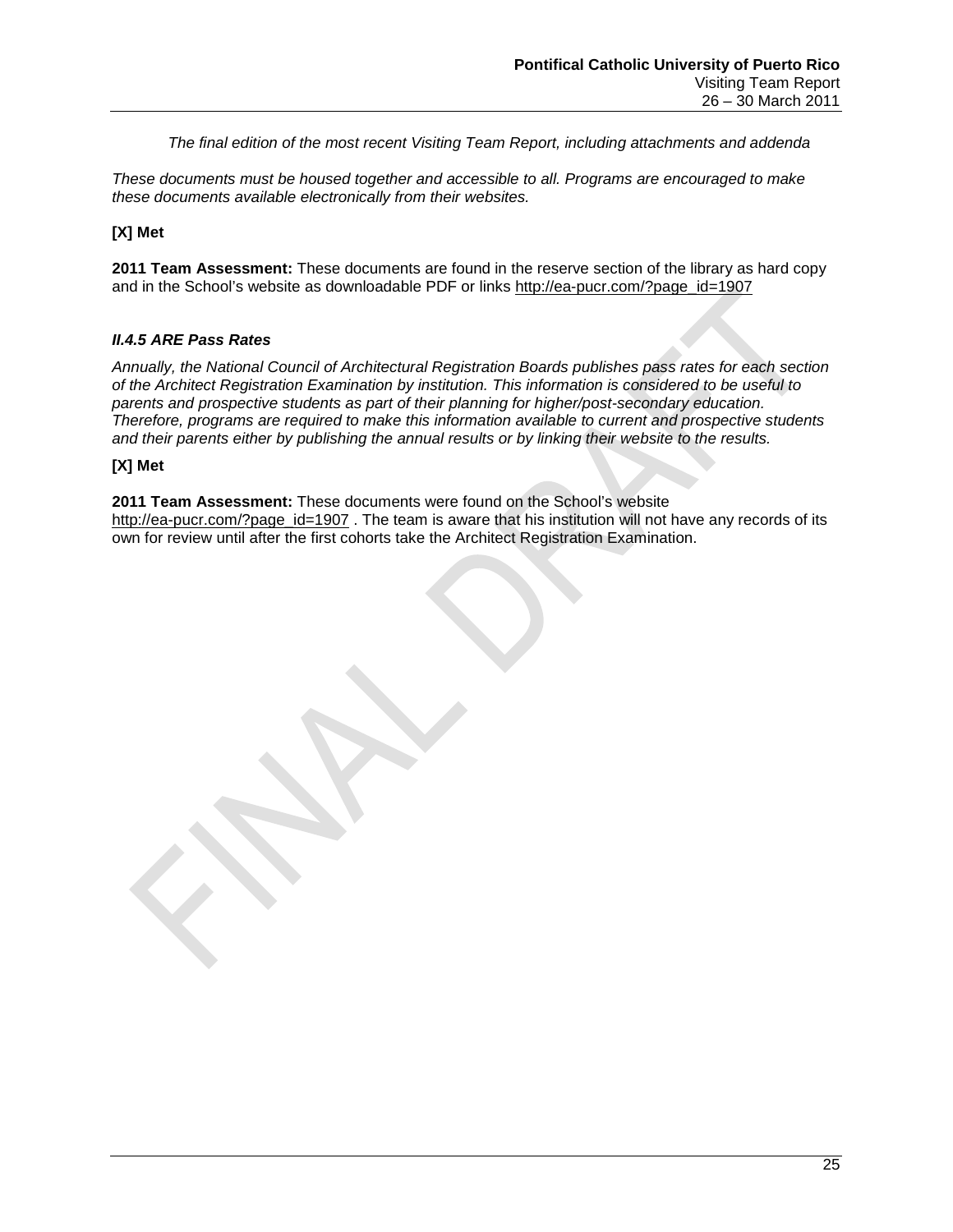### **III. Appendices:**

### **1. Program Information**

[Taken from the Architecture Program Report, responses to Part One: Section 1 Identity and Self-Assessment]

### **A. History and Mission of the Institution**

The Pontifical Catholic University of Puerto Rico was founded in 1948, under the guidance of the Bishops of Puerto Rico, His Excellency James E. McManus, Bishop of the Ponce Archdiocese, and His Excellency James P. Davis, Bishop of San Juan. First known as Santa María, the university opened its doors to a group of 193 students in classrooms provided by the Capuchín Fathers and the Sisters of St. Joseph in San Conrado School in Ponce. In 1949, the University acquired 120-acres of land from the government of Puerto Rico and the Ponce campus was established.

In its beginning, the Pontifical Catholic University of Puerto Rico was affiliated with Catholic University of America in Washington, D.C. It was incorporated by the Board of Regents of the University of the State of New York, and it was granted an Absolute Charter as an institution of higher learning with programs leading to academic and professional degrees. Towards the end of its first year, the University was accredited by the Council of Higher Education of Puerto Rico and in 1953, by the Middle States Association of Colleges and Secondary Schools. The latter accreditation was renewed in 1963, 1973, 1983, 1993 and 2003.

The Pontifical Catholic University of Puerto Rico aims to satisfy the ever-increasing need for higher education in Puerto Rico, especially in the islands southern region. Initially, it offered programs in the arts and sciences, and prepared teachers for inclusion within the islands public school system. Later, the College of Education was formally founded, and programs leading to an associate degree in Education and bachelor degrees in Science in elementary education and in secondary education were offered. Beginning in 1954, degrees in Business Administration and in Secretarial Sciences were granted. In the field of science and in response to the community's need for professionals in the medical field, complete Nursing and Medical Technology programs were developed in 1956 and 1967respectively; the latter was accredited in 1968 by the American Medical Association (AMA).

In 1961, the PCUPR School of Law was added to the universities offering. The College of Arts and Sciences was divided in 1966 into the College of Arts and Humanities, the College of Science, and the College of Business Administration. Master's degree programs were established in Education (1967), Business Administration (1969), Nursing (1976), and Hispanic Studies (1976), all accredited by the respective agencies. The School of Medicine was established in 1976-77 and reorganized as a Foundation under the name of the Ponce School of Medicine in 1979. It continues to maintain strong academic and research ties with the University.

The University is governed by a Board of Trustees, presided by the Archbishop of San Juan. The Bishop of Ponce, as Grand Chancellor, is the executive representative of the Board of Trustees in the University. The Board of Trustees is constituted of de jure members and others named directly by the corporation (corporate legal status). There is also a faculty representative and a student representative named for a period of one academic year by de jure members.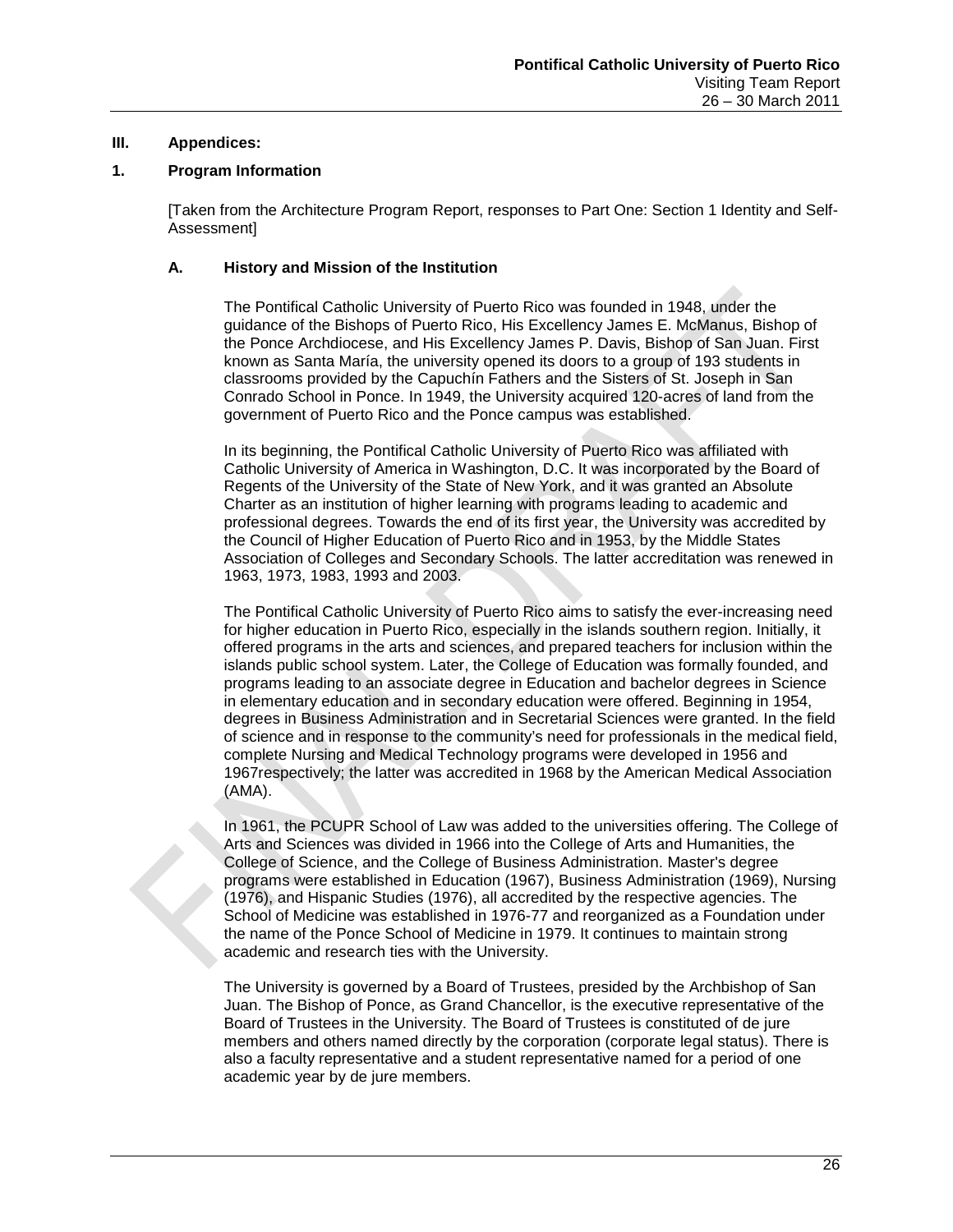The institution is administered by a President and other officials and organizations named by him or her. The President presides over the University Senate, the University Board, and the Administrative Board. Three officers assist the President in the administrative duties: the Vice-President for Academic Affairs, the Vice-President for Finances, and the Vice-President for Student Affairs. Each college or school has an academic Dean as its chief executive; each branch campus has a Rector, each extension and department has a Director.

### I.1.1.2- Institutional Mission

The mission of Pontifical Catholic University is to honor and promote life and dignity of the human being as well as to educate him/her in accordance with the values of the Gospel and the disciplines of current scientific knowledge in order to build a better local and global community. The University's founding principles are expressed through the following essential values:

- o Persistence in merging *FAITH* and *REASON* in our daily life as it is lived to its fullest.
- o *CATHOLIC LIFE* in all its doctrinal, sacramental, and spiritual dimensions, including experiences in personal and group encounters.
- o *FAMILY* as the basis and inspiration of the educational experience in order to achieve the highest aspirations.
- o *INTEGRITY* seen as verification of what is proposed or affirmed during the educational encounter and in the agenda of the institutions.
- o *SERVICE* to the community as fulfillment of genuine Christian love.
- o *QUALITY* in both the educational encounter and service aimed at continuously attaining better results.
- o *DIALOGUE* as a means of insuring the pertinence of curricular, programs, and services through personal encounters, focal groups, and other activities.

In the context of 21st century higher education, the Pontifical Catholic University of Puerto Rico achieves its established mission by means of a dynamic, critical, and creative educational encounter, framed around Christian amity and committed to the quest for answers and solutions to the issues of culture and to the challenges of the Puerto Rican, Caribbean, and global realities within a peaceful and harmonious environment. The institution, based on the teachings of the Church and concerned with the integral education of man, has as its fundamental aim the search for truth and the dissemination of knowledge. It pursues both objectives through the study of the various fields of knowledge while promoting a genuine dialogue among the arts, sciences, philosophy, and theology. The University cultivates the distinctive disciplines according to their individual principles and methods, maintaining academic freedom in an open and honest dialogue with faith. In this manner, it aims to form righteous men and women with the capacity to assume responsibilities in society and to stand before the world as loyal witnesses of their faith.

### **B. History and Mission of the Program**

Early in 2007, architect Abel Misla Villalba and a small group of local professionals found themselves pondering amidst uncertainties brought forth by the economic, social, and political structures in Puerto Rico. Involved within the realms of the public and private sectors, as well as academia, discourses gave way to very innovative perspectives on the issues and the need to have a well-established, coordinated venue to further examine and implement these perspectives in a cohesive, creative and functional manner. It is in this particular setting that academia, in conjunction with public and private sector, proved to be a viable, objective and comprehensive platform for the study and implementation of strategies aimed at validating or re-dimensioning prevalent models, and in seeking new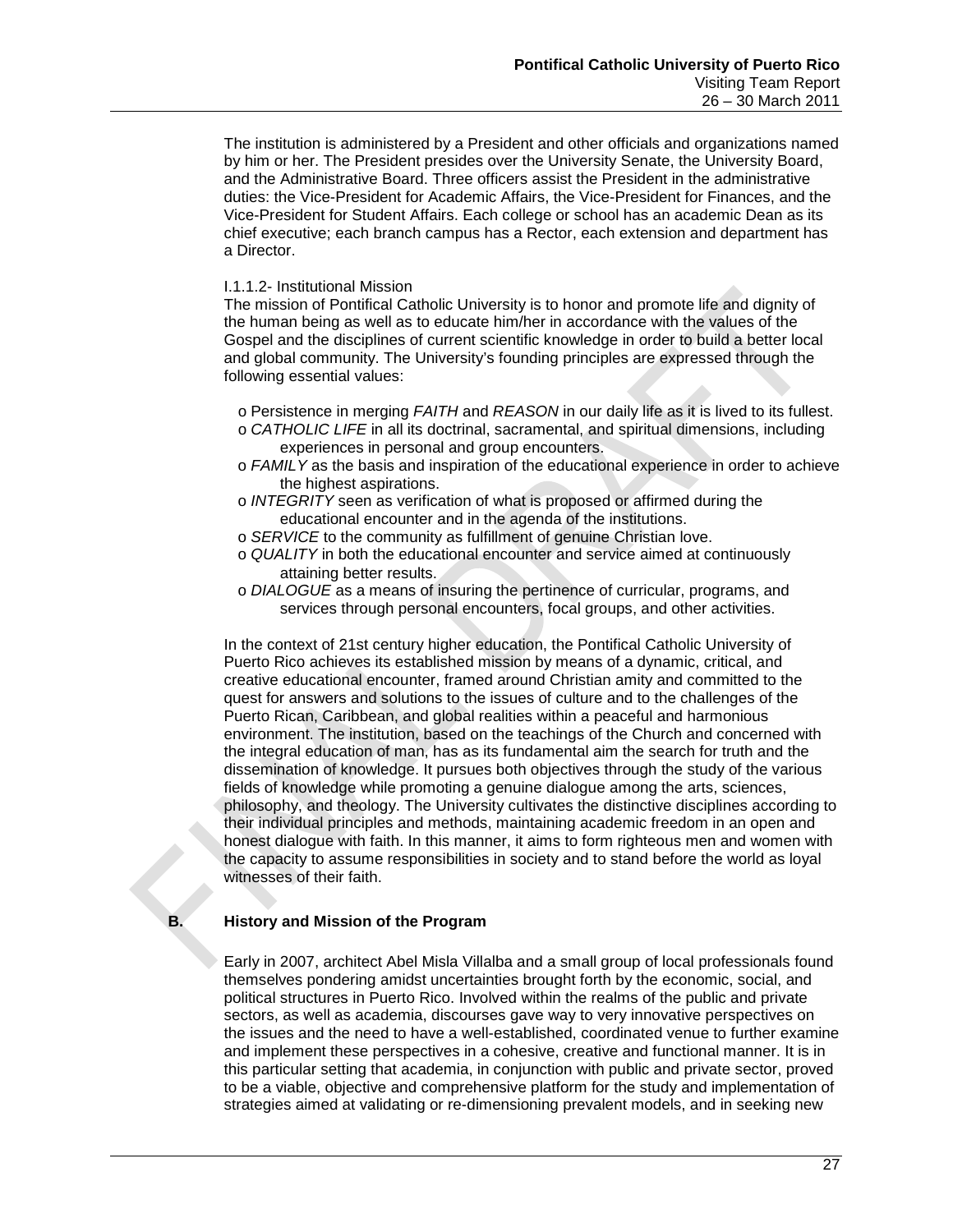approaches at dealing with not only with the issues, but also their effects, detrimental or otherwise, on communities, urban settings, design culture and overall character of the social realm.

The creation of a new academic platform became an imminent mandate, parting from an innovative approach, but within an already established structure that could provide support, resources and a solid platform. The Pontifical Catholic University of Puerto Rico, as the single largest academic institution in southern Puerto Rico, and with a complete academic offering (ecology, biology, sociology, law, finances, economy, engineering, politics, communications, and humanities) and strategic local and regional alliances with both the public and private sectors, became that sought partner.

A proposal for the new School of Architecture was drafted and presented to Rafael Hernandez Colon, former governor of Puerto Rico and member of the Board of Trustees of the Pontifical Catholic University of Puerto Rico. Well known for his innovative political postures and proactive approach towards the urban realm, culture and the economical and political forces that drive them, the proposal found its way to the Board of Trustees. Unanimously favored by all, an Implementation Committee was created to oversee and promote the proposed architecture program to fruition.

The Implementation Committee's first task was to commission a Feasibility Study. The study concluded that the proposal was not only economically feasible, but also a necessity within Puerto Rico's southern and western regions. Following the validation provided by the Feasibility Study, the proposal was then submitted and circulated among all institutional governances within the University, namely, Curriculum Committee, Academic Senate and Finances Committee, and was approved without major exceptions or amendments.

One of the most important and daunting tasks was finding a home for the architecture program. With the invaluable help of Rafael Hernandez Colon, chairman of the School's Implementation Committee, architect Abel Misla Villalba, the program's founder, and a group of dedicated architects and planners, an exhaustive search for the program's home ensued. Following the programs philosophy of establishing its operations within Ponce's urban fabric, the Historic Forteza building was finally selected and acquired by the University. The existing building proved ideal to accommodate the facilities, and its location proved even more dramatic and visionary than imagined. Nested along the perimeter of Ponce's Main Plaza, and within the Historic District, the Forteza Building was rescued from abandonment and given its proper respect, filling its promise of fortitude and timelessness. It was about that same time that the required documentation was drafted, organized and submitted to the Puerto Rico Higher Education Council (CESPR for its Spanish acronym) for approval. Without comment or exception, approval from the Council was granted.

Exhaustive marketing and recruiting for the Program became the next top priority, all while the Forteza building was redesigned and rehabilitated. The island wide recruitment campaign yielded great feedback as to the Program's offering and, most importantly, provided the School with a myriad of candidates seeking admission into the school. Following University protocols and additional processes, candidates were carefully screened, interviewed, and scrutinized for admission. The effort yielded 119 eligible candidates ranging from new admissions, to mid career transfers, to post graduate level students pursuing new directions. On September 4th, as a preamble to the School's formal inauguration, and marking the birth of the new Program, the School organized its first architecture summit. Titled *The Currency of Ideas: Forecasting New Climates for the Exchange of Cultural Capital,* the event included seven internationally renowned architects and educators.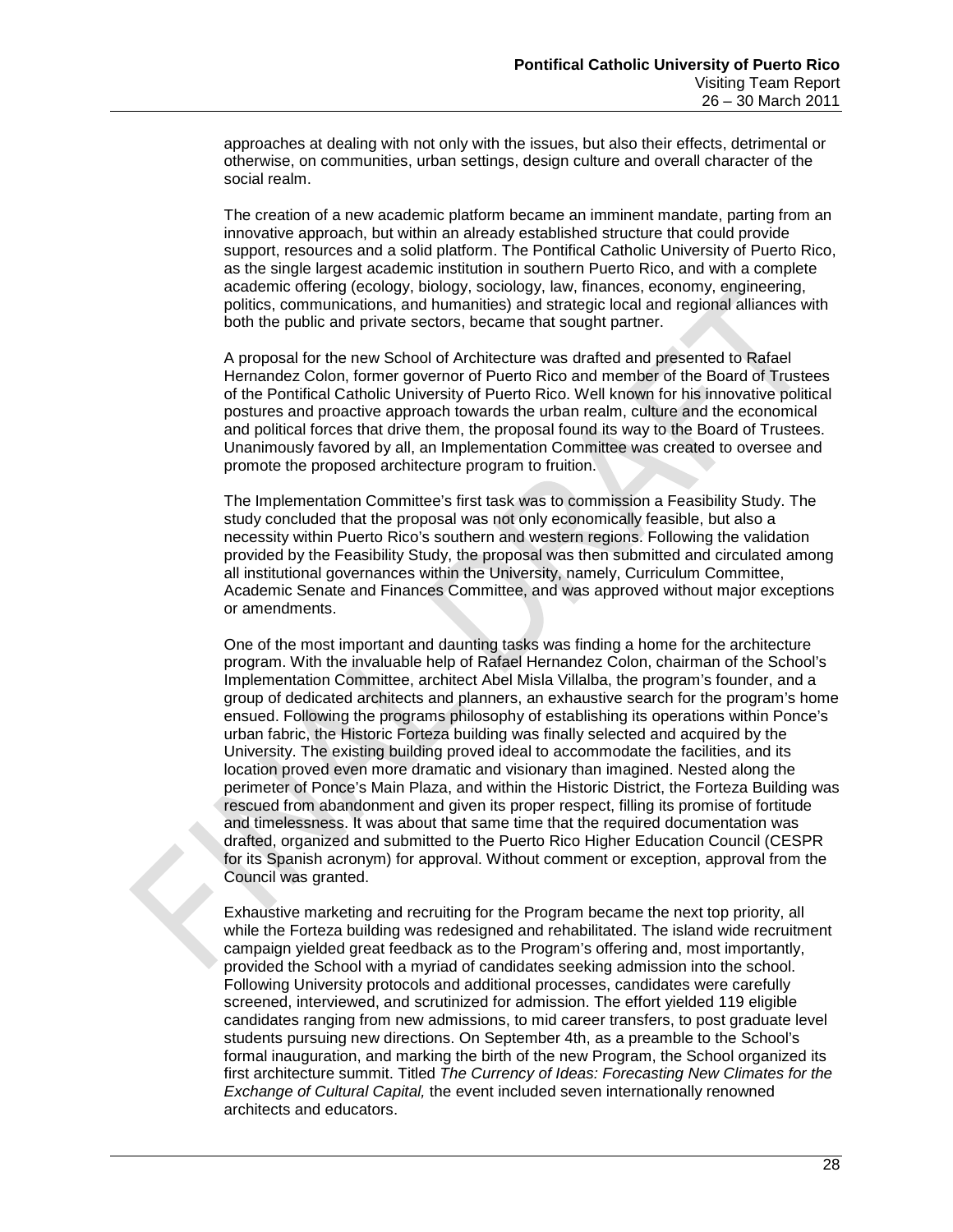With a technological platform second to none, and a vision deeply rooted in innovation and the practical implementation of technology, the Pontifical Catholic University's School of Architecture was officially inaugurated on September 18th, 2009. During its foundational year, the Program has opened dialogues between widespread disciplines through a well established experimental ecology, providing the groundwork for graduates capable of developing free enterprise, with capacity for professional and intellectual growth, and a vision beyond the stereotypes of the profession.

Academically, the transition from the first year to the second was made with an innovative Digital Design Summer Program, in which many of the School's active and accepted students integrated with high school students and undergraduates from other programs within the institution and other universities, to investigate the relations between industrial design and architecture. Officially, the second academic year of the School began on August 16th, 2010, with a new class of 132 students, an even bigger group than the previous proving the pertinence of the Program within the Region.

### I.1.1.4- Architecture Program Mission

• School's Vision

Through an interdisciplinary curricular structure, a unique digital platform complimentary to that structure, and a compromise to impact society constructively through a multisectorial institutional interaction, the School of Architecture envisions a creative process that transcends the conventional, that is rooted in a non-conformist attitude and where the establishment is constantly tested and scrutinized in benefit of innovation and creativity.

### • School's Mission

The mission of the School of Architecture at the Pontifical Catholic University is to educate and forge a new architect, planner, thinker and entrepreneur in an interdisciplinary environment; one within which the understanding of the territorial and urban complexity , as well as the regional, and global economic dynamics operate with advanced technologies and knowledge to guide sustainable investments and interventions.

• Transgressing Conventionality: Growing a New Technological, Economic and Territorial Architectural Genetic

The School of Architecture at the Pontifical Catholic University of Puerto Rico aims to forge a new *Strategic Architect* through an innovative ecology of experimentation and expansive knowledge. With an international agenda, an unprecedented access to technology, and a profound social compromise with Puerto Rico's Southern Region, the Pontifical Catholic University opens its doors within Ponce's historical urban center. The *Strategic Architect* is a professional shaped by the substantive crossing between disciplines, with a total dominion of technologies and an understanding of the complexity of the territories and the cities.

Through an interdisciplinary curricular structure, a unique digital platform complimentary to that structure, and a compromise to impact society constructively through a multisectorial institutional interaction, the School of Architecture exposes its community, students, professors and visitors to creative processes that transcend the conventionalist attitude and the obsolete state of the proposals of the establishment.

In definition, the profession of architecture can be interpreted as the empowering of avant-garde initiatives in the world of urban development and territorial planning with repercussions in the way a city is viewed to the rest of the society. For this reason, the Academy possesses a role of vital importance in the education of these professionals that actively influence a large part of what be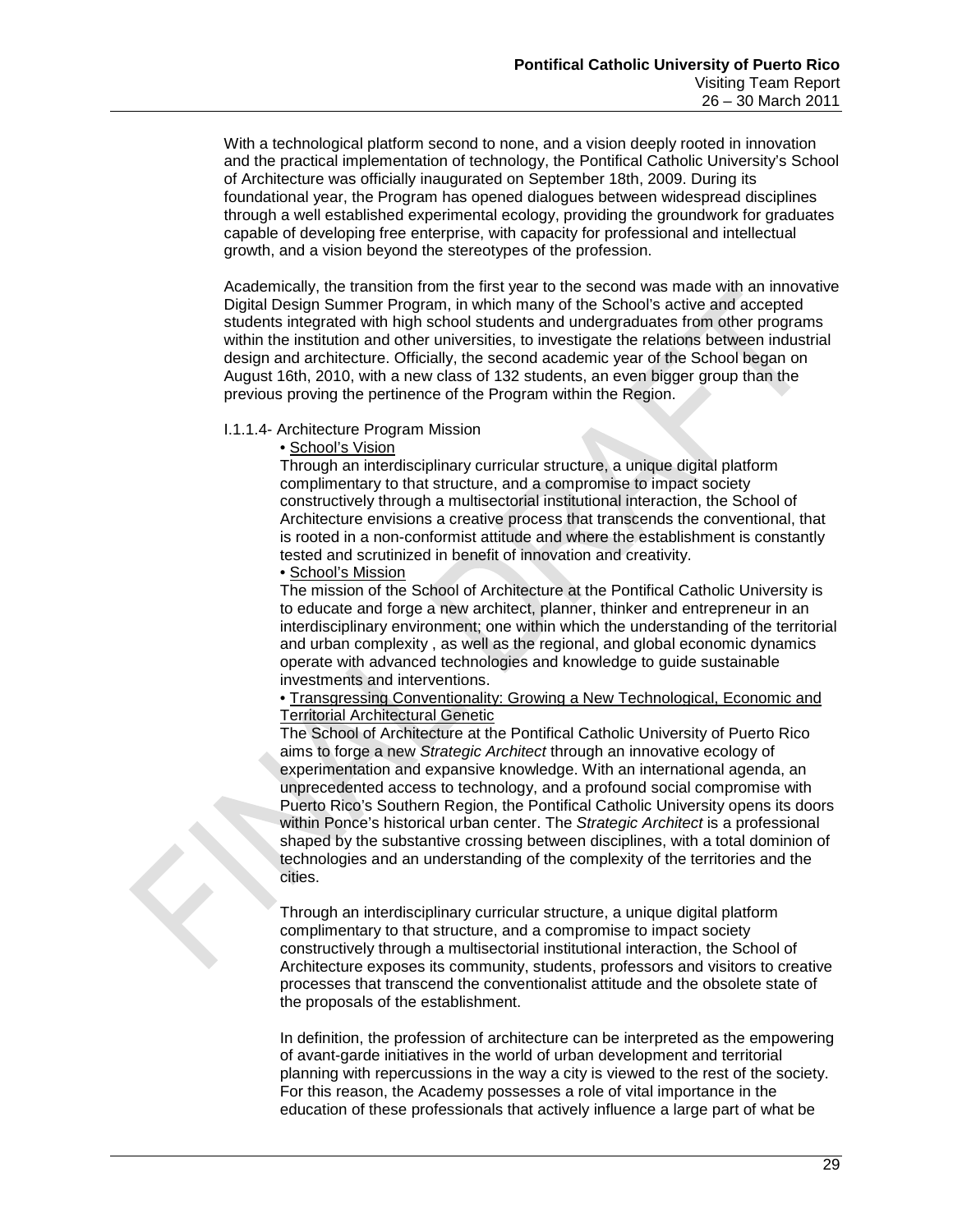the future of a society. Therefore, with the purpose of forming a new architect, a Strategic Architect, able to reformulate the discipline and exercise of the general practice, our Architecture Program serves as ideal platform to create such professional. Our program reaffirms the importance of leadership, self-guided discipline, and transcendental quality for the young professionals that search for their space in a very competitive professional arena. Graduates from the Architecture School Bachelor Program at the Pontifical Catholic University of Puerto Rico in Ponce shall be:

- $\triangleright$  Architects that will act in tune with the Christian values and principles that are proclaimed in the Pontifical Catholic University of Puerto Rico.
- $\triangleright$  Architects with a higher sense of commitment and responsibility towards the practice of the profession, innovative, able and with a vision of the future.
- $\triangleright$  Architects with a business sense, willing to position themselves in a hierarchical position and have their voices be heard, highly active in the decision making process that affects the way natural and build environment is plan, manage and developed, the quality of life as a society and the capacity of innovative developments.
- $\triangleright$  Architects aware of the realities of the exercise of the discipline.
- $\triangleright$  Architects with a better understanding of the confines and limits of the profession, that can diversify the profession through interdisciplinary interaction, transdisciplinary knowledge and multisectorial approach to open new avenues for success.
- $\triangleright$  Architects who shall have the capacity to establish effective and proactive relations with all governmental, cultural, social, political and economical structures inherent in today'

#### • Regional Empathy: The South, Our North

The School adopts the concept of Regional Empathy as the ethical backbone of its academic, social, cultural economic proposal for the southern region of Puerto Rico. Asserting Regional Empathy will be the vertebrae of economic growth for global markets and networks that will be developed through the Port of The Americas, one of the biggest public investments and infrastructural projects within Puerto Rico, and a potential catalyst for economy, culture and regional development. Encouraging Regional Empathy will assure the healthy evolution of our academic ecosystem culture in a global exchange context. Academic ecosystem culture conceived as the civic and epistemic organizer of the society, like the quarry of wealth, heap of experiences and knowledge. In accordance with economist Jeremy Rifkin, "the cultural production always precedes the cultural sphere, never the commercial. In that sense, the economy it is also a derived institution." The School of Architecture shall contribute to the sustainable development of the Region in a historical moment where economic growth and expansion stand in the way of the vitality of cultural assets. In this way, the Southern Region will establish its north, with an ethic towards its culture but settled to become a vital economic model zone of the Caribbean and the World.

Accomplishing the specific goal of establishing a functional Regional Empathy, the our academic ecosystem and the architecture program will benefit the institution by making unique intellectual contributions for the context in which it operates. At the same time, the academic diversity provided by the Pontifical Catholic University will facilitate the interdisciplinary dialog, essential to the philosophy of our program, and necessary for regional progress in design and planning the physical and natural realm.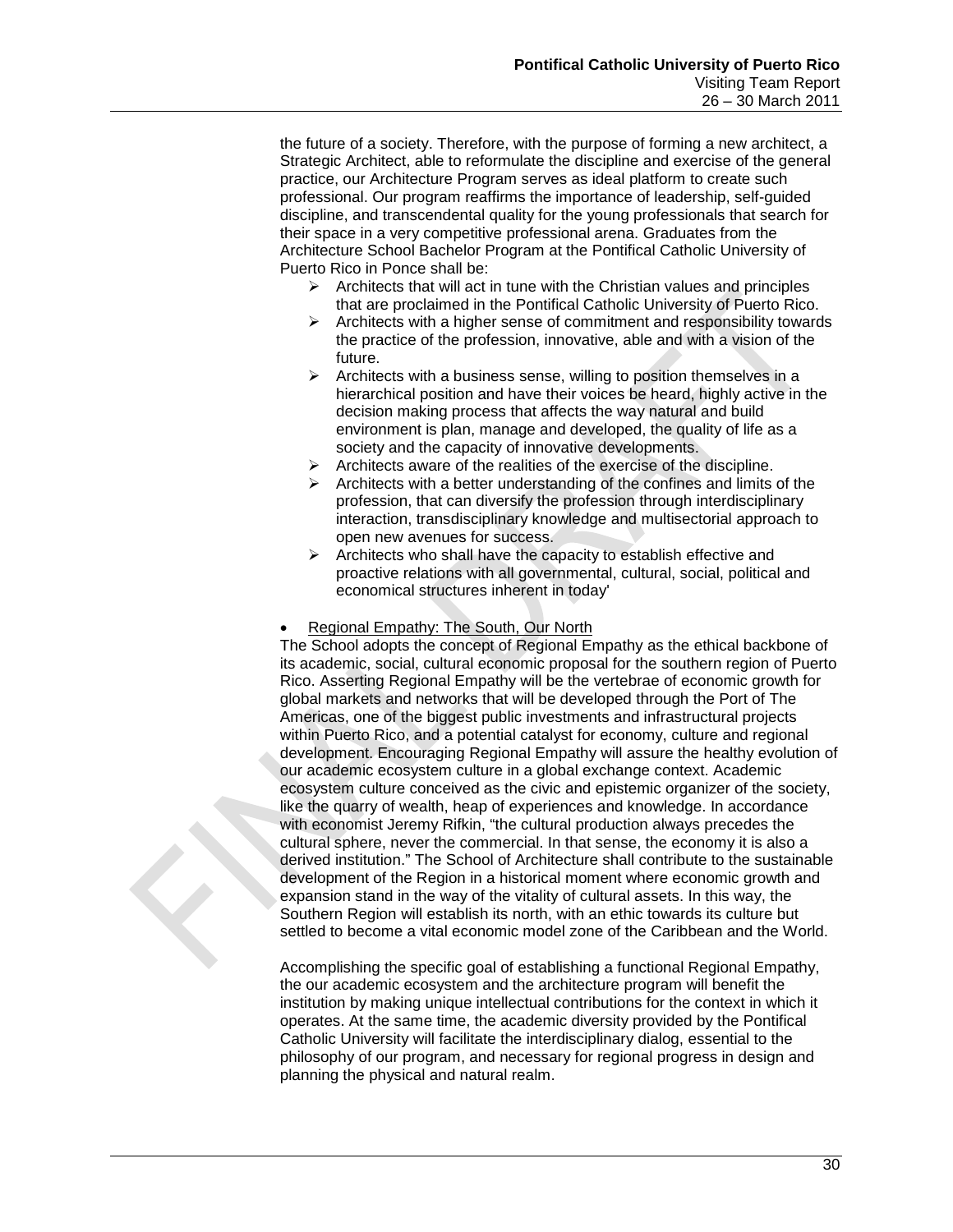### • Program Introduction: Innovative Academic Paradigm

The Bachelor of Architecture Program is conceptualized from a constructivist perspective of education in which a pedagogical ecosystem is created with students, professors and administrators that promote the advancement of practical and theoretical knowledge of the discipline in an ethical manner. Throughout a 5 year academic experience, we expose, conscience, and capacitate Strategic Architects in all the fields of knowledge and expertise in the professional fields that intervene in the sustainable planning and development. The School of Architecture Curriculum is comprised of an innovative undergraduate structure that examines and integrates each field of studies inherent to the profession through a technological and critical engagement of design. Technology and Digital Representation processes are central to the theoretical and pragmatic and nurtured through serious technological exploration. The School of Architecture Curriculum is comprised of an innovative undergraduate structure that examines and integrates each field of studies inherent to the profession through a technological and critical engagement of design. Technology and Digital Representation processes are central to the theoretical and pragmatic and nurtured through serious technological exploration.

Throughout the curricular sequence, students are immersed in a multidisciplinary framework. Students are exposed to ten fields of knowledge that constitute areas of expertise. The ten fields are:

- o Adaptive Conservation and Preservation
	- o Architectural History and Culture
	- o Landscape, Ecology and Environment
- o Structural Frameworks and Assemblages
- o Digital Representation
- o Building Technology and Sustainability
- o Urban Scapes and Community
- o Developmental Assessment and Feasibility
- o Legal and Administrative Awareness

The academic program consists of five year, 192 credits Bachelor of Architecture degree. Seven semesters of 18 credits, three semesters of 19 credits, and a total of 9 summer credits. The 192 credits are divided into:

50 credits Design and Digital Representation Studio Courses 10 credits Digital Representation and Fabrication Courses 69 credits Professional Courses 9 credits Elective Courses in one of the Experimental Units (SEEDS) conducing to a Minor Degree 54 credits General Education Courses

The Bachelor of Architecture degree requires that each student obtain a Minor Degree of

Specialization with the completion of 24 credits in one of the SEEDS Experimental Units which are co-related with the areas of study at most of the architecture educational programs.

### **C. Long-Range Planning**

The goal of the PCUPR School of Architecture's academic platform is to bring a high standard, all encompassing education that can bring real solutions to real problems affecting our community and our region. Attention shall be given to the integration of the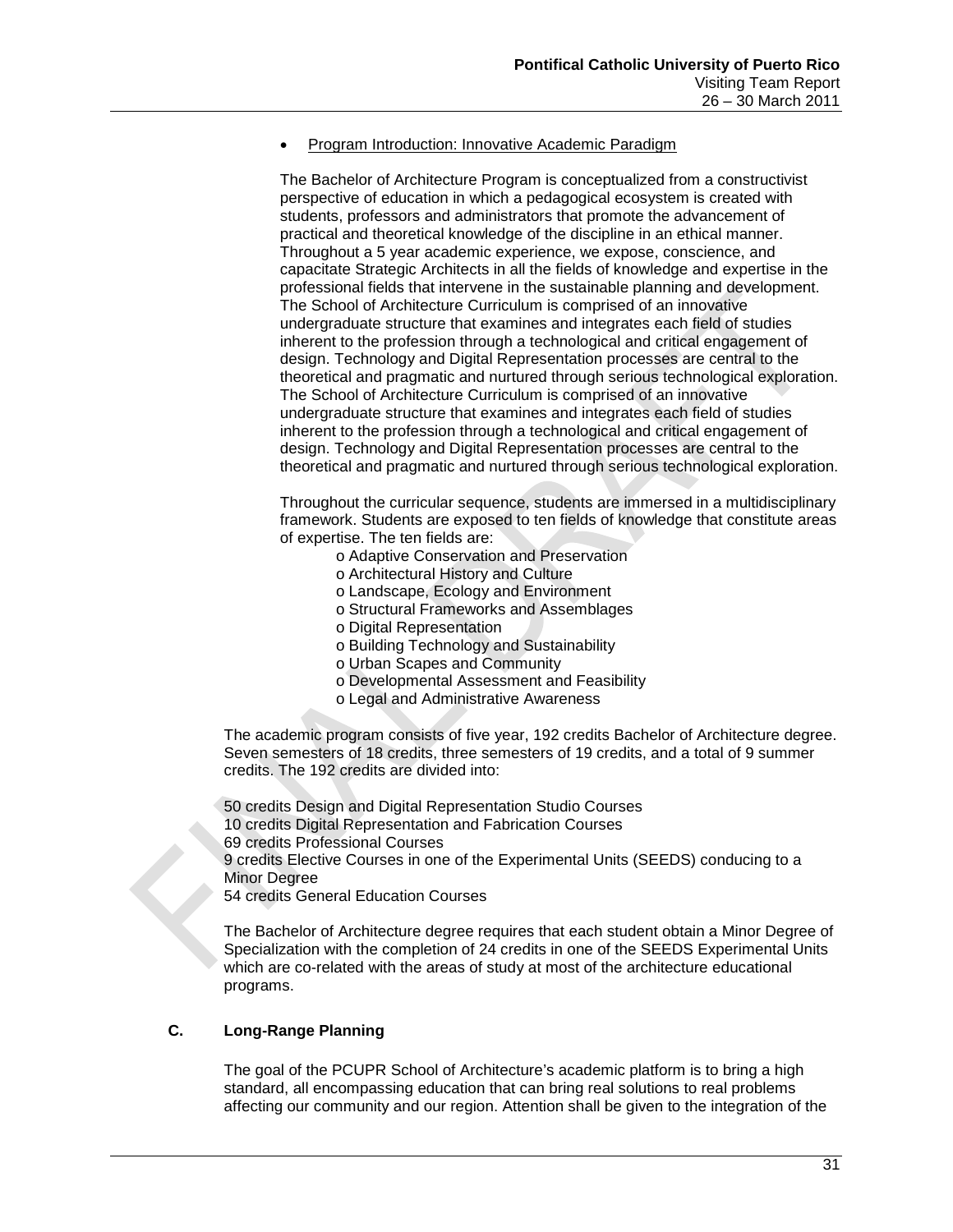student body within the communities' social, cultural, political, economical realms, bringing forth a formative process guided by intellectual quality, integrity, and compromise where the real necessities of the community are met with innovation in a skillful, multidimensional manner.

With this mandate as the cornerstone of the School's holistic approach, the integration of the Experimental Unit components to the Program prove to be an innovative and integral part of the School's success. The School has a Strategic Plan articulate and implement by the SEEDs or Experimental Unit. The Strategic Plan defines goals and objectives in response to the NAAB's Five Perspective:

- 1. Architectural Education and the Students: Academics
- 2. Architecture Education and the Academic Community: Research
- 3. Architecture Education and the Regulatory Environment: Continuum

4. Architecture Education and the Profession: External Resources and Industry **Outreach** 

5. Architecture Education and the Public Good: Community Outreach

The general goals and objectives of the Experimental Unit matrix is delineated as follows **(Please refer to the Integral Strategic Plan for a complete appreciation of details and action plans and Appendix 8**):

- The **Architectural Design and Representation** Unit (ARAD/ARAR) is established as the cornerstone of the architectural design platform. Its goal is to lay the groundwork for all design and representation courses, and provide students with the most current trends, theories and tools available to the design professional Through a solid curricular intervention, the Unit shall promote the digital approach as an efficient tool for visualizing, manipulating and representing design work within a platform rooted in exploration, experimentation and implementation. **(See Full Plan in Appendix 8)**
- The **Architectural History and Culture** Unit (ARHT) is established as the main source for historical analysis and awareness as encompassed by the cultural, political, sociological, technological and chronological relations of past eras. The strategic plan for the unit proposes the research and development of paradigms based on historical precedents, the creation of resource libraries for students and the community. **(See Full Plan in Appendix 8)**
- The **Adaptive Conservation and Preservation** Unit's (ARAC) mandate is to engage the historical context through the theoretical exploration and practical experimentation of innovative design and methods of conservation and preservation. The School's location within the city's historical district proves to be one of the unit's best assets. The units strategic plan calls for close collaboration between the School and agencies involved in the preservation of our context, and shall help keep these practices current and in the forefront. **(See Full Plan in Appendix 8)**
- The **Structural Framework and Assemblages** Unit (ARSF) is primarily responsible for providing the foundations by which students shall gain awareness and understanding of the physical and technological components of sound building design as pertaining the structural integrity and construction methodology within a framework of innovation, tectonics and architectural design. The Unit is also responsible for keeping the research and implementation of innovative structural systems in the forefront, and constantly re-evaluating structural assemblages as integral parts of the design process. The units strategic plan calls for the exploration of structural systems, the experimentation of tectonics within the parameters of architectural design, and the implementation of structural systems and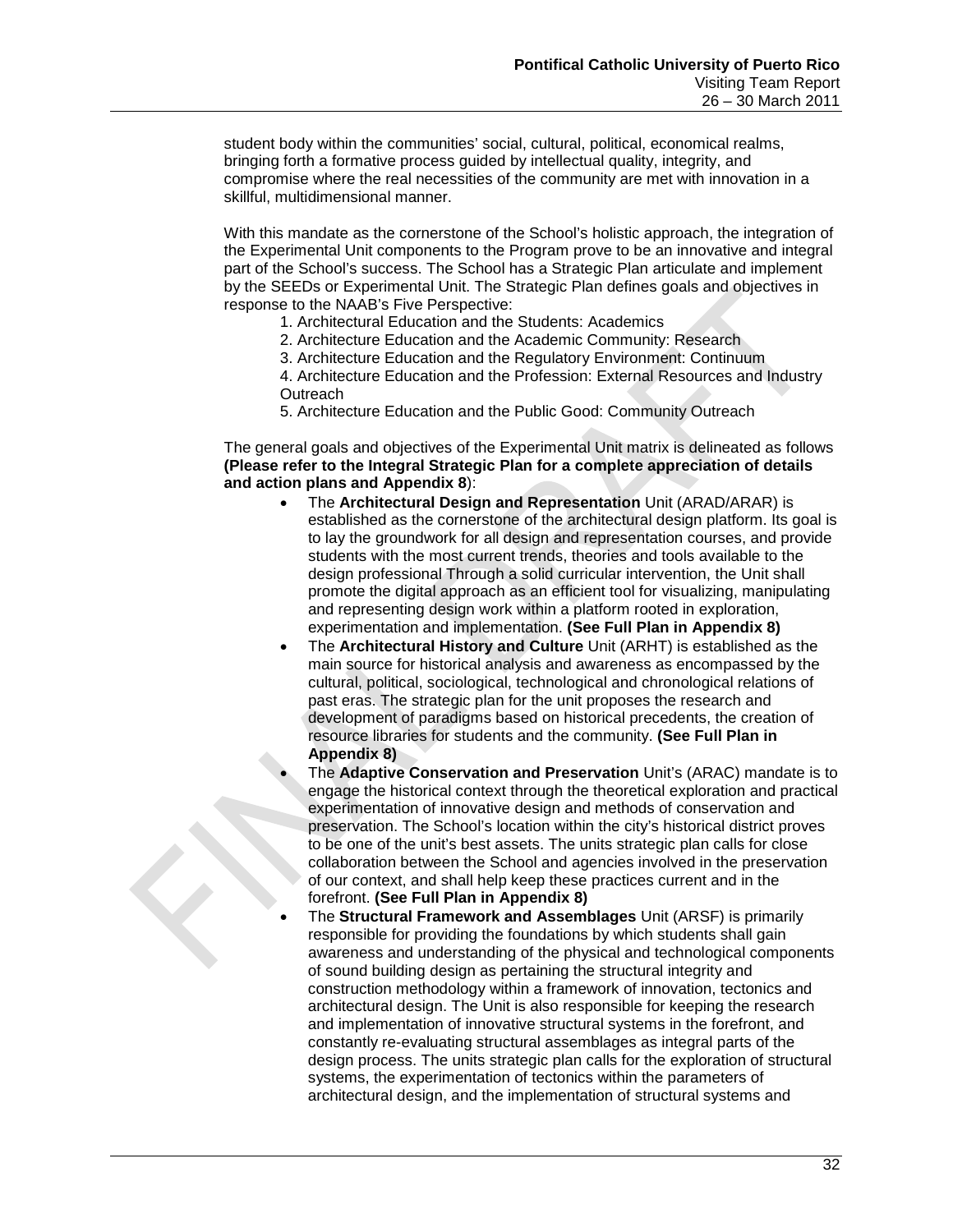technology prior, during and after the design process. **(See Full Plan in Appendix 8)** 

- The **Building Technology and Sustainability** Unit's (ARST) goal is to bring awareness and understanding towards the intricacies of building systems, technology and sustainable design practices within the Programs curricular structure. The Unit intends to become the link between architectural design, technological systems and sustainable design practices. It also serves as a link between environmental issues and design methodology, as well as the systems that establish the rules and regulations by which architectural expression is bound. The unit's strategic plan includes the research, exploration, experimentation and implementation of building systems and construction methodology through active interaction with public and private sectors. **(See Full Plan in Appendix 8)**
- The **Landscape Ecology and Environment** Unit (ARLE) is primarily responsible for bringing issues pertaining to environment, landscape, and context to table. Through research and integration, the unit shall provide the backbone of an initiative to create a more solid bond between the natural landscape and building design. Environmental awareness shall also become key within the units mission, as well as the cultural, sociological and ecological implications of sound environmental explorations.**(See Full Plan in Appendix 8)**
- The **Urban Scapes and Communities** Unit (ARUS) intends to provide students with a sense of scale as pertaining to the design process, paying close attention to the spatial, contextual, economical, sociological and functional aspects inherent in our cities, communities and regions. Urban design strategies shall be studied and applied as physical entities, as well as sociological iterations of tangible proportions, playing close attention to design boundaries as presented by context and regulatory systems. The units' strategic plan includes the research, exploration, experimentation and implementation of urban and community design strategies as applicable to different scenarios, both local and global, and shall serve as a link between students and the community which they serve. **(See Full Plan in Appendix 8)**
- The **Legal and Administrative Awareness** Unit (ARLA) serves as the platform for the research, development and implementation of all legal and administrative function within the practice of architecture and urban design. The unit shall provide the tools necessary for student to understand that while architectural design yields a physical manifestation, the design process is bound by strict codes, regulations, boundaries and systems. The unit shall focus on the legality of the practice, from office management, project management, building codes, regulations, and responsibilities of all professionals involved in the design and construction process. **(See Full Plan in Appendix 8)**
- The **Development Assessment and Feasibility** Unit (ARDA) intends to further expand student's perception of professional practice by way of entrepreneurship and the financial model by which large scale projects are designed and implemented. Students shall be provided with the practical aspects of designing for profit, the financing of large scale projects, and land use development. Real Estate development shall be presented as an all encompassing process, leading students to the understanding that while
- architectural design is a key process in development, it is a small piece of a much larger structure, and that knowledge of the processes may yield more effective design solutions**(See Full Plan in Appendix 8)**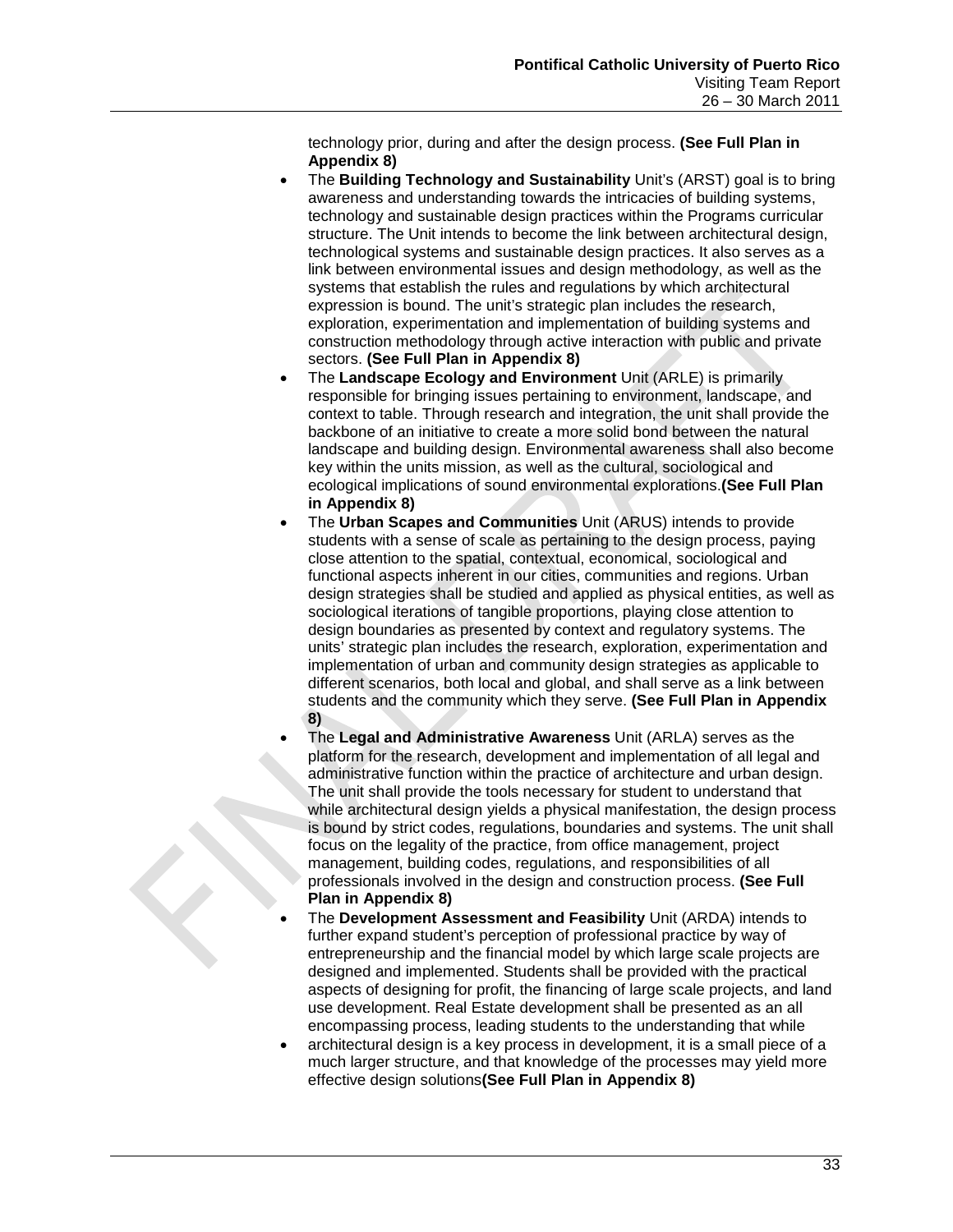The symbiotic integration and interaction between the Experimental Units provides the fundamental structure by which the architecture program is conceived. The holistic approach presented in the Schools vision, that of a multi disciplinary environment, departs from the norm in the themes within the Experimental Units are meant to compliment rather than supplement the design process. The long range objective is to reformulate and re-establish the role of the architect within our community, where the understanding of the many pieces that make up the architectural process may yield a professional able to operate at different levels with expansive potential

### **D. Self-Assessment**

As part of the institutional structure of the Pontifical Catholic University of Puerto Rico, each Academic Program is evaluated by the Institutional Assessment Office (OAI for its Spanish acronym). This office includes the Data and Support Recollection Center (CADA for its Spanish acronym) which works with the data and information recollection and analysis processes generated during the implementation of the academic assessment plans. Also, it advises the members of the assessment committees of the academic units and it services the processes of review, preparation or modification of the assessment instruments.

The OAI was established to promote the leadership and the support in the development and supervision of the effectiveness of the institutional assessment model. It provides support for the continuous bettering of all the areas of the university's community through educational activities and orientation of the assessment and accreditation requirements, amongst other. Also, as a live and academic service community committed with the full realization of the human being in all its dimensions, the institutional assessment project promotes the development and complete fulfillment of the students.

The School of Architecture, in key with the requirements of the OAI, has established an Assessment Committee for the program. As a foundation for the execution of its functions, this board refers to the Guide for the Assessment of Academic Units provided by the institution, including the following themes:

- Institutional Assessment Project (PAI for its Spanish acronym)
- Academic Assessment Process
- Student Apprenticeship Assessment
- Role of the Institutional Assessment Office and the Institutional Assessment Committee (CAI for its Spanish acronym)
- Role of the Units Assessment Committees
- Functions of the Unit Assessment Committee's President
- Implementation of the Unit's Assessment Plan
- General steps to guide the Assessment Process
- How to prepare the Unit's Assessment Plan
- Compile the data and sharing the results: interpreting the evidences and implementing the changes and the improvements
- Utilize the nourishment to make changes
- Procedure for form developing
- Instruments for the assessment of courses
- Instruments for the assessment of academic programs
- Other instruments for the assessment of academic progress

Lastly, to ensure the fulfillment of the mission established for the program, the Dean of the School of Architecture has implemented a structured system of weekly meetings for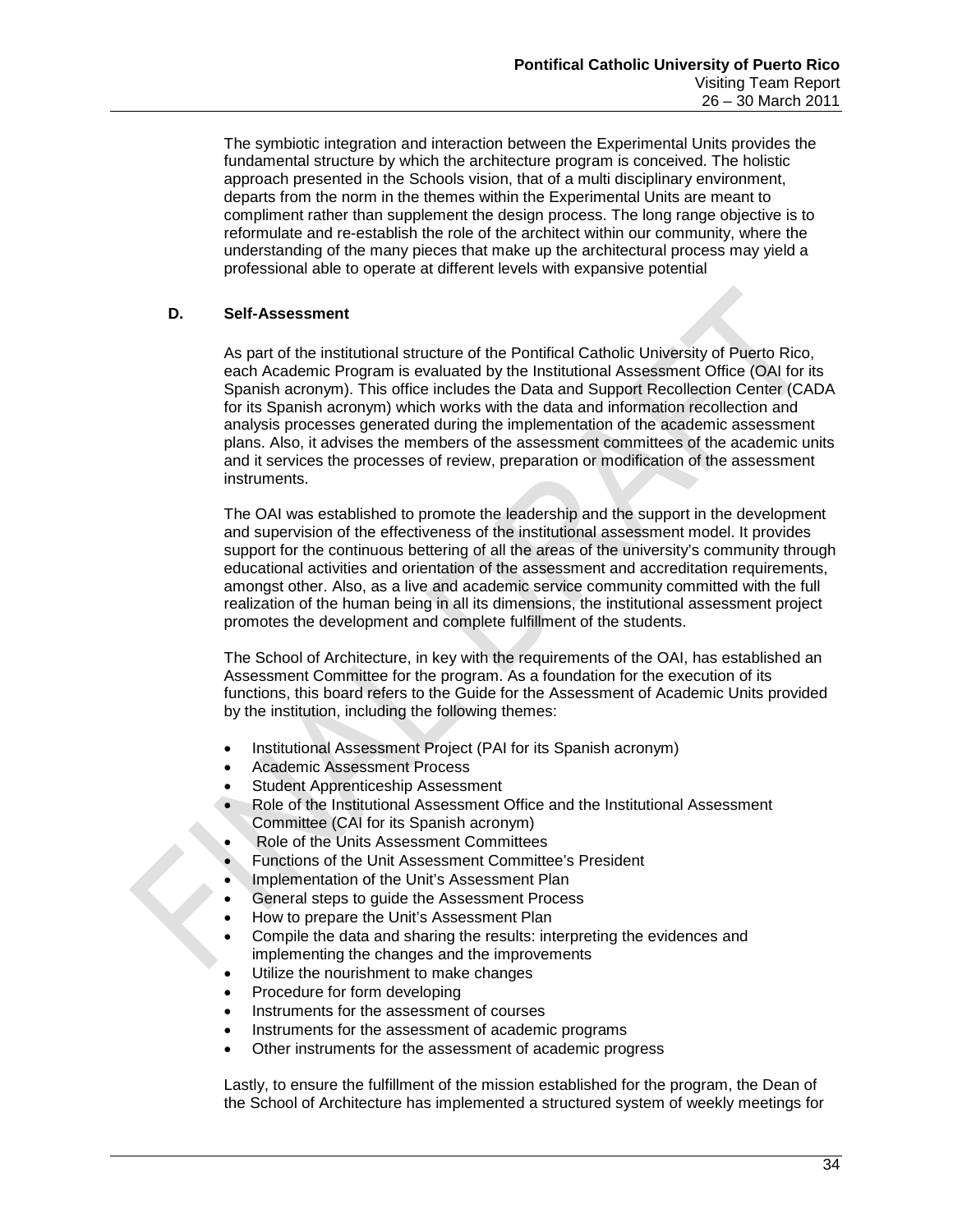the constant evaluation of the student body and the academic personnel. To measure the student's efficiency, the Program carries out a periodic Academic Progress Assessment referred to the Dean, Associate Dean, the Bursar's Office and the Economic Assistance Office. Also, on the month of March, 2010, Form 10-ARQ was distributed to every student with which they could assess the School's operations. The implementation of the document was approved by the OAI and established as part of the Program's assessment policy. The form was created aligned with the requirements established by the NAAB in its Conditions for Accreditation and Procedures for Accreditation. Students were asked to evaluate the Program in the following areas:

The Pontifical Catholic University's School of Architecture, in its pursuit of academic, administrative and professional excellence, relies profoundly on student assessment of the Program and the Facilities. Form 10-ARQ is a yearly evaluation questionnaire submitted by students during the Spring semester to provide data on the School's operations, and serves as the promoter of reinforcement or bettering for future operations. The instructions for the questionnaire provides students with a confidential venue for expression, and the instructions included with it ask for a responsible, objective and sincere assessment in a scale of five levels (0=Does not Apply, 1=Fail, 2=Poor, 3=Satisfactory, 4=Good, 5=Excellent).

The questionnaire includes forty (40) questions and/or statements divided into eight main categories.

A. Academic Offering : Students are asked to evaluate

- 1. The integration of technology within the academic structure
- 2. The utilization of alternative teaching methodologies.
- 3. The diversity of the academic offering.
- 4. The integration of a multidisciplinary structure.
- 5. The studio culture and environment.

B. NAAB's five perspectives: Students are asked to evaluate

1. The programs ability to integrate student participation in the development of an inclusive Academic Community.

2. The programs ability to provide an academic structure for students to become leaders in both academic and professional settings.

3. The programs ability to provide an academic structure for students to engage regulatory environments in both academic and professional settings.

4. The programs ability to provide an academic structure for students to engage the roles and responsibilities required for professional practice.

5. The programs ability to provide an academic structure that promotes social involvement and the professions impact on common good of humanity.

C. Administrative Operations and Structure: Students are asked to evaluate

1. The programs administrative leadership as promoters of the School's vision.

2. The administrative personnel's professional demeanor as applicable for daily operations.

3. The administrative personnel's disposition for managing and tending to student issues.

4. The administrative personnel's ability to manage student issues in an individual and private scenario.

5. The administrative personnel's diligence and speed in resolving or tending of issues brought forth by individual or collective students.

D. Activities and Events: Students are asked to evaluate

1. The quantity of academic events and activities provided.

2. The quality and relevance of academic events and activities provided.

3. The multidisciplinary diversity of the events and activities in keeping with the School's vision and mission.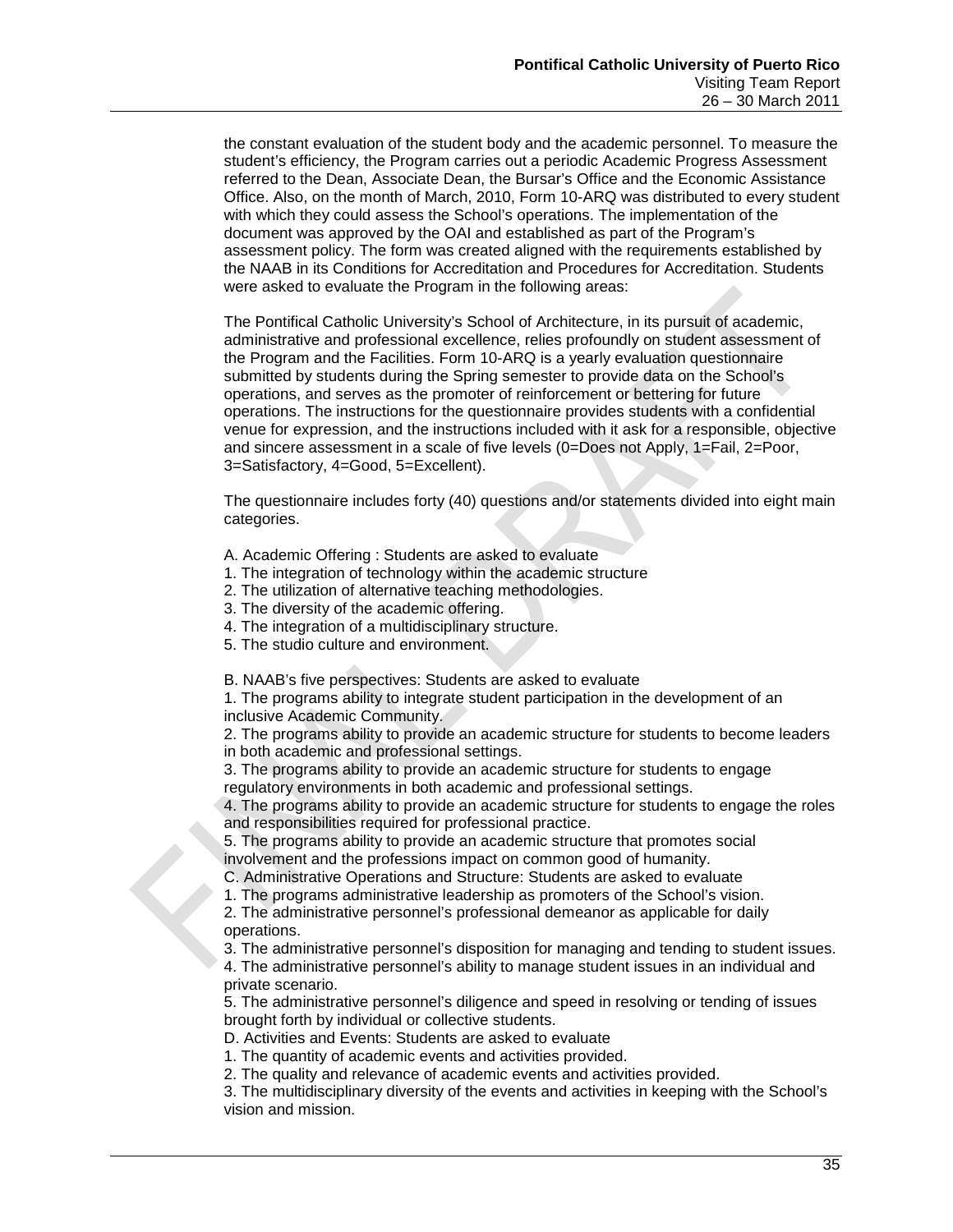4. The cultural and social dimension of the events and activities.

5. The relevance of the activities and events with regards to the students' academic and professional preparation.

E. Facilities: Students are asked to evaluate

1. The School's facilities as pertaining to academic needs of the student body.

2. The School's schedule of operations.

3. The School's security and safety structure.

4. The School's maintenance personnel, schedule, operations and general demeanor of the facilities.

5. The availability of maintenance and security personnel as required by students and/or faculty.

F. Library and Information Resources: Students were asked to evaluate

1. The library's schedule of operations.

2. The availability and demeanor of Library personnel.

3. The quantity, relevance and availability of primary Library resources (books, collections, etc.).

4. The quantity, relevance and availability of supplementary Library resources (magazines, journals, etc.).

5. The library's atmosphere in terms of illumination, comfort, sound control, and cleanliness.

G. Multimedia and Data Network: Students are asked to evaluate

1. The center's schedule of operations.

2. The availability and attention provided by personnel.

3. The professional capacity of the personnel in solving network and computer issues.

- 4. The variety and relevance of the hardware and software provided.
- 5. The cost of printing, copying and plotting.

H. Fabrication Laboratory: Students are asked to evaluate

1. The Lab's schedule of operations.

- 2. The availability and attention provided by personnel.
- 3. The professional capacity of the personnel in helping students achieve their work.
- 4. The variety and relevance of the hardware and software provided.
- 5. The cost of using specialized equipment (3d printers, laser cutter, CNC, etc.)

As for the faculty, to measure their fulfillment, the School utilizes the Apprenticeship Assessment Techniques Manual provided by the OAI. Also, on March, 2010, the Program began the implementation of a faculty assessment project conducted by the students with the use of Form 5-ARQ. This document was a modified version of the Professor Assessment Form 5: Student Evaluation, an institutional document required for Full-time and Part-time professors by the Vice Presidency for Academic Affairs. The modification consisted in language adaptation for architecture students, broader scope for some inquiries, and the inclusion of four additional questions addressing specific requirements of the NAAB and specific needs of the Program. The following are the 25 final topics in which the students assessed the performance of the faculty:

- 1. Encouragement towards achieving the institutional mission.
- 2. Encouragement towards achieving the School's mission.
- 3. Professionalism in the execution of duties and responsibilities.
- 4. Respect demonstrated towards students.
- 5. Utilization of the course syllabus for the accomplishment of the course objectives.
- 6. Knowledge of the material taught.
- 7. Technological skills.
- 8. Organizational skills and anticipated preparation.
- 9. Direction and clear focus of investigation
- 10. Diversity of teaching strategies.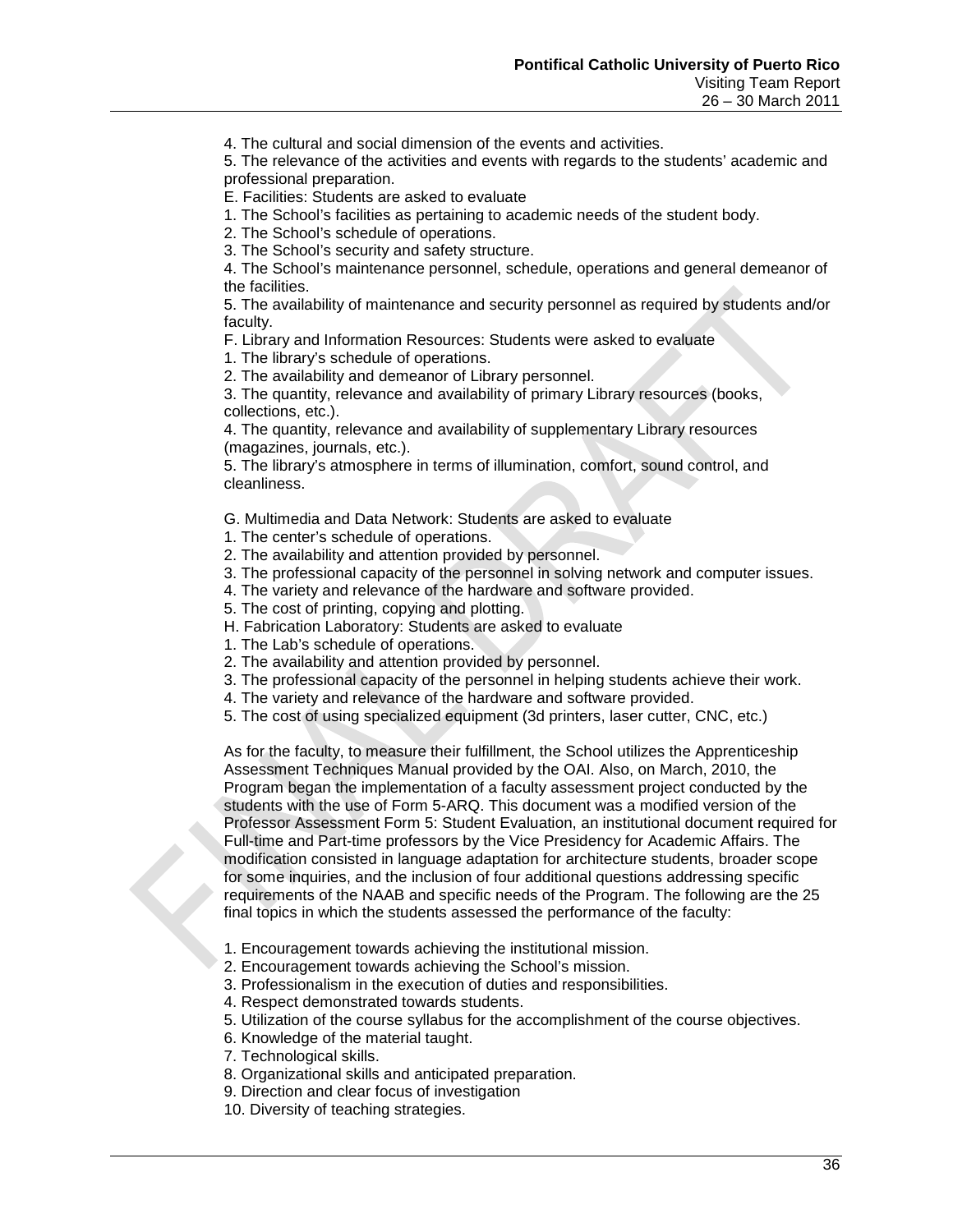- 11. Oral and written communication skills.
- 12. Encouragement towards critical and analytical thinking.
- 13. Opportunity to answer questions and clarify doubts.
- 14. Tolerance towards different points of view.
- 15. Effectiveness towards promoting student participation in class.
- 16. Establishment of accomplishable academic challenges.
- 17. Diversity of visual communication strategies.

18. Encouragement towards the utilization of precedents through bibliographical and technological resources.

- 19. Effectiveness in the utilization of the course contact hours.
- 20. Diversity of evaluation methods.
- 21. Clarity of the criteria for evaluation.
- 22. Promptness towards the notification of grades.
- 23. Impartiality towards grading, utilizing the criteria as established in the course syllabus.
- 24. Availability to attend students' academic needs.
- 25. Regularity and punctuality.

The inclusion of additional topics and/or questions will respond to institutional revisions of self-assessment procedures, curricular revisions, and recommendations from accreditation agencies.

#### I.1.5.2 Institutional Requirements for Self-Assessment

The Pontifical Catholic University of Puerto Rico has established very methodical selfassessment processes for the evaluation of its curriculum and faculty. The Institutional Curriculum Revision Office (ORCI for its Spanish acronym) leads the efforts toward constructing better academic offerings and constantly reviews existing programs. On the other hand, the Vice Presidency for Academic Affairs (VPAA), as part of its extensive duties, is in charge of evaluating the complete teaching staff of the institution, including the faculty of the School of Architecture.

For the faculty assessment, safeguarding the personal dimension that characterize the individual teaching practice of each professor, the VPAA has always emphasized in the necessity of addressing the institutional mission, vision, pedagogical model, organization, and curriculum as an integral component of each course. As with any complex procedure, it is founded on principles that contribute the basis for the Institutional Process for Faculty Assessment. The following is a list of the founding principles:

- The assessment must be a complete and continuous process in the entire University. o For it to be complete, all members of the institutional community must participate: students, faculty and administration staff. o For it to be continuous, it has to be done periodically. The assessment
	- process will be completed annually.
- The fundamental purpose of the faculty assessment is to promote improvement and professional growth of the entire teaching staff in all of their academic areas.
- The assessment is the instrumental process for institutional decisions of: contract renovations, promotions, tenures, and other personal benefits.
- The faculty assessment must be founded on an institutional setting of trust and confidence.
- The assessment must be sincere, honest, respectful, and producer of commitment, change and improvement in the teaching strategies.
- The critical self-assessment is an essential component in the process for it to succeed.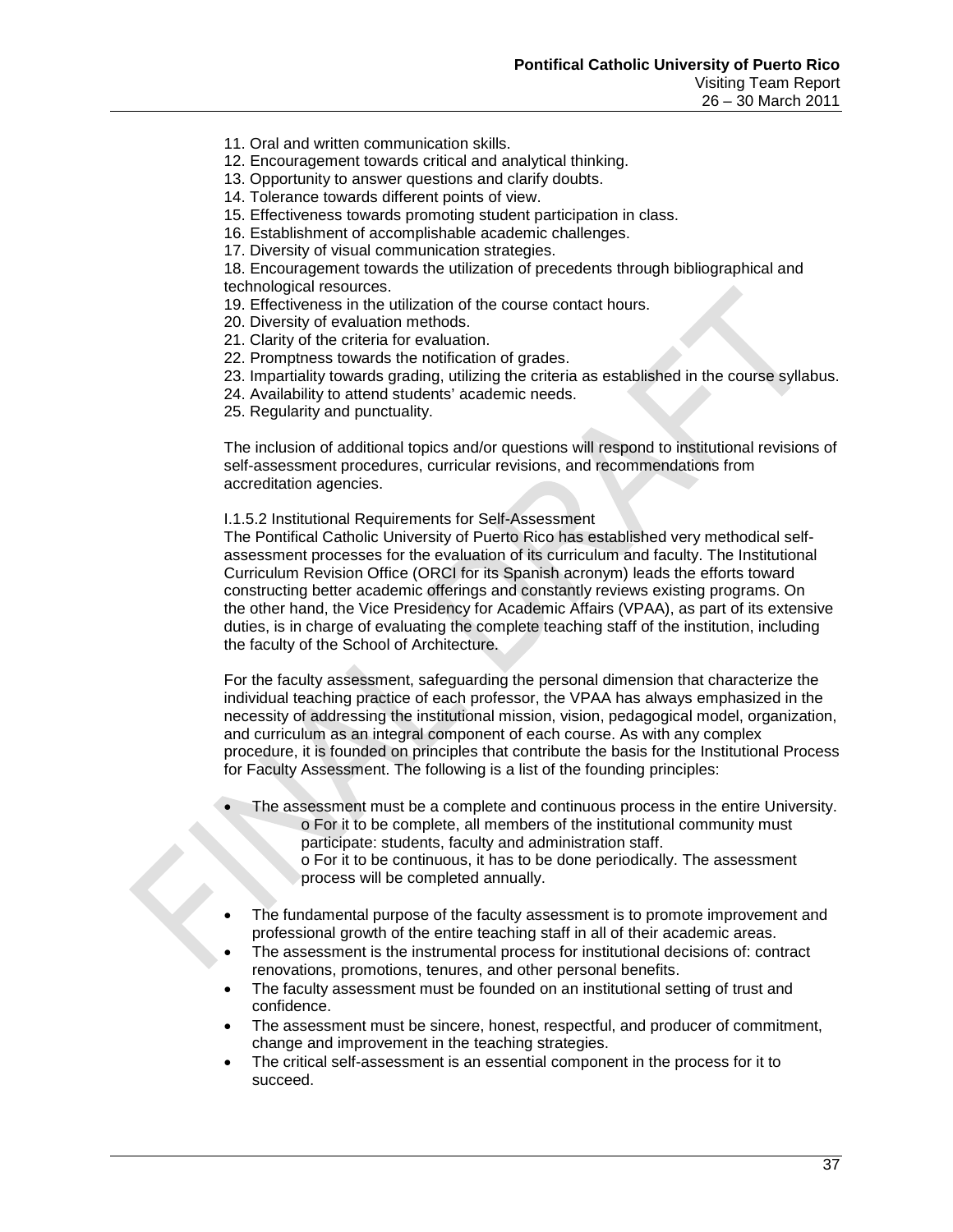• All the information related to the assessment process (procedures, forms, and results) must be accessible to the faculty.

The Institutional Process for Faculty Assessment includes the utilization of diverse instruments of evaluation. These documents facilitate the gathering of information and relevant observations on the academic, professional, and administrative tasks of each member of the teaching staff. The following is a list the forms that comprise the assessment procedure:

### 1. Form 1 – Professional Information Addendum

Form 1 (Professional Information Addendum for Full-Time Professors) and Form 1-A (Professional Information Addendum for Part-Time Professors) summarize the activities of the professor during his or her last period institutional of service. These forms include the following information:

- Name of the professor
- **Department**
- Date
- Studies and/or courses completed
- Committees involvement\*
- Investigations conducted
- **Publications**
- Participation as a resource on scientific activities
- Attendance to professional improvement activities
- Professional associations
- Professional recognitions
- Community services\*
- Elaboration of new courses\*
- Contribution of new ideas
- Cultural and academic travels
- Pertinent additional information
- Information required only to Full-Time Professors.

2. Form 2 – Faculty Assessment by Peers (applicable only to Full-Time Professors)

This assessment is conducted by an appointed Full-Time faculty member. The form establishes questions on the following topics:

- Respect to the Christian values promoted by the Institution
- Cooperation with the institution, the Director and peers
- Compliance with departmental duties
- Relation with students and peers
- Professional improvement

3. Form 3 – Faculty Assessment by the Department Director

Form 3 (Faculty Assessment by the Department Director for Full-Time Professors) and Form 3-A (Faculty Assessment by the Department Director for Part-Time Professors) are prepared by the Department Director. The form establishes questions on the following topics:

• Respect to the Christian values promoted by the Institution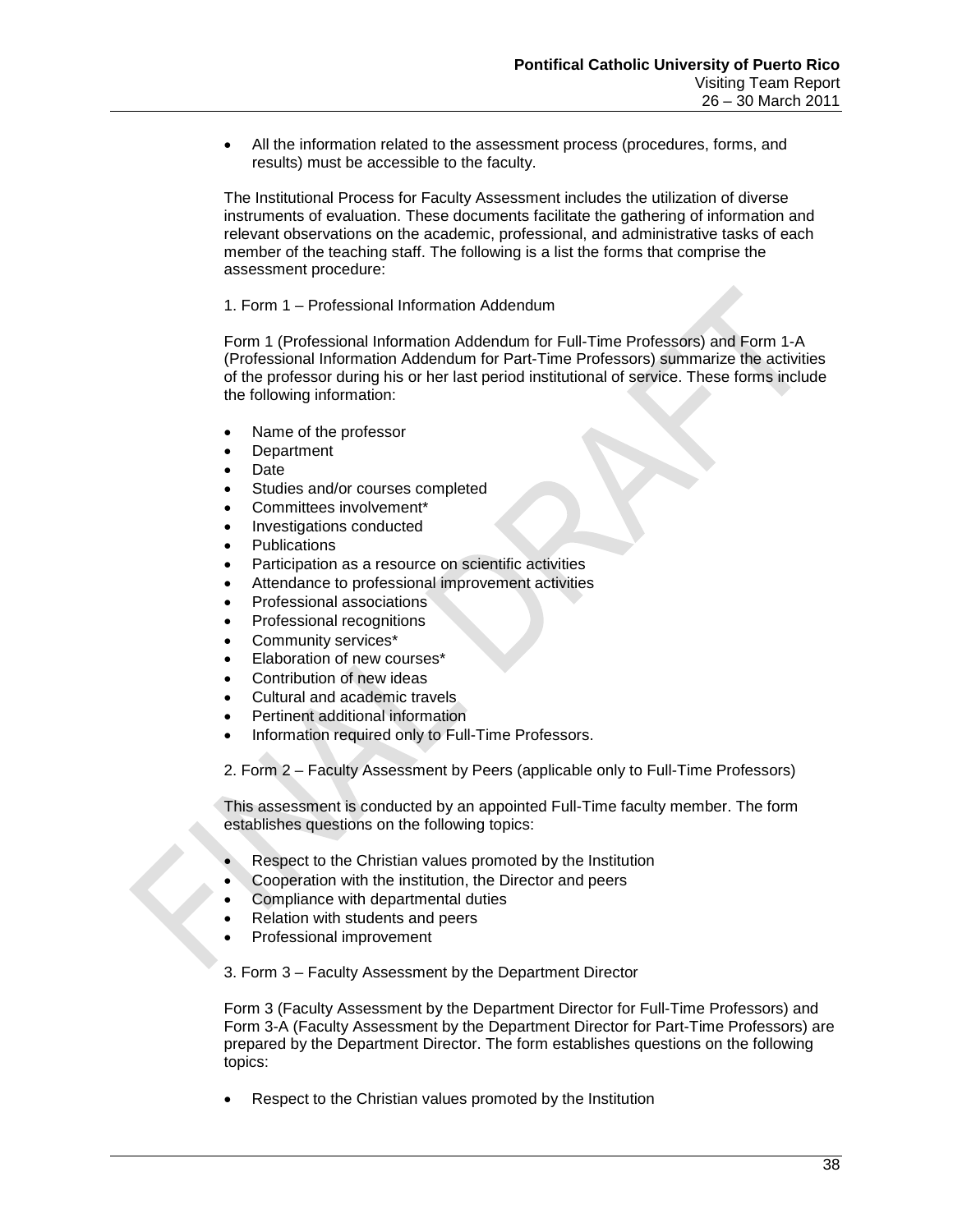- Cooperation with the institution, the Director and peers
- Compliance with institutional duties
- Compliance with departmental duties
- Respectful relationship with peers and students
- Professional leadership
- Professional improvement
- Community services\*
- Information required only to Full-Time Professors.

4. Form 4 – Information offered by the professor regarding the course assessed (applicable only to Full-Time Professors)

This form is prepared by the professor assessed after the classroom visit of the Departmental Assessment Committee. The professor will express his or her opinion about the following:

- Departmental process for course assignment
- Orientation received about the assigned course (educational strategies, availability of resources, assessment tools, amongst others)
- Experience teaching the course (including limitations faced)
- Evaluation criteria and classroom visit
- Additional comments

5. Form 5 – Faculty Assessment by Students

This assessment is conducted by the students. The form establishes questions on the following topics:

- Respect and loyalty towards the institutional mission
- Professional attitude in compliance with the professor's teaching duties
- Respectful relations
- Knowledge of the material
- **Effective communication**
- Promotion of critical thinking
- Teaching strategies
- Availability
- Attendance and punctuality
- Evaluation criteria

6. Form 6 – Faculty Assessment by the Departmental Assessment Committee (applicable only to Full-Time Professors)

This assessment is conducted by Departmental Assessment Committee after the classroom visit. The form is individually filled by each member of the committee, summarizing observations on the following topics:

- Presentation and discussion of the course objectives
- Organization and knowledge of the material
- Adequate use of class time
- Adequate use of educational strategies
- Adequate use of educational resources
- **Effective communication**
- Promotion of critical thinking
- Promotion of pertinent student participation in class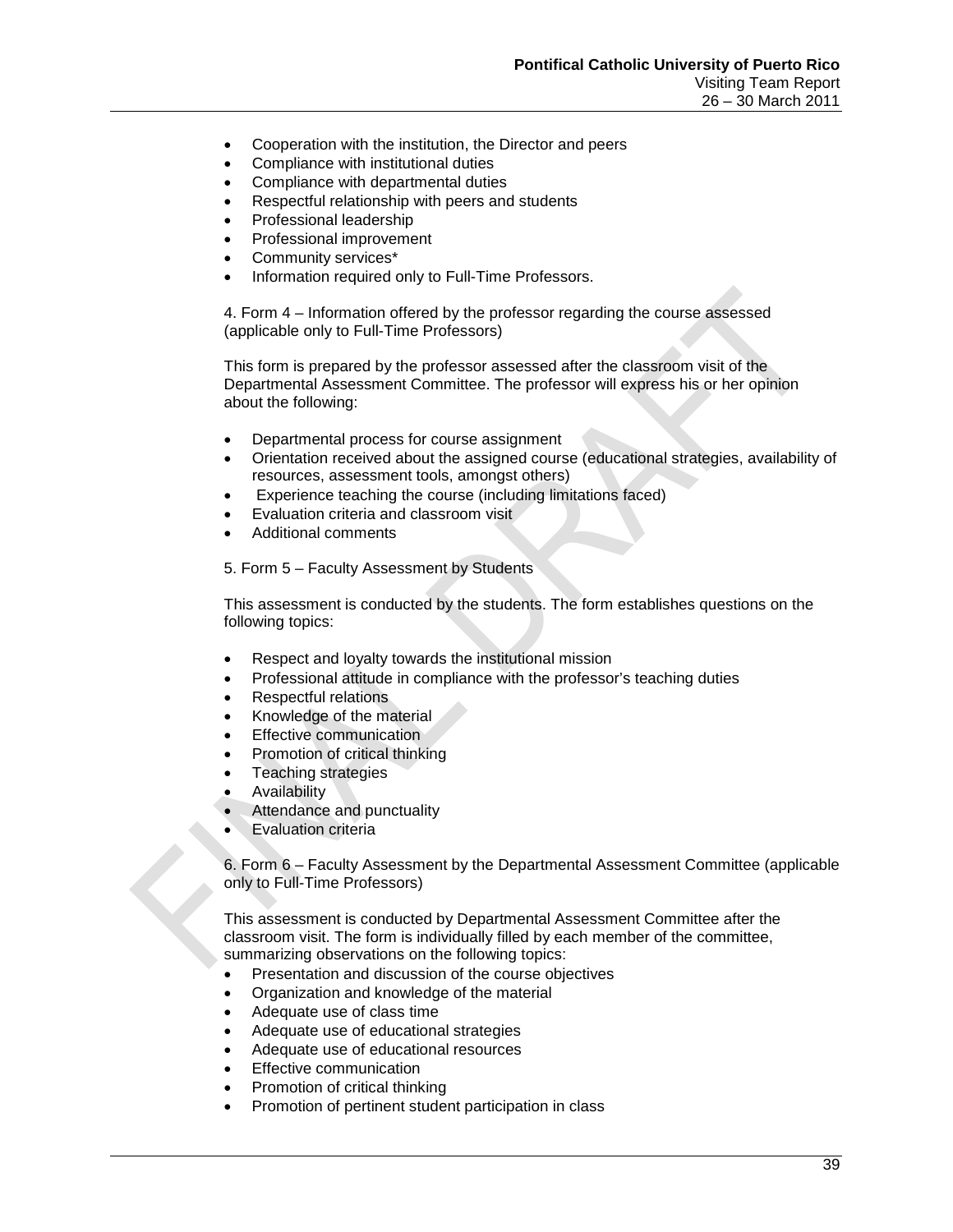- Respectful relationship towards students
- Establishment of an environment concurrent to the accomplishment of the course objectives

7. Form 7 – Report by the Departmental Assessment Committee (applicable only to Full-Time Professors)

This assessment is conducted by a group meeting between the members of the Departmental Assessment Committee summarizing their analysis of the following documents, including observations and general recommendations.

- Form 4 results
- Form 5 results
- Form 6 results
- Course syllabus (from each course the professor is teaching)
- Exams and reports prepared by the professor
- Any additional material considered pertinent

8. Form 8 – Self-Assessment (applicable only to Full-Time Professors)

This form is filled by the professor addressing his or her self opinion on aspects assessed by peers, the Department Director, students and the Departmental Assessment Committee (Forms 2, 3, 5, 6, and 7, respectively). Form 8 serves as a guide for the professor's self-assessment, and can be used as part of the final interview with the Department Director.

9. Form 9 – Reaction to the Assessment by the Evaluated Professor (applicable only to Full-Time Professors)

This form is filled by the evaluated professor after discussing the complete assessment with the Director, summarizing the following:

- Comments and reactions about the assessment
- Plan of action to strengthen weak areas
- Necessary resources to develop and complete the plan of action

At present state, the School of Architecture has not appointed any of its faculty members as a Full-Time Professor. Therefore, not all of the institutional self-assessment forms are applicable for the Program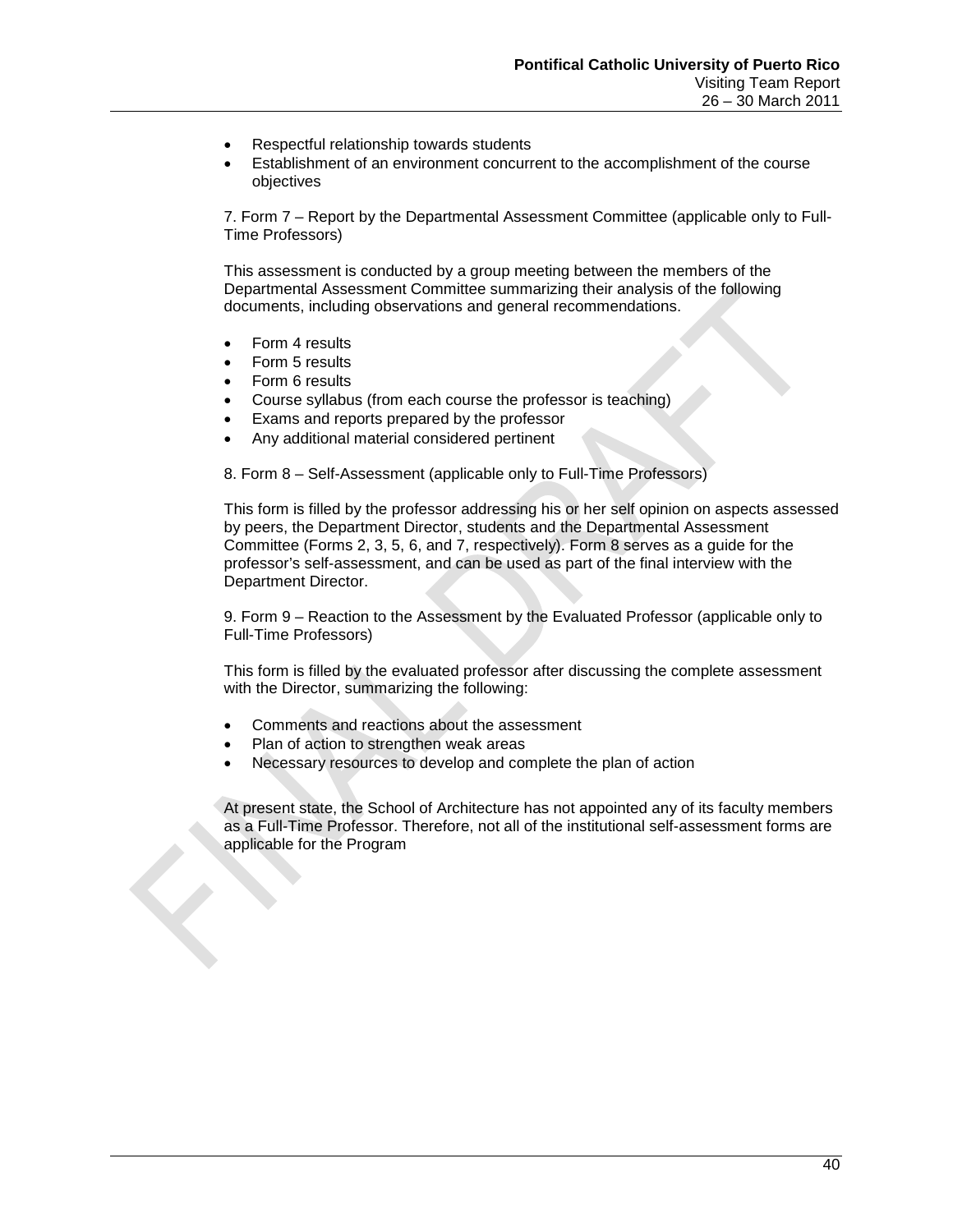### **2. Conditions Met with Distinction**

The university and its leaders are to be congratulated for the efforts, creativity, physical and financial recourses provided to start this program. With the wonderfully renovated building located at the heart of the historic downtown on Ponce's central plaza, the new furniture and wall systems throughout the facility that were supplied by a major contract furniture manufacturer, capped off with the addition of Hewlett Packard computers with duel screens for each student are conditions met with distinction.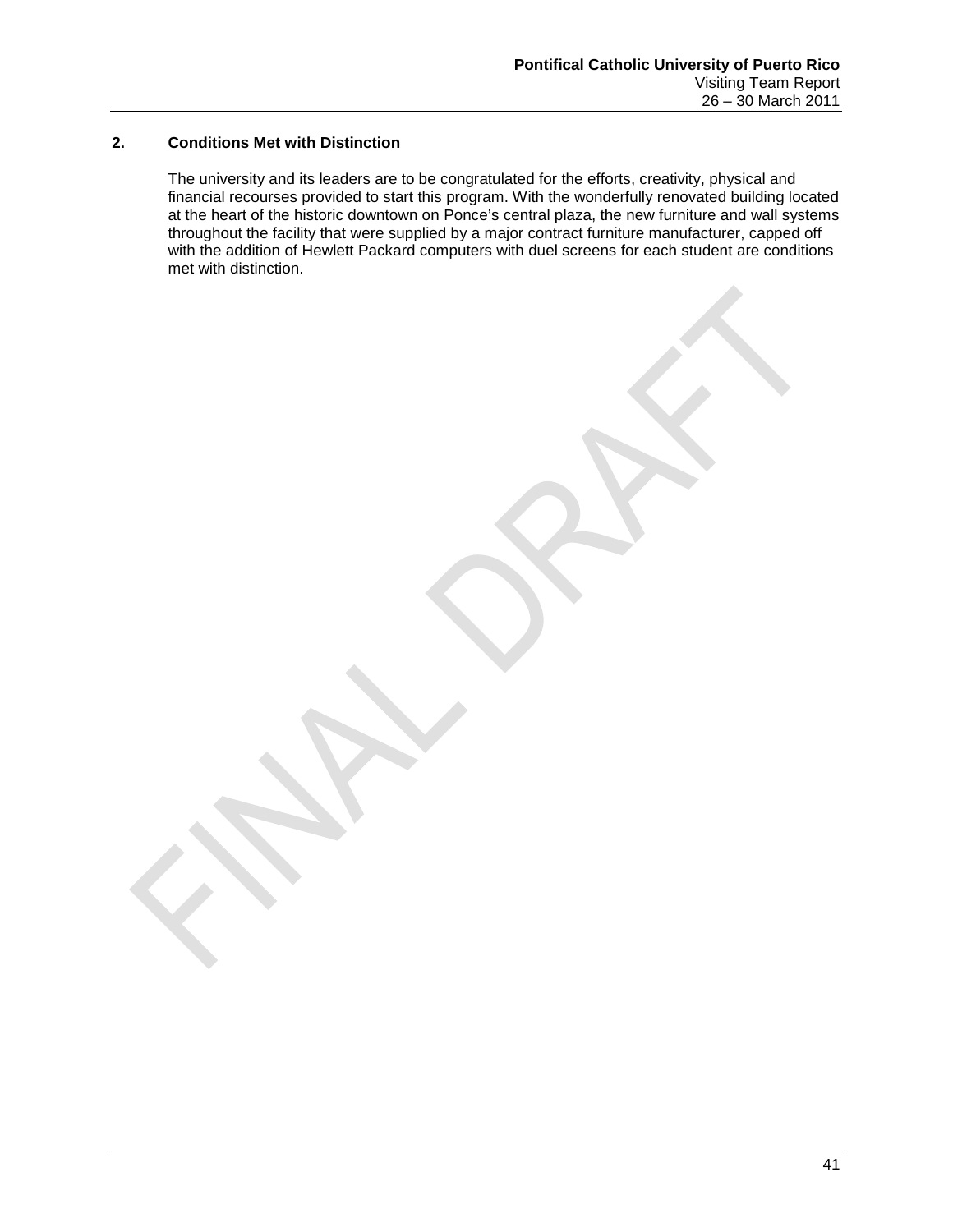### **3. The Visiting Team**

Team Chair, Representing the Profession Morris Brown, MFA, AIA, Interim Director Texas Tech University College of Architecture El Paso 9050 Viscount Boulevard, Suite A625 El Paso, Texas 79901 (915) 594-2030 ext. 224 (915) 274-3153 mobile [morris.brown@ttu.edu](mailto:morris.brown@ttu.edu)

Representing the Academy Loraine Fowlow, MRAIC, EDRA, EAD, SAH Associate Professor Faculty of Environmental Design University of Calgary 2500 University Dr. N.W. Calgary, AB T2N 1N4 Canada (403) 220-7439 (403) 284-4399 fax [lfowlow@ucalgary.ca](mailto:lfowlow@ucalgary.ca)

Representing the NAAB John Senhauser, FAIA John Senhauser Architects 1118 Saint Gregory Street Cincinnati, OH 45202-1724 (513) 381-1669 (513) 381-4504 fax [senhauser@fuse.net](mailto:senhauser@fuse.net)